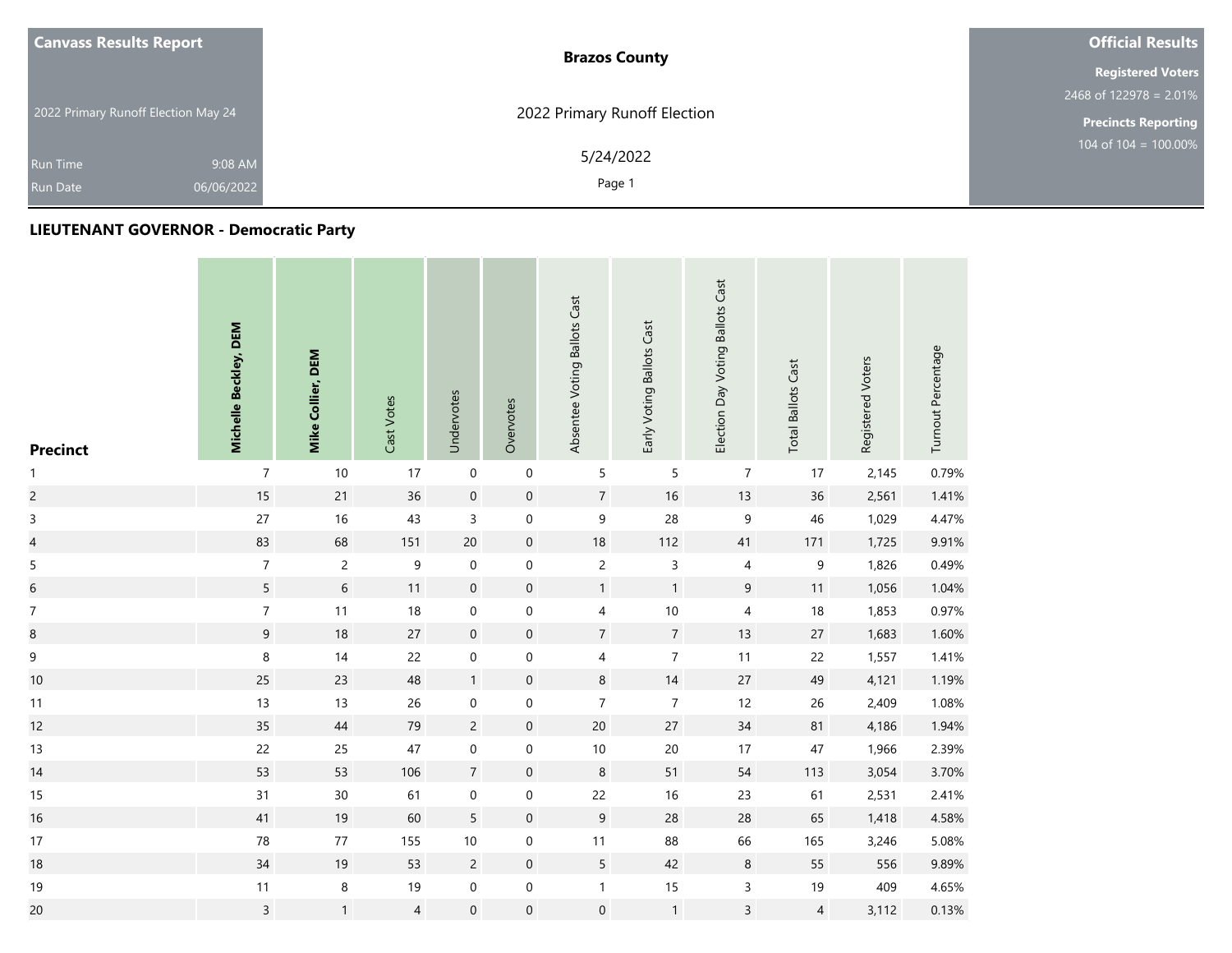| <b>Canvass Results Report</b>       | <b>Brazos County</b>         | <b>Official Results</b>    |
|-------------------------------------|------------------------------|----------------------------|
|                                     |                              | <b>Registered Voters</b>   |
|                                     |                              | 2468 of 122978 = $2.01\%$  |
| 2022 Primary Runoff Election May 24 | 2022 Primary Runoff Election | <b>Precincts Reporting</b> |
| 9:08 AM<br><b>Run Time</b>          | 5/24/2022                    | $104$ of $104 = 100.00\%$  |
| 06/06/2022<br><b>Run Date</b>       | Page 2                       |                            |

| <b>Precinct</b> | Michelle Beckley, DEM | Mike Collier, DEM | Cast Votes     | Undervotes          | Overvotes           | Absentee Voting Ballots Cast | Early Voting Ballots Cast | Election Day Voting Ballots Cast | <b>Total Ballots Cast</b> | Registered Voters | Turnout Percentage |
|-----------------|-----------------------|-------------------|----------------|---------------------|---------------------|------------------------------|---------------------------|----------------------------------|---------------------------|-------------------|--------------------|
| 21              | $\overline{c}$        | 6                 | 8              | $\,0\,$             | $\mbox{O}$          | $\boldsymbol{0}$             | 5                         | 3                                | 8                         | 1,368             | 0.58%              |
| 22              | $\mathsf{3}$          | $\overline{4}$    | $\overline{7}$ | $\boldsymbol{0}$    | $\boldsymbol{0}$    | $\mathbf{1}$                 | 6                         | $\mathbf 0$                      | $\overline{7}$            | 403               | 1.74%              |
| 23              | $\mathbf 0$           | $\pmb{0}$         | $\mathbf 0$    | $\pmb{0}$           | $\boldsymbol{0}$    | $\mathbf 0$                  | $\,0\,$                   | $\mathbf 0$                      | $\mathbf 0$               | 85                | 0.00%              |
| 24              | 20                    | 37                | 57             | $\overline{c}$      | $\boldsymbol{0}$    | $20\,$                       | 15                        | 24                               | 59                        | 2,039             | 2.89%              |
| 25              | 60                    | 51                | 111            | 8                   | $\boldsymbol{0}$    | 16                           | $74$                      | 29                               | 119                       | 1,061             | 11.22%             |
| 26              | 32                    | 25                | 57             | $\mathsf{O}\xspace$ | $\mathsf{O}\xspace$ | $\,8\,$                      | 22                        | 27                               | 57                        | 3,726             | 1.53%              |
| $27\,$          | 14                    | 15                | 29             | $\pmb{0}$           | $\mathsf{O}\xspace$ | 6                            | 11                        | 12                               | 29                        | 2,670             | 1.09%              |
| 28              | $\overline{c}$        | $\,0\,$           | $\overline{c}$ | $\mathbf 0$         | $\boldsymbol{0}$    | $\mathsf{O}\xspace$          | $\overline{1}$            | $\mathbf{1}$                     | $\overline{c}$            | 596               | 0.34%              |
| 29              | 17                    | 30                | 47             | $\mathbf{1}$        | 0                   | 5                            | 23                        | 20                               | 48                        | 855               | 5.61%              |
| 30              | 87                    | 49                | 136            | $\overline{7}$      | $\boldsymbol{0}$    | $15\,$                       | 86                        | 42                               | 143                       | 2,493             | 5.74%              |
| 31              | $14$                  | 36                | 50             | $\boldsymbol{0}$    | 0                   | 8                            | $18\,$                    | 24                               | 50                        | 3,243             | 1.54%              |
| 32              | 5                     | 12                | $17\,$         | $\mathbf 0$         | $\boldsymbol{0}$    | $\mathsf{O}\xspace$          | $\overline{2}$            | 15                               | 17                        | 623               | 2.73%              |
| 33              | 13                    | 14                | 27             | 3                   | $\boldsymbol{0}$    | 8                            | 11                        | 11                               | $30\,$                    | 1,443             | 2.08%              |
| 34              | 11                    | $10\,$            | 21             | $\mathbf{1}$        | $\boldsymbol{0}$    | $\overline{4}$               | $\boldsymbol{6}$          | 12                               | 22                        | 2,105             | 1.05%              |
| 35              | $\,$ 8 $\,$           | 16                | 24             | $\mathbf{1}$        | 0                   | 4                            | $\,$ 6 $\,$               | 15                               | 25                        | 4,191             | 0.60%              |
| 36              | 37                    | 36                | 73             | $\boldsymbol{0}$    | $\boldsymbol{0}$    | 14                           | 24                        | 35                               | 73                        | 4,289             | 1.70%              |
| 37              | $\mathbf 1$           | $\mathbf 0$       | $\mathbf{1}$   | $\boldsymbol{0}$    | $\boldsymbol{0}$    | $\mathbf 0$                  | $\boldsymbol{0}$          | $\mathbf{1}$                     | $\mathbf{1}$              | 172               | 0.58%              |
| 38              | $17\,$                | 12                | 29             | 5                   | $\mathbf 0$         | $\overline{2}$               | 21                        | 11                               | 34                        | 477               | 7.13%              |
| 39              | 12                    | $18$              | $30\,$         | $\boldsymbol{0}$    | 0                   | 9                            | $\mathsf 9$               | 12                               | $30\,$                    | 1,692             | 1.77%              |
| 40              | 27                    | 63                | $90\,$         | $\boldsymbol{0}$    | 0                   | 28                           | 32                        | 30                               | $90\,$                    | 3,948             | 2.28%              |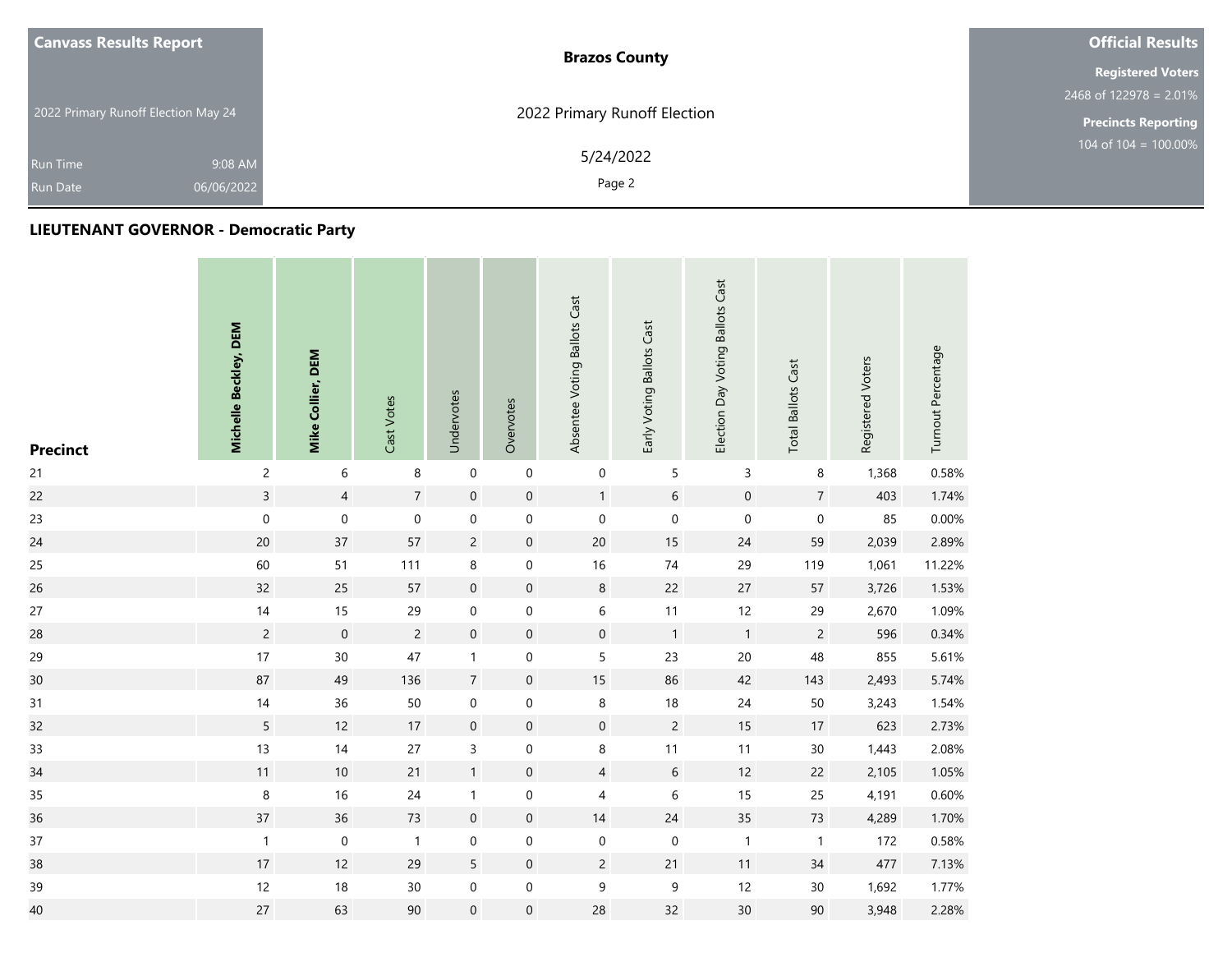| <b>Canvass Results Report</b>       | <b>Brazos County</b>         | <b>Official Results</b>    |
|-------------------------------------|------------------------------|----------------------------|
|                                     |                              | <b>Registered Voters</b>   |
|                                     |                              | 2468 of 122978 = $2.01\%$  |
| 2022 Primary Runoff Election May 24 | 2022 Primary Runoff Election | <b>Precincts Reporting</b> |
| 9:08 AM<br><b>Run Time</b>          | 5/24/2022                    | $104$ of $104 = 100.00\%$  |
| 06/06/2022<br><b>Run Date</b>       | Page 3                       |                            |

| <b>Precinct</b> | Michelle Beckley, DEM | Mike Collier, DEM   | Cast Votes          | Undervotes       | Overvotes           | Absentee Voting Ballots Cast | Early Voting Ballots Cast | Election Day Voting Ballots Cast | <b>Total Ballots Cast</b> | Registered Voters | Turnout Percentage |
|-----------------|-----------------------|---------------------|---------------------|------------------|---------------------|------------------------------|---------------------------|----------------------------------|---------------------------|-------------------|--------------------|
| $41\,$          | 3                     | 17                  | 20                  | $\mathbf{1}$     | $\mathbf 0$         | $\boldsymbol{6}$             | $\overline{c}$            | 13                               | 21                        | 1,508             | 1.39%              |
| 42              | $\mathbf 0$           | $\boldsymbol{0}$    | $\mathbf 0$         | $\mathbf 0$      | $\boldsymbol{0}$    | $\boldsymbol{0}$             | $\mathbf 0$               | $\boldsymbol{0}$                 | $\mathbf 0$               | $\boldsymbol{0}$  | 0.00%              |
| 43              | 4                     | $\overline{3}$      | $\overline{7}$      | $\boldsymbol{0}$ | $\mathbf 0$         | $\boldsymbol{0}$             | 4                         | $\mathsf{3}$                     | $\boldsymbol{7}$          | 232               | 3.02%              |
| 44              | $\overline{c}$        | $\mathbf{1}$        | $\overline{3}$      | $\mathbf 0$      | $\mathsf{O}\xspace$ | $\mathsf{O}\xspace$          | $\overline{c}$            | $\mathbf{1}$                     | $\overline{3}$            | 133               | 2.26%              |
| 45              | $\overline{c}$        | $\mathbf 0$         | $\overline{c}$      | $\boldsymbol{0}$ | $\mathbf 0$         | $\boldsymbol{0}$             | $\mathbf{1}$              | $\mathbf{1}$                     | $\overline{c}$            | 156               | 1.28%              |
| 46              | $\overline{9}$        | 5                   | 14                  | $\mathbf 0$      | $\mathsf{O}\xspace$ | $\overline{c}$               | $\sqrt{6}$                | $\sqrt{6}$                       | 14                        | 394               | 3.55%              |
| $47\,$          | 12                    | 3                   | 15                  | $\mbox{O}$       | $\mathbf 0$         | $\mathbf{1}$                 | $\, 8$                    | $\,$ 6 $\,$                      | 15                        | 494               | 3.04%              |
| 48              | $\overline{c}$        | $\mathbf{1}$        | $\overline{3}$      | $\mathbf 0$      | $\pmb{0}$           | $\mathsf{O}\xspace$          | $\mathbf 0$               | $\overline{3}$                   | $\overline{3}$            | 236               | 1.27%              |
| 49              | $\boldsymbol{0}$      | $\mathbf{1}$        | $\mathbf{1}$        | $\boldsymbol{0}$ | $\boldsymbol{0}$    | 0                            | $\boldsymbol{0}$          | $\mathbf{1}$                     | $\mathbf{1}$              | 295               | 0.34%              |
| 50              | $\mathbf 0$           | $\mathbf 0$         | $\mathbf 0$         | $\mathbf 0$      | $\mathsf{O}\xspace$ | $\pmb{0}$                    | $\mathbf 0$               | $\mathbf 0$                      | $\mathbf 0$               | $\overline{c}$    | 0.00%              |
| 51              | $\mathbf 0$           | $\boldsymbol{0}$    | 0                   | $\boldsymbol{0}$ | $\mathbf 0$         | $\mathsf{O}\xspace$          | $\boldsymbol{0}$          | $\mathbf 0$                      | $\mathbf 0$               | $\boldsymbol{0}$  | 0.00%              |
| 52              | $\mathsf{O}\xspace$   | $\mathbf 0$         | $\mathsf{O}\xspace$ | $\mathbf 0$      | $\mathsf{O}\xspace$ | $\mathsf{O}\xspace$          | $\mathbf 0$               | $\boldsymbol{0}$                 | $\boldsymbol{0}$          | 21                | 0.00%              |
| 53              | $\mathbf{1}$          | $\overline{c}$      | 3                   | $\boldsymbol{0}$ | $\mathbf 0$         | $\mathbf 0$                  | $\mathbf{1}$              | $\overline{c}$                   | $\mathsf{3}$              | 171               | 1.75%              |
| 54              | $\overline{c}$        | $\overline{3}$      | 5                   | $\mathbf{1}$     | $\mathsf{O}\xspace$ | $\overline{3}$               | $\mathbf 0$               | $\overline{3}$                   | $\sqrt{6}$                | 672               | 0.89%              |
| 55              | $17\,$                | 20                  | 37                  | $\mathbf{1}$     | $\mathbf 0$         | 11                           | $10\,$                    | $17\,$                           | 38                        | 3,010             | 1.26%              |
| 56              | $\boldsymbol{0}$      | $\mathbf 0$         | $\boldsymbol{0}$    | $\mathbf 0$      | $\pmb{0}$           | $\mathsf{O}\xspace$          | $\mathbf 0$               | $\mathbf 0$                      | $\mathbf 0$               | 40                | 0.00%              |
| 57              | 5                     | $\overline{2}$      | $\overline{7}$      | $\pmb{0}$        | $\mathbf 0$         | 5                            | $\mathbf 0$               | $\overline{c}$                   | $\overline{7}$            | 283               | 2.47%              |
| 58              | $\overline{4}$        | $\overline{4}$      | 8                   | $\mathbf 0$      | $\pmb{0}$           | $\overline{4}$               | $\mathbf{1}$              | $\mathsf{3}$                     | $\,8\,$                   | 854               | 0.94%              |
| 59              | 0                     | $\mathbf 0$         | $\boldsymbol{0}$    | $\pmb{0}$        | $\boldsymbol{0}$    | $\boldsymbol{0}$             | $\pmb{0}$                 | $\mathsf{O}\xspace$              | $\mathbf 0$               | 32                | 0.00%              |
| 60              | $\boldsymbol{0}$      | $\mathsf{O}\xspace$ | $\boldsymbol{0}$    | $\mathbf 0$      | $\mathsf{O}\xspace$ | $\boldsymbol{0}$             | $\mathbf 0$               | $\boldsymbol{0}$                 | $\boldsymbol{0}$          | 99                | $0.00\%$           |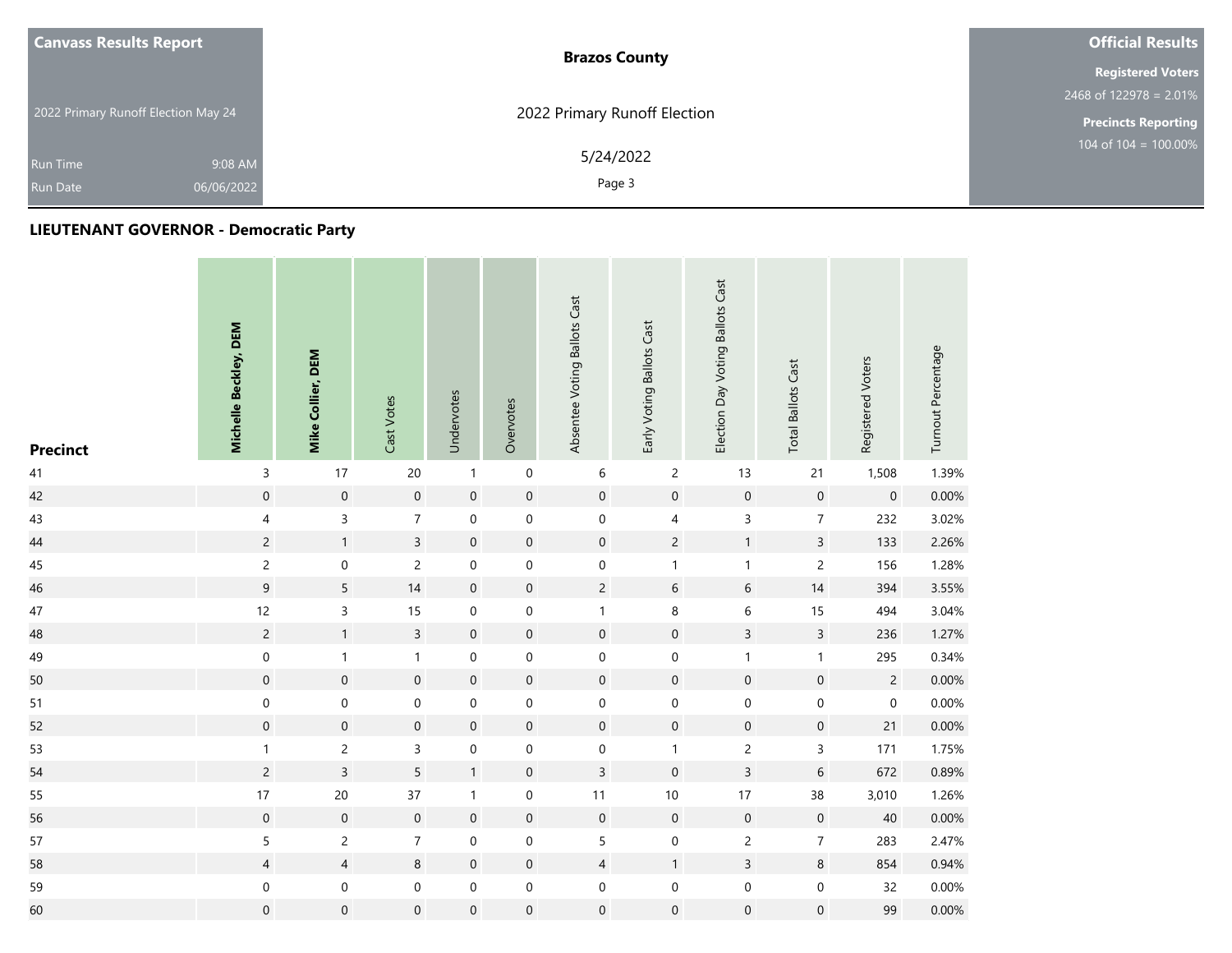| <b>Canvass Results Report</b>       | <b>Brazos County</b>         | <b>Official Results</b>    |
|-------------------------------------|------------------------------|----------------------------|
|                                     |                              | <b>Registered Voters</b>   |
|                                     |                              | 2468 of $122978 = 2.01\%$  |
| 2022 Primary Runoff Election May 24 | 2022 Primary Runoff Election | <b>Precincts Reporting</b> |
| 9:08 AM<br>Run Time                 | 5/24/2022                    | 104 of $104 = 100.00\%$    |
| 06/06/2022<br><b>Run Date</b>       | Page 4                       |                            |

| <b>Precinct</b> | Michelle Beckley, DEM | Mike Collier, DEM | Cast Votes       | Undervotes          | Overvotes           | Absentee Voting Ballots Cast | Early Voting Ballots Cast | Election Day Voting Ballots Cast | <b>Total Ballots Cast</b> | Registered Voters   | Turnout Percentage |
|-----------------|-----------------------|-------------------|------------------|---------------------|---------------------|------------------------------|---------------------------|----------------------------------|---------------------------|---------------------|--------------------|
| 61              | $\mathbf{1}$          | $\pmb{0}$         | $\mathbf{1}$     | $\pmb{0}$           | $\pmb{0}$           | $\pmb{0}$                    | $\mathbf{1}$              | $\boldsymbol{0}$                 | $\mathbf{1}$              | 54                  | 1.85%              |
| 62              | $\boldsymbol{9}$      | $\mathbf{1}$      | 10               | $\mathbf 0$         | $\boldsymbol{0}$    | $\mathbf{1}$                 | $\mathsf{3}$              | $\,$ 6 $\,$                      | $10$                      | 1,091               | 0.92%              |
| 63              | $\mathsf 9$           | 18                | 27               | $\mathbf{1}$        | $\mathsf{O}\xspace$ | 5                            | $\overline{7}$            | 16                               | 28                        | 2,135               | 1.31%              |
| 64              | 15                    | 28                | 43               | $\mathsf{3}$        | $\boldsymbol{0}$    | $15\,$                       | $10\,$                    | 21                               | 46                        | 3,661               | 1.26%              |
| 65              | $\mathbf{1}$          | $\mathbf 0$       | $\mathbf{1}$     | $\mathbf 0$         | $\mathbf 0$         | $\boldsymbol{0}$             | $\,0\,$                   | $\mathbf{1}$                     | $\mathbf{1}$              | 247                 | 0.40%              |
| 66              | $\,8\,$               | $\bf 8$           | 16               | $\mathsf{O}\xspace$ | $\mathsf{O}\xspace$ | $\mathsf{O}\xspace$          | $\overline{9}$            | $\overline{7}$                   | 16                        | 907                 | 1.76%              |
| 67              | $\overline{c}$        | 5                 | $\boldsymbol{7}$ | $\mathbf{1}$        | $\boldsymbol{0}$    | $\mathsf{3}$                 | $\overline{c}$            | $\mathsf{3}$                     | $\,8\,$                   | 455                 | 1.76%              |
| 68              | $\mathbf 0$           | $\boldsymbol{0}$  | $\mathbf 0$      | $\boldsymbol{0}$    | $\pmb{0}$           | $\mathbf 0$                  | $\boldsymbol{0}$          | $\mathbf 0$                      | $\mathbf 0$               | $\mathsf{O}\xspace$ | 0.00%              |
| 69              | $14$                  | 21                | 35               | $\boldsymbol{0}$    | $\mathbf 0$         | $\mathsf{3}$                 | 16                        | 16                               | 35                        | 3,905               | 0.90%              |
| $70\,$          | 30 <sub>o</sub>       | 24                | 54               | $\mathbf{1}$        | $\mathbf 0$         | $\overline{4}$               | $34$                      | 17                               | 55                        | 1,408               | 3.91%              |
| 71              | $\pmb{0}$             | $\pmb{0}$         | $\boldsymbol{0}$ | $\boldsymbol{0}$    | $\pmb{0}$           | 0                            | $\pmb{0}$                 | $\boldsymbol{0}$                 | $\pmb{0}$                 | 114                 | 0.00%              |
| 72              | $\mathbf 0$           | $\boldsymbol{0}$  | $\mathbf 0$      | $\mathbf 0$         | $\pmb{0}$           | $\pmb{0}$                    | $\mathbf 0$               | $\mathbf 0$                      | $\mathbf 0$               | 90                  | 0.00%              |
| 73              | $20\,$                | 18                | 38               | $\mathbf{1}$        | $\boldsymbol{0}$    | 6                            | $16$                      | 17                               | 39                        | 2,948               | 1.32%              |
| 74              | $\overline{c}$        | $\mathsf{3}$      | 5                | $\mathbf 0$         | $\pmb{0}$           | $\mathbf 0$                  | $\sqrt{4}$                | $\mathbf{1}$                     | 5                         | 1,294               | 0.39%              |
| 75              | $\overline{7}$        | 9                 | 16               | $\mathbf 0$         | $\mathbf 0$         | $\mathbf 0$                  | $10$                      | $\,$ 6 $\,$                      | 16                        | 2,672               | 0.60%              |
| 76              | $18\,$                | 38                | 56               | $\mathbf 0$         | $\boldsymbol{0}$    | $16\,$                       | 25                        | 15                               | 56                        | 2,940               | 1.90%              |
| 77              | $\overline{c}$        | 4                 | 6                | $\mathbf{1}$        | $\mathbf 0$         | 5                            | $\overline{c}$            | $\mathbf 0$                      | $\boldsymbol{7}$          | 559                 | 1.25%              |
| 78              | $\mathbf{1}$          | $\boldsymbol{0}$  | $\mathbf{1}$     | $\mathbf 0$         | $\pmb{0}$           | $\mathbf 0$                  | $\mathbf{1}$              | $\mathbf 0$                      | $\mathbf{1}$              | 250                 | 0.40%              |
| 79              | $\mathbf 0$           | $\overline{4}$    | 4                | $\mathbf{1}$        | $\pmb{0}$           | $\boldsymbol{0}$             | $\mathsf 3$               | $\overline{c}$                   | $\sqrt{5}$                | 85                  | 5.88%              |
| 80              | 22                    | 15                | 37               | $\mathbf 0$         | $\boldsymbol{0}$    | $\overline{4}$               | 13                        | 20                               | 37                        | 3,977               | 0.93%              |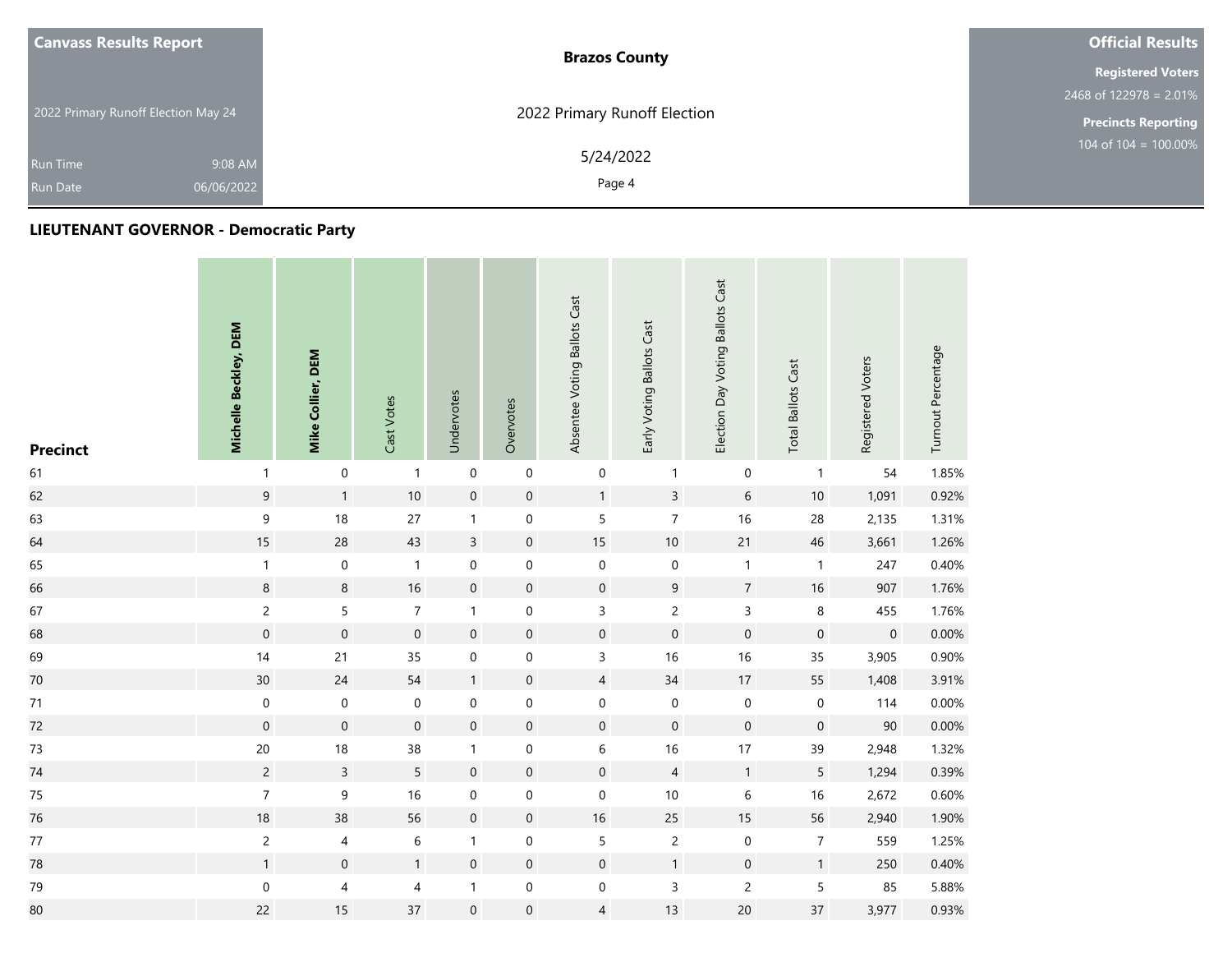| <b>Canvass Results Report</b>       | <b>Brazos County</b>         | <b>Official Results</b>    |
|-------------------------------------|------------------------------|----------------------------|
|                                     |                              | <b>Registered Voters</b>   |
|                                     |                              | 2468 of 122978 = $2.01\%$  |
| 2022 Primary Runoff Election May 24 | 2022 Primary Runoff Election | <b>Precincts Reporting</b> |
| 9:08 AM<br>Run Time                 | 5/24/2022                    | 104 of $104 = 100.00\%$    |
| 06/06/2022<br><b>Run Date</b>       | Page 5                       |                            |

| <b>Precinct</b> | Michelle Beckley, DEM | Mike Collier, DEM   | Cast Votes       | Undervotes       | Overvotes           | Absentee Voting Ballots Cast | Early Voting Ballots Cast | Election Day Voting Ballots Cast | <b>Total Ballots Cast</b> | Registered Voters   | Turnout Percentage |
|-----------------|-----------------------|---------------------|------------------|------------------|---------------------|------------------------------|---------------------------|----------------------------------|---------------------------|---------------------|--------------------|
| 81              | $\mathbf{1}$          | $\mathbf{1}$        | $\overline{c}$   | $\pmb{0}$        | $\mathbf 0$         | $\boldsymbol{0}$             | $\overline{2}$            | $\mathbf 0$                      | $\overline{c}$            | 66                  | 3.03%              |
| 82              | $\overline{4}$        | $\overline{3}$      | $\overline{7}$   | $\mathbf 0$      | $\pmb{0}$           | $\overline{2}$               | $\overline{2}$            | $\overline{3}$                   | $\sqrt{7}$                | 351                 | 1.99%              |
| 84              | $\boldsymbol{0}$      | $\boldsymbol{0}$    | $\boldsymbol{0}$ | $\mathbf 0$      | $\boldsymbol{0}$    | $\boldsymbol{0}$             | $\mathsf{O}\xspace$       | $\mathsf{O}\xspace$              | $\mathbf 0$               | $\overline{c}$      | 0.00%              |
| 85              | $\mathsf{O}\xspace$   | $\mathsf{O}\xspace$ | $\mathbf 0$      | $\mathbf 0$      | $\mathbf 0$         | $\mathbf 0$                  | $\mathbf 0$               | $\boldsymbol{0}$                 | $\mathbf 0$               | $\overline{3}$      | 0.00%              |
| 86              | $\mathbf 0$           | $\boldsymbol{0}$    | $\pmb{0}$        | $\mathbf 0$      | $\mathbf 0$         | $\mathsf{O}\xspace$          | $\mathbf 0$               | $\mathbf 0$                      | $\pmb{0}$                 | $\mathsf{O}\xspace$ | 0.00%              |
| 87              | $\mathbf 0$           | $\mathsf{O}\xspace$ | $\mathbf 0$      | $\mathbf 0$      | $\pmb{0}$           | $\mathbf 0$                  | $\mathbf 0$               | $\mathbf 0$                      | $\boldsymbol{0}$          | $\pmb{0}$           | 0.00%              |
| 88              | 23                    | 32                  | 55               | $\mathbf{1}$     | $\mathbf 0$         | 9                            | 18                        | 29                               | 56                        | 3,302               | 1.70%              |
| 90              | $\boldsymbol{0}$      | $\mathbf{1}$        | $\mathbf{1}$     | $\mathbf 0$      | $\boldsymbol{0}$    | $\pmb{0}$                    | $\mathbf 0$               | $\mathbf{1}$                     | $\mathbf{1}$              | $34$                | 2.94%              |
| 91              | $\boldsymbol{0}$      | $\mathbf 0$         | $\mathbf 0$      | $\mathbf 0$      | $\mathbf 0$         | $\boldsymbol{0}$             | $\mathbf 0$               | $\mathbf 0$                      | $\mathbf 0$               | 8                   | 0.00%              |
| 92              | $\mathsf{O}\xspace$   | $\mathsf{O}\xspace$ | $\mathbf 0$      | $\mathbf 0$      | $\mathsf{O}\xspace$ | $\mathbf 0$                  | $\boldsymbol{0}$          | $\boldsymbol{0}$                 | $\mathsf{O}\xspace$       | $\mathsf{O}\xspace$ | 0.00%              |
| 93              | $\boldsymbol{0}$      | $\mathbf 0$         | $\boldsymbol{0}$ | $\mathbf 0$      | $\boldsymbol{0}$    | $\boldsymbol{0}$             | $\mathsf{O}\xspace$       | $\mathsf{O}\xspace$              | $\mathbf 0$               | $\mathbf 0$         | 0.00%              |
| 94              | $\mathsf{O}\xspace$   | $\mathsf{O}\xspace$ | $\mathbf 0$      | $\mathbf 0$      | $\pmb{0}$           | $\mathsf{O}\xspace$          | $\boldsymbol{0}$          | $\mathsf{O}\xspace$              | $\mathsf{O}\xspace$       | $\mathbf 0$         | 0.00%              |
| 95              | $\mathbf 0$           | $\mathbf 0$         | $\mathbf 0$      | $\mathbf 0$      | $\mathbf 0$         | $\mathbf 0$                  | $\mathbf 0$               | $\mathsf{O}\xspace$              | $\mathbf 0$               | 0                   | 0.00%              |
| 96              | $\mathbf 0$           | $\mathsf{O}\xspace$ | $\mathbf 0$      | $\mathbf 0$      | $\mathbf 0$         | $\pmb{0}$                    | $\mathbf 0$               | $\mathbf 0$                      | $\mathsf{O}\xspace$       | 1                   | 0.00%              |
| 97              | $\boldsymbol{0}$      | $\mathbf 0$         | 0                | $\boldsymbol{0}$ | $\boldsymbol{0}$    | $\mathsf{O}\xspace$          | $\mathbf 0$               | $\mathbf 0$                      | $\mathbf 0$               | 0                   | 0.00%              |
| 98              | $\mathsf{O}\xspace$   | $\mathsf{O}\xspace$ | $\boldsymbol{0}$ | $\mathbf 0$      | $\boldsymbol{0}$    | $\mathbf 0$                  | $\boldsymbol{0}$          | $\boldsymbol{0}$                 | $\mathbf 0$               | $\overline{3}$      | 0.00%              |
| 99              | $\mathbf 0$           | $\mathbf 0$         | $\mathbf 0$      | $\pmb{0}$        | $\boldsymbol{0}$    | $\boldsymbol{0}$             | $\mathbf 0$               | $\mathbf 0$                      | $\mathbf 0$               | $\mathbf{1}$        | 0.00%              |
| 100             | $\overline{7}$        | 11                  | $18\,$           | $\mathbf 0$      | $\pmb{0}$           | $\overline{4}$               | $9\,$                     | $5\phantom{.0}$                  | $18$                      | 1,740               | 1.03%              |
| 101             | $\mathbf{1}$          | $\mathsf{3}$        | $\overline{4}$   | $\boldsymbol{0}$ | $\pmb{0}$           | $\mathbf{1}$                 | $\mathsf 3$               | $\mathbf 0$                      | $\overline{4}$            | 49                  | 8.16%              |
| 102             | $\mathsf{O}\xspace$   | $\mathbf 0$         | $\mathbf 0$      | $\boldsymbol{0}$ | $\mathbf 0$         | $\mathsf{O}\xspace$          | $\mathbf 0$               | $\mathbf 0$                      | $\boldsymbol{0}$          | $\boldsymbol{0}$    | 0.00%              |

**Contract**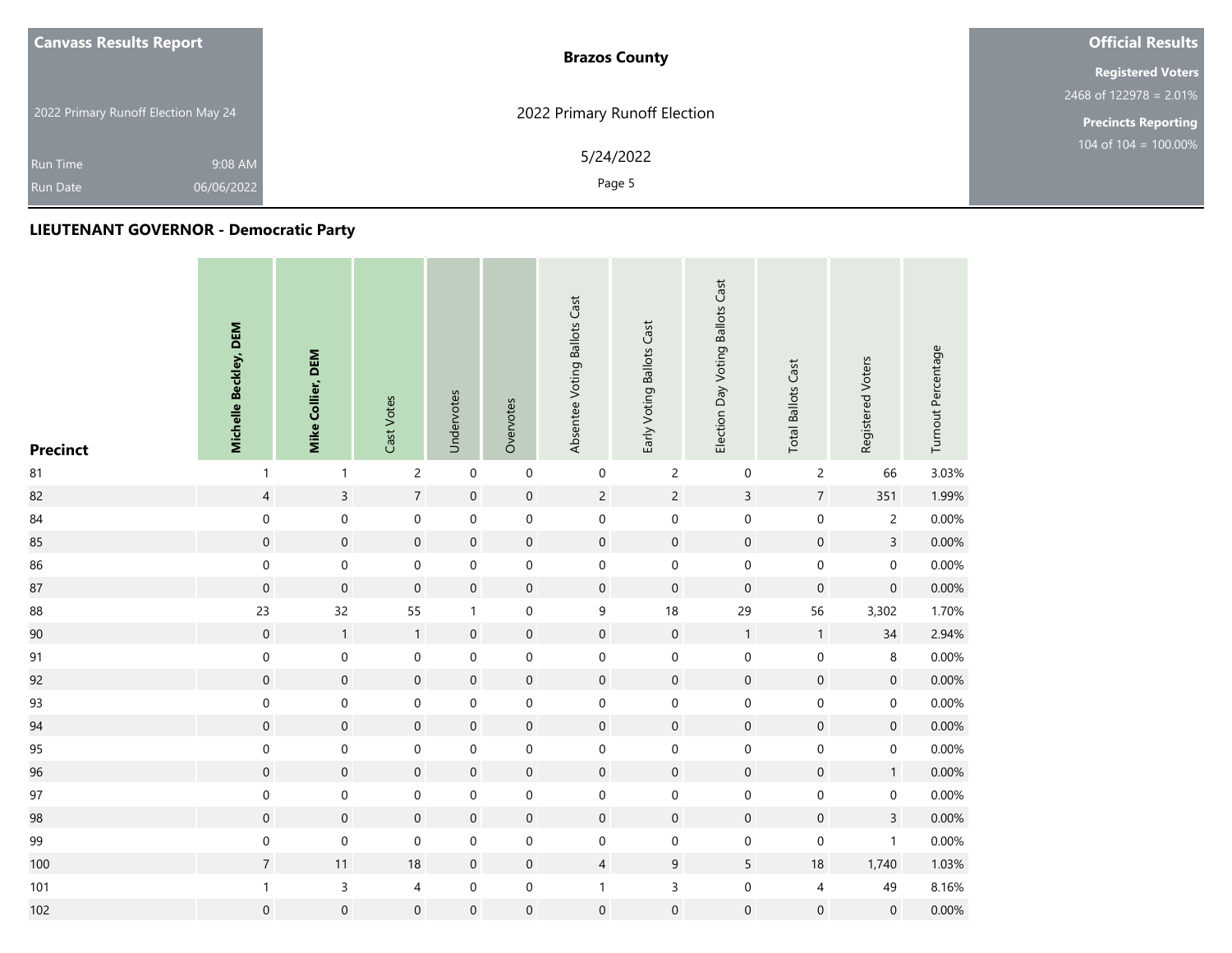| <b>Canvass Results Report</b>       | <b>Brazos County</b>         | <b>Official Results</b>    |
|-------------------------------------|------------------------------|----------------------------|
|                                     |                              | <b>Registered Voters</b>   |
|                                     |                              | $2468$ of 122978 = 2.01%   |
| 2022 Primary Runoff Election May 24 | 2022 Primary Runoff Election | <b>Precincts Reporting</b> |
| 9:08 AM<br><b>Run Time</b>          | 5/24/2022                    | $104$ of $104 = 100.00\%$  |
| 06/06/2022<br><b>Run Date</b>       | Page 6                       |                            |

| <b>Precinct</b> | DEM<br>Michelle Beckley, | <b>DEM</b><br>Mike Collier, | Cast Votes  | Undervotes  | Overvotes   | Cast<br><b>Voting Ballots</b><br>Absentee | Early Voting Ballots Cast | Cast<br>Election Day Voting Ballots | Cast<br><b>Total Ballots</b> | Registered Voters | Turnout Percentage |
|-----------------|--------------------------|-----------------------------|-------------|-------------|-------------|-------------------------------------------|---------------------------|-------------------------------------|------------------------------|-------------------|--------------------|
| 104             | $\Omega$                 | $\mathbf 0$                 | $\mathbf 0$ | $\mathbf 0$ | 0           | $\mathbf 0$                               | $\mathbf 0$               | $\mathbf 0$                         | 0                            | 0                 | 0.00%              |
| 105             | $\mathbf 0$              | $\mathbf 0$                 | $\mathbf 0$ | $\mathbf 0$ | $\mathbf 0$ | $\mathbf 0$                               | $\mathbf 0$               | $\mathbf 0$                         | $\mathbf 0$                  | 72                | 0.00%              |
| 500             | $\Omega$                 | $\mathbf 0$                 | $\mathbf 0$ | $\mathbf 0$ | $\mathbf 0$ | $\mathbf 0$                               | $\mathbf 0$               | $\Omega$                            | $\Omega$                     | $\mathbf 0$       | 0.00%              |
| <b>Totals</b>   | 1,156                    | 1,221                       | 2,377       | 91          | $\mathbf 0$ | 416                                       | 1,095                     | 957                                 | 2,468                        | 122,978           | 2.01%              |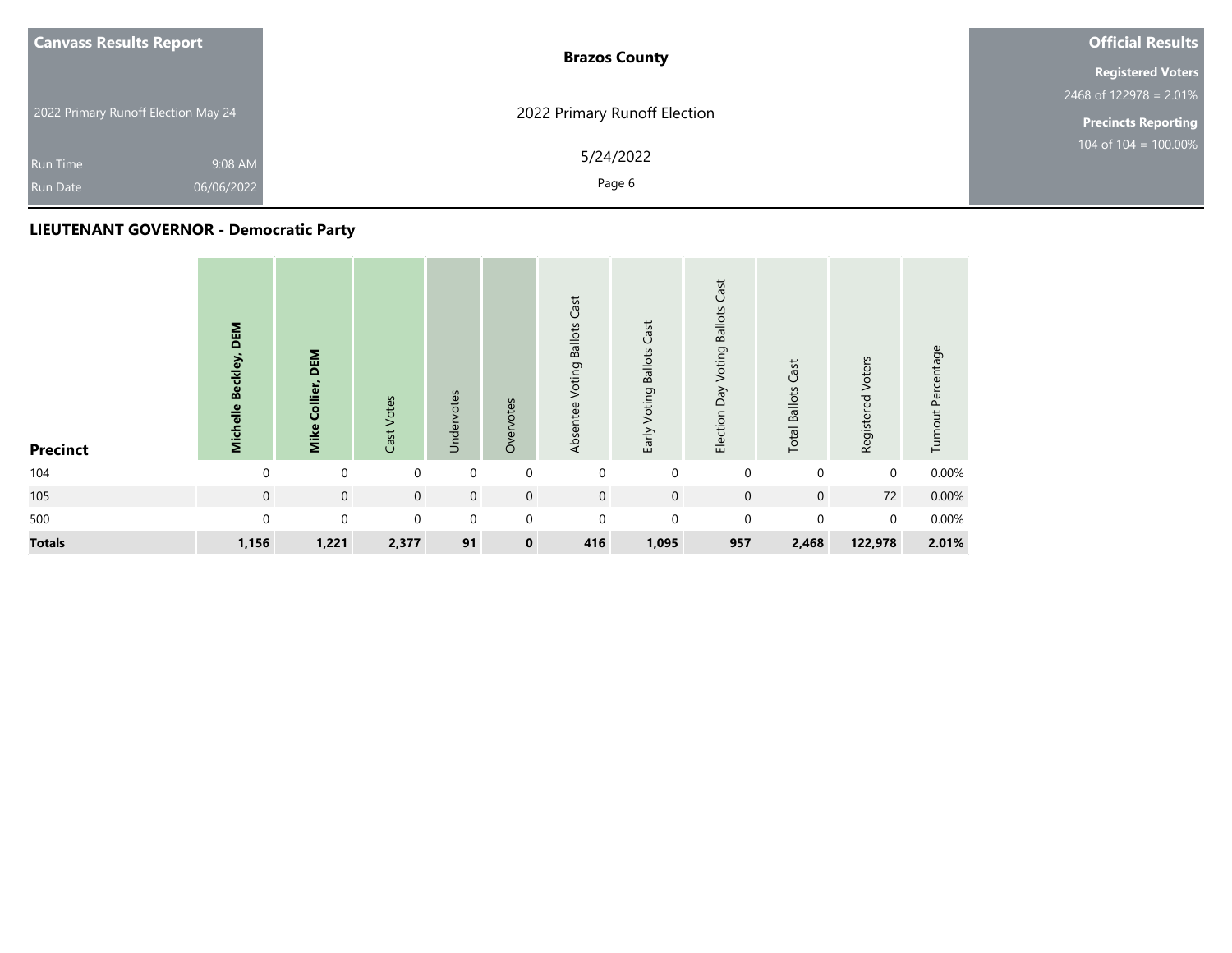| <b>Canvass Results Report</b>       |            | <b>Brazos County</b>         | <b>Official Results</b>                     |
|-------------------------------------|------------|------------------------------|---------------------------------------------|
|                                     |            |                              | <b>Registered Voters</b>                    |
|                                     |            |                              | 2468 of 122978 = 2.01%                      |
| 2022 Primary Runoff Election May 24 |            | 2022 Primary Runoff Election | <b>Precincts Reporting</b>                  |
| <b>Run Time</b>                     | 9:08 AM    | 5/24/2022                    | $104 \overline{\text{ of } 104} = 100.00\%$ |
| Run Date                            | 06/06/2022 | Page 7                       |                                             |

| <b>Precinct</b>          | Rochelle Mercedes Garza, DEM | Joe Jaworski, DEM | Cast Votes     | Undervotes       | Overvotes           | Absentee Voting Ballots Cast | Early Voting Ballots Cast | Election Day Voting Ballots Cast | <b>Total Ballots Cast</b> | Registered Voters | Turnout Percentage |
|--------------------------|------------------------------|-------------------|----------------|------------------|---------------------|------------------------------|---------------------------|----------------------------------|---------------------------|-------------------|--------------------|
| $\mathbf{1}$             | $\boldsymbol{9}$             | $\boldsymbol{7}$  | 16             | $\mathbf{1}$     | $\pmb{0}$           | 5                            | 5                         | $\boldsymbol{7}$                 | 17                        | 2,145             | 0.79%              |
| $\overline{c}$           | $18$                         | 18                | 36             | $\mathbf 0$      | $\pmb{0}$           | $7\overline{ }$              | $16\,$                    | 13                               | 36                        | 2,561             | 1.41%              |
| $\mathsf 3$              | 37                           | $\,8\,$           | 45             | $\mathbf{1}$     | $\boldsymbol{0}$    | 9                            | 28                        | $\mathsf 9$                      | 46                        | 1,029             | 4.47%              |
| $\overline{\mathcal{L}}$ | 111                          | 46                | 157            | 14               | $\mathsf{O}\xspace$ | $18\,$                       | 112                       | 41                               | 171                       | 1,725             | 9.91%              |
| 5                        | $\overline{\mathcal{I}}$     | $\overline{c}$    | 9              | $\boldsymbol{0}$ | $\boldsymbol{0}$    | $\overline{c}$               | 3                         | $\overline{\mathcal{A}}$         | $\boldsymbol{9}$          | 1,826             | 0.49%              |
| $\overline{6}$           | $\overline{7}$               | $\overline{4}$    | 11             | $\boldsymbol{0}$ | $\mathsf{O}\xspace$ | 1                            | $\mathbf{1}$              | $\boldsymbol{9}$                 | 11                        | 1,056             | 1.04%              |
| $\boldsymbol{7}$         | $10\,$                       | 8                 | 18             | $\boldsymbol{0}$ | $\pmb{0}$           | 4                            | $10\,$                    | 4                                | 18                        | 1,853             | 0.97%              |
| $\bf8$                   | $\,8\,$                      | 18                | 26             | $\mathbf{1}$     | $\mathbf 0$         | $\overline{7}$               | $\overline{7}$            | 13                               | 27                        | 1,683             | 1.60%              |
| 9                        | 14                           | 8                 | 22             | $\boldsymbol{0}$ | $\mathbf 0$         | 4                            | $\boldsymbol{7}$          | 11                               | 22                        | 1,557             | 1.41%              |
| $10$                     | $27\,$                       | $20\,$            | $47\,$         | $\overline{c}$   | $\pmb{0}$           | $\bf 8$                      | $14$                      | $27\,$                           | 49                        | 4,121             | 1.19%              |
| 11                       | $18\,$                       | 8                 | 26             | $\mathbf 0$      | $\mathsf{O}\xspace$ | $\overline{7}$               | $\overline{7}$            | 12                               | 26                        | 2,409             | 1.08%              |
| 12                       | 39                           | 41                | 80             | $\mathbf{1}$     | $\pmb{0}$           | $20\,$                       | 27                        | $34\,$                           | 81                        | 4,186             | 1.94%              |
| 13                       | 29                           | 18                | 47             | $\mathbf 0$      | $\mathbf 0$         | $10\,$                       | $20\,$                    | 17                               | 47                        | 1,966             | 2.39%              |
| 14                       | $84\,$                       | 22                | 106            | $\boldsymbol{7}$ | $\boldsymbol{0}$    | $\bf 8$                      | 51                        | 54                               | 113                       | 3,054             | 3.70%              |
| 15                       | $41\,$                       | 20                | 61             | $\mathbf 0$      | $\mathbf 0$         | 22                           | $16\,$                    | 23                               | 61                        | 2,531             | 2.41%              |
| 16                       | 49                           | 12                | 61             | $\overline{4}$   | $\boldsymbol{0}$    | 9                            | 28                        | 28                               | 65                        | 1,418             | 4.58%              |
| 17                       | 115                          | 40                | 155            | $10$             | $\boldsymbol{0}$    | $11$                         | 88                        | 66                               | 165                       | 3,246             | 5.08%              |
| 18                       | 39                           | 14                | 53             | $\overline{c}$   | $\pmb{0}$           | $5\overline{)}$              | 42                        | $\,8\,$                          | 55                        | 556               | 9.89%              |
| 19                       | $15\,$                       | $\overline{4}$    | 19             | $\pmb{0}$        | $\pmb{0}$           | $\mathbf{1}$                 | $15\,$                    | 3                                | 19                        | 409               | 4.65%              |
| 20                       | $\mathsf{3}$                 | $\mathbf{1}$      | $\overline{4}$ | $\boldsymbol{0}$ | $\mathsf{O}\xspace$ | $\boldsymbol{0}$             | $\mathbf{1}$              | $\overline{3}$                   | $\overline{4}$            | 3,112             | 0.13%              |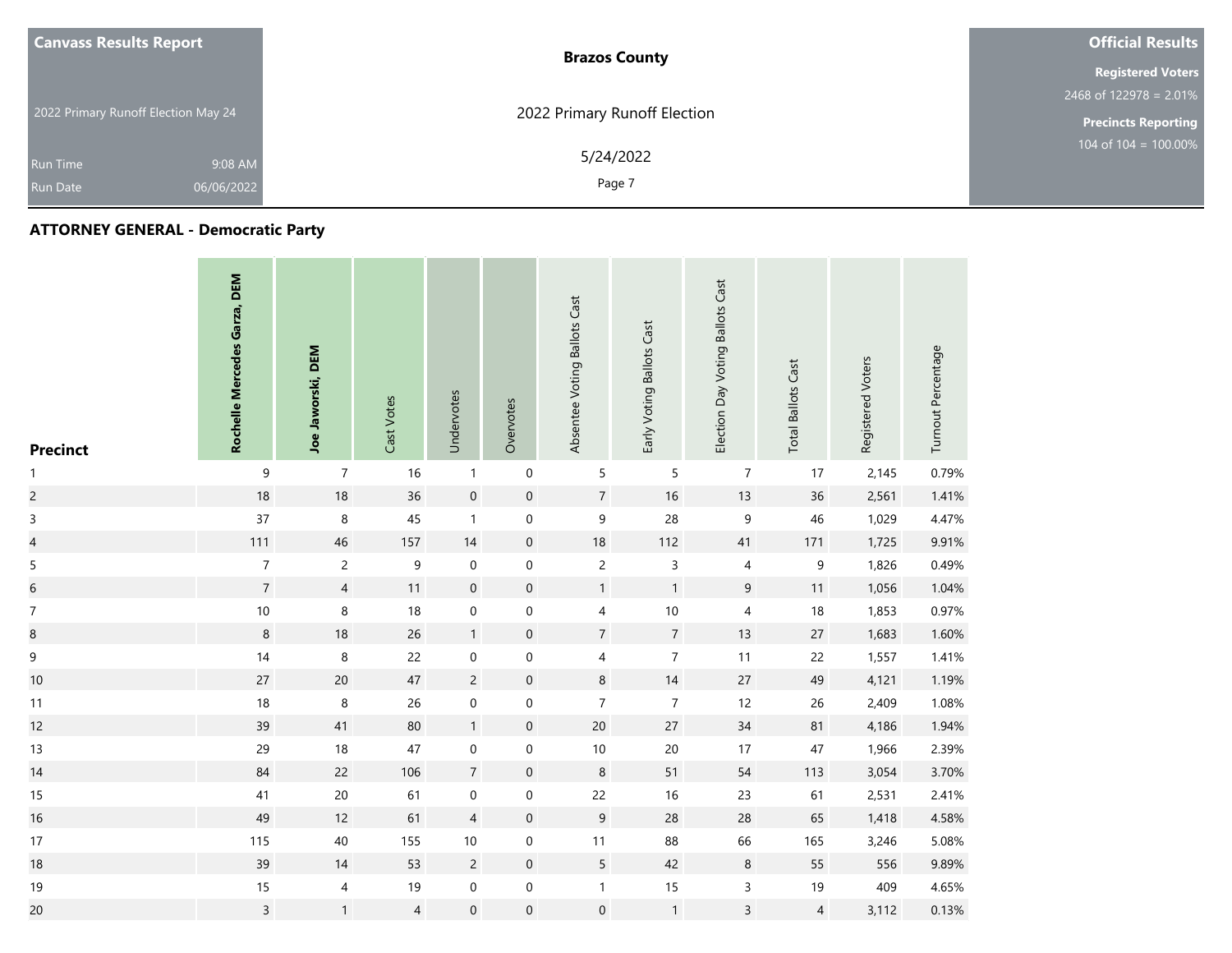| <b>Canvass Results Report</b>       |            | <b>Brazos County</b>         | <b>Official Results</b>                     |
|-------------------------------------|------------|------------------------------|---------------------------------------------|
|                                     |            |                              | <b>Registered Voters</b>                    |
|                                     |            |                              | $2468$ of 122978 = 2.01%                    |
| 2022 Primary Runoff Election May 24 |            | 2022 Primary Runoff Election | <b>Precincts Reporting</b>                  |
| <b>Run Time</b>                     | 9:08 AM    | 5/24/2022                    | $104 \overline{\text{ of } 104} = 100.00\%$ |
| Run Date                            | 06/06/2022 | Page 8                       |                                             |

| <b>Precinct</b> | Rochelle Mercedes Garza, DEM | Joe Jaworski, DEM   | Cast Votes       | Undervotes          | Overvotes        | Absentee Voting Ballots Cast | Early Voting Ballots Cast | Election Day Voting Ballots Cast | <b>Total Ballots Cast</b> | Registered Voters | Turnout Percentage |
|-----------------|------------------------------|---------------------|------------------|---------------------|------------------|------------------------------|---------------------------|----------------------------------|---------------------------|-------------------|--------------------|
| 21              | $\mathsf{3}$                 | 5                   | 8                | $\mathbf 0$         | $\mathbf 0$      | $\mathbf 0$                  | 5                         | 3                                | 8                         | 1,368             | 0.58%              |
| 22              | $\overline{c}$               | 5                   | $\overline{7}$   | $\boldsymbol{0}$    | $\boldsymbol{0}$ | 1                            | 6                         | $\mathbf 0$                      | $\overline{7}$            | 403               | 1.74%              |
| 23              | $\pmb{0}$                    | $\mathbf 0$         | $\boldsymbol{0}$ | $\pmb{0}$           | $\pmb{0}$        | $\mathbf 0$                  | $\boldsymbol{0}$          | $\pmb{0}$                        | $\pmb{0}$                 | 85                | 0.00%              |
| 24              | 29                           | 28                  | 57               | $\overline{c}$      | $\pmb{0}$        | $20\,$                       | $15\,$                    | 24                               | 59                        | 2,039             | 2.89%              |
| 25              | 63                           | 47                  | 110              | 9                   | $\boldsymbol{0}$ | 16                           | $74\,$                    | 29                               | 119                       | 1,061             | 11.22%             |
| 26              | 35                           | 21                  | 56               | $\mathbf{1}$        | $\boldsymbol{0}$ | $\bf 8$                      | 22                        | 27                               | 57                        | 3,726             | 1.53%              |
| 27              | $20\,$                       | 9                   | 29               | $\boldsymbol{0}$    | 0                | 6                            | 11                        | 12                               | 29                        | 2,670             | 1.09%              |
| 28              | $\overline{c}$               | $\mathsf{O}\xspace$ | $\overline{c}$   | $\mathsf{O}\xspace$ | $\boldsymbol{0}$ | $\mathbf 0$                  | $\overline{1}$            | $\mathbf{1}$                     | $\overline{c}$            | 596               | 0.34%              |
| 29              | 32                           | 16                  | 48               | $\pmb{0}$           | 0                | 5                            | 23                        | 20                               | 48                        | 855               | 5.61%              |
| 30              | 95                           | 40                  | 135              | $\,8\,$             | $\boldsymbol{0}$ | 15                           | 86                        | 42                               | 143                       | 2,493             | 5.74%              |
| 31              | 28                           | 22                  | 50               | $\pmb{0}$           | 0                | 8                            | $18\,$                    | 24                               | 50                        | 3,243             | 1.54%              |
| 32              | $11$                         | $6\phantom{.}$      | 17               | $\mathbf 0$         | $\boldsymbol{0}$ | $\mathbf 0$                  | $\overline{c}$            | $15\,$                           | 17                        | 623               | 2.73%              |
| 33              | $18\,$                       | $10\,$              | 28               | $\overline{c}$      | $\boldsymbol{0}$ | 8                            | 11                        | 11                               | $30\,$                    | 1,443             | 2.08%              |
| 34              | 17                           | $\overline{4}$      | 21               | $\mathbf{1}$        | $\boldsymbol{0}$ | $\overline{4}$               | $\sqrt{6}$                | 12                               | 22                        | 2,105             | 1.05%              |
| 35              | $18\,$                       | $\boldsymbol{7}$    | 25               | $\boldsymbol{0}$    | $\pmb{0}$        | 4                            | 6                         | 15                               | 25                        | 4,191             | 0.60%              |
| 36              | 47                           | 25                  | 72               | $\mathbf{1}$        | $\boldsymbol{0}$ | $14$                         | 24                        | 35                               | 73                        | 4,289             | 1.70%              |
| 37              | $\mathbf{1}$                 | $\boldsymbol{0}$    | $\mathbf{1}$     | $\boldsymbol{0}$    | $\boldsymbol{0}$ | $\boldsymbol{0}$             | $\boldsymbol{0}$          | $\mathbf{1}$                     | $\mathbf{1}$              | 172               | 0.58%              |
| 38              | 19                           | 9                   | 28               | $6\phantom{.}$      | $\pmb{0}$        | $\overline{2}$               | 21                        | 11                               | 34                        | 477               | 7.13%              |
| 39              | 21                           | 9                   | $30\,$           | $\pmb{0}$           | $\boldsymbol{0}$ | $\boldsymbol{9}$             | $\boldsymbol{9}$          | 12                               | $30\,$                    | 1,692             | 1.77%              |
| 40              | 45                           | 44                  | 89               | $\mathbf{1}$        | 0                | 28                           | 32                        | 30                               | $90\,$                    | 3,948             | 2.28%              |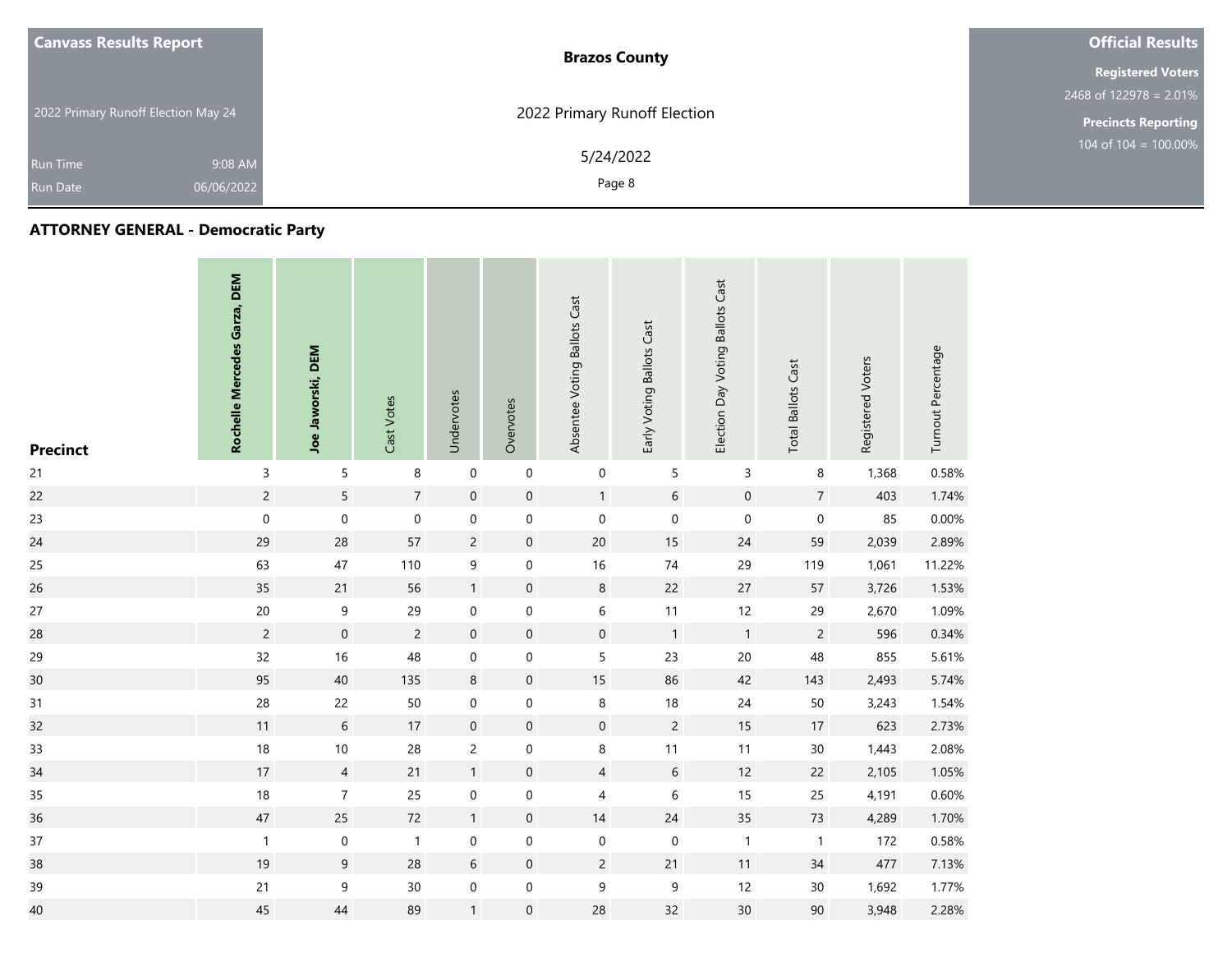| <b>Canvass Results Report</b>       |            | <b>Brazos County</b>         | <b>Official Results</b>          |
|-------------------------------------|------------|------------------------------|----------------------------------|
|                                     |            |                              | <b>Registered Voters</b>         |
|                                     |            |                              | 2468 of $122978 = 2.01\%$        |
| 2022 Primary Runoff Election May 24 |            | 2022 Primary Runoff Election | <b>Precincts Reporting</b>       |
| <b>Run Time</b>                     | 9:08 AM    | 5/24/2022                    | $104 \text{ of } 104 = 100.00\%$ |
| <b>Run Date</b>                     | 06/06/2022 | Page 9                       |                                  |

| <b>Precinct</b> | Rochelle Mercedes Garza, DEM | Joe Jaworski, DEM       | Cast Votes          | Undervotes       | Overvotes           | Absentee Voting Ballots Cast | Early Voting Ballots Cast | Election Day Voting Ballots Cast | <b>Total Ballots Cast</b> | Registered Voters   | Turnout Percentage |
|-----------------|------------------------------|-------------------------|---------------------|------------------|---------------------|------------------------------|---------------------------|----------------------------------|---------------------------|---------------------|--------------------|
| $41$            | 13                           | 8                       | 21                  | $\pmb{0}$        | $\mathbf 0$         | $\boldsymbol{6}$             | $\overline{c}$            | 13                               | 21                        | 1,508               | 1.39%              |
| 42              | $\mathbf 0$                  | $\mathbf 0$             | $\mathbf 0$         | $\mathbf 0$      | $\mathsf{O}\xspace$ | $\mathsf{O}\xspace$          | $\mathbf 0$               | $\mathsf{O}\xspace$              | $\mathbf 0$               | $\mathsf{O}\xspace$ | 0.00%              |
| 43              | $\overline{4}$               | $\overline{c}$          | 6                   | $\mathbf{1}$     | $\boldsymbol{0}$    | $\boldsymbol{0}$             | 4                         | $\mathsf{3}$                     | $\overline{7}$            | 232                 | 3.02%              |
| 44              | $\overline{3}$               | $\mathbf 0$             | $\overline{3}$      | $\mathbf 0$      | $\boldsymbol{0}$    | $\mathbf 0$                  | $\overline{c}$            | $\mathbf{1}$                     | $\overline{3}$            | 133                 | 2.26%              |
| 45              | $\overline{c}$               | 0                       | $\overline{c}$      | 0                | $\boldsymbol{0}$    | $\boldsymbol{0}$             | $\mathbf{1}$              | $\mathbf{1}$                     | $\mathsf{2}\,$            | 156                 | 1.28%              |
| 46              | 12                           | $\overline{c}$          | 14                  | $\mathbf 0$      | $\pmb{0}$           | $\overline{c}$               | $\boldsymbol{6}$          | $\sqrt{6}$                       | 14                        | 394                 | 3.55%              |
| 47              | 11                           | $\overline{\mathbf{4}}$ | $15\,$              | $\mathbf 0$      | $\mathbf 0$         | $\mathbf{1}$                 | 8                         | $\,$ 6 $\,$                      | 15                        | 494                 | 3.04%              |
| 48              | $\overline{c}$               | $\mathbf{1}$            | $\overline{3}$      | $\boldsymbol{0}$ | $\boldsymbol{0}$    | $\mathsf{O}\xspace$          | $\mathbf 0$               | $\overline{3}$                   | $\overline{3}$            | 236                 | 1.27%              |
| 49              | $\mathbf{1}$                 | $\boldsymbol{0}$        | $\mathbf{1}$        | $\pmb{0}$        | $\boldsymbol{0}$    | $\boldsymbol{0}$             | $\mathbf 0$               | $\mathbf{1}$                     | $\mathbf{1}$              | 295                 | 0.34%              |
| 50              | $\boldsymbol{0}$             | $\mathbf 0$             | $\boldsymbol{0}$    | $\mathbf 0$      | $\pmb{0}$           | $\mathbf 0$                  | $\mathbf 0$               | $\mathsf{O}\xspace$              | $\mathsf{O}\xspace$       | $\overline{2}$      | 0.00%              |
| 51              | $\mathbf 0$                  | $\mathbf 0$             | $\mathsf{O}\xspace$ | $\mathbf 0$      | $\boldsymbol{0}$    | $\mathbf 0$                  | $\mathsf{O}\xspace$       | $\mathsf{O}\xspace$              | $\mathsf{O}\xspace$       | $\mathsf{O}\xspace$ | 0.00%              |
| 52              | $\boldsymbol{0}$             | $\boldsymbol{0}$        | $\mathsf{O}\xspace$ | $\boldsymbol{0}$ | $\pmb{0}$           | $\mathsf{O}\xspace$          | $\mathbf 0$               | $\mathbf 0$                      | $\boldsymbol{0}$          | 21                  | 0.00%              |
| 53              | $\mathsf{3}$                 | 0                       | 3                   | $\pmb{0}$        | $\boldsymbol{0}$    | $\boldsymbol{0}$             | $\mathbf{1}$              | $\overline{c}$                   | $\mathsf 3$               | 171                 | 1.75%              |
| 54              | $\mathbf{1}$                 | 5                       | $6\phantom{a}$      | $\mathbf 0$      | $\mathsf{O}\xspace$ | $\overline{3}$               | $\mathsf{O}\xspace$       | $\overline{3}$                   | $\sqrt{6}$                | 672                 | 0.89%              |
| 55              | $14$                         | 23                      | 37                  | $\mathbf{1}$     | 0                   | $11$                         | $10\,$                    | 17                               | 38                        | 3,010               | 1.26%              |
| 56              | $\boldsymbol{0}$             | $\boldsymbol{0}$        | $\boldsymbol{0}$    | $\mathbf 0$      | $\pmb{0}$           | $\mathbf 0$                  | $\mathbf 0$               | $\mathbf 0$                      | $\mathbf 0$               | 40                  | 0.00%              |
| 57              | 6                            | $\mathbf{1}$            | $\overline{7}$      | $\mathbf 0$      | $\boldsymbol{0}$    | 5                            | $\mathbf 0$               | $\overline{c}$                   | $\overline{7}$            | 283                 | 2.47%              |
| 58              | $6\,$                        | $\overline{c}$          | $\bf 8$             | $\mathbf 0$      | $\pmb{0}$           | $\overline{4}$               | $\mathbf{1}$              | $\mathsf{3}$                     | $\,8\,$                   | 854                 | 0.94%              |
| 59              | $\boldsymbol{0}$             | $\boldsymbol{0}$        | $\boldsymbol{0}$    | $\boldsymbol{0}$ | $\boldsymbol{0}$    | $\boldsymbol{0}$             | $\mathbf 0$               | $\mathbf 0$                      | $\mathbf 0$               | 32                  | 0.00%              |
| 60              | $\boldsymbol{0}$             | $\mathsf{O}\xspace$     | $\mathbf 0$         | $\boldsymbol{0}$ | $\mathbf 0$         | $\mathsf{O}\xspace$          | $\boldsymbol{0}$          | $\mathbf 0$                      | $\mathsf{O}\xspace$       | 99                  | 0.00%              |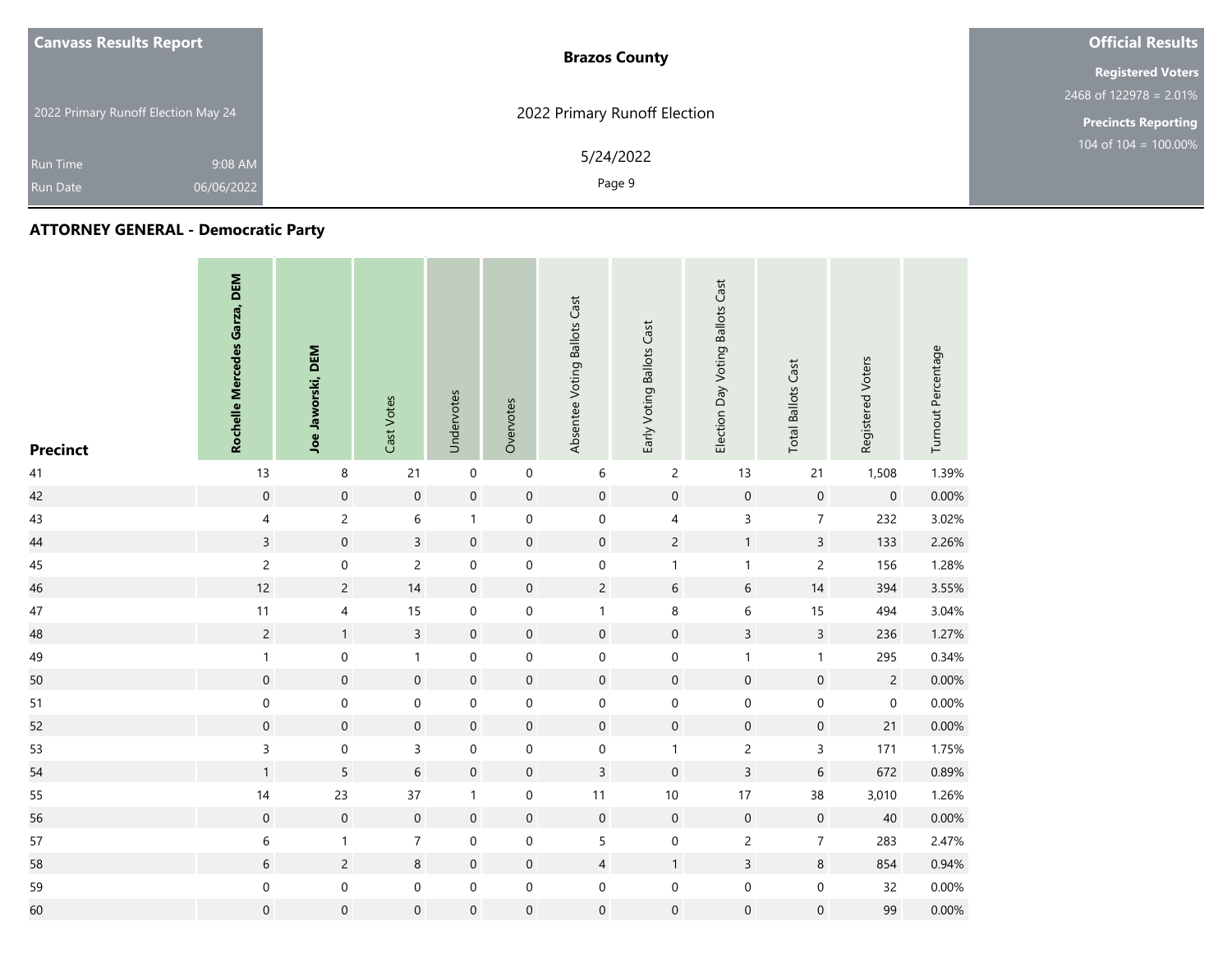| <b>Canvass Results Report</b>       |            | <b>Brazos County</b>         | <b>Official Results</b>    |
|-------------------------------------|------------|------------------------------|----------------------------|
|                                     |            |                              | <b>Registered Voters</b>   |
|                                     |            |                              | 2468 of $122978 = 2.01\%$  |
| 2022 Primary Runoff Election May 24 |            | 2022 Primary Runoff Election | <b>Precincts Reporting</b> |
| <b>Run Time</b>                     | 9:08 AM    | 5/24/2022                    | 104 of $104 = 100.00\%$    |
| Run Date                            | 06/06/2022 | Page 10                      |                            |

| <b>Precinct</b> | Rochelle Mercedes Garza, DEM | Joe Jaworski, DEM | Cast Votes          | Undervotes          | Overvotes           | Absentee Voting Ballots Cast | Early Voting Ballots Cast | Election Day Voting Ballots Cast | <b>Total Ballots Cast</b> | Registered Voters | Turnout Percentage |
|-----------------|------------------------------|-------------------|---------------------|---------------------|---------------------|------------------------------|---------------------------|----------------------------------|---------------------------|-------------------|--------------------|
| 61              | $\mathbf{1}$                 | $\mathbf 0$       | $\mathbf{1}$        | $\mathbf 0$         | $\mathbf 0$         | $\pmb{0}$                    | $\mathbf{1}$              | $\mbox{O}$                       | $\mathbf{1}$              | 54                | 1.85%              |
| 62              | $\mathsf 9$                  | $\mathbf{1}$      | $10$                | $\mathbf 0$         | $\mathsf{O}\xspace$ | $\mathbf{1}$                 | $\overline{3}$            | $\,$ 6 $\,$                      | 10                        | 1,091             | 0.92%              |
| 63              | $10$                         | 18                | 28                  | $\mathbf 0$         | $\boldsymbol{0}$    | 5                            | $\overline{7}$            | 16                               | 28                        | 2,135             | 1.31%              |
| 64              | 29                           | 17                | 46                  | $\mathbf 0$         | $\mathsf{O}\xspace$ | $15\,$                       | $10\,$                    | 21                               | 46                        | 3,661             | 1.26%              |
| 65              | $\mathbf{1}$                 | $\mathbf 0$       | $\mathbf{1}$        | $\pmb{0}$           | $\boldsymbol{0}$    | $\mathbf 0$                  | $\boldsymbol{0}$          | $\mathbf{1}$                     | $\mathbf{1}$              | 247               | 0.40%              |
| 66              | $10\,$                       | $\sqrt{6}$        | 16                  | $\mathbf 0$         | $\mathsf{O}\xspace$ | $\pmb{0}$                    | $\boldsymbol{9}$          | $\sqrt{7}$                       | 16                        | 907               | 1.76%              |
| 67              | $\overline{c}$               | 5                 | $\overline{7}$      | $\mathbf{1}$        | $\boldsymbol{0}$    | 3                            | $\overline{c}$            | $\mathsf{3}$                     | 8                         | 455               | 1.76%              |
| 68              | $\mathbf 0$                  | $\mathbf 0$       | $\mathbf 0$         | $\mathbf 0$         | $\mathsf{O}\xspace$ | $\boldsymbol{0}$             | $\mathbf 0$               | $\mathbf 0$                      | $\mathbf 0$               | $\boldsymbol{0}$  | 0.00%              |
| 69              | 19                           | 16                | 35                  | $\boldsymbol{0}$    | $\boldsymbol{0}$    | $\mathsf{3}$                 | 16                        | 16                               | 35                        | 3,905             | 0.90%              |
| 70              | 28                           | 23                | 51                  | $\overline{4}$      | $\mathsf{O}\xspace$ | $\overline{4}$               | $34\,$                    | 17                               | 55                        | 1,408             | 3.91%              |
| 71              | $\mathbf 0$                  | $\pmb{0}$         | $\pmb{0}$           | $\boldsymbol{0}$    | $\mathbf 0$         | $\boldsymbol{0}$             | $\boldsymbol{0}$          | $\mathbf 0$                      | $\boldsymbol{0}$          | 114               | 0.00%              |
| 72              | $\mathbf 0$                  | $\boldsymbol{0}$  | $\mathsf{O}\xspace$ | $\boldsymbol{0}$    | $\mathsf{O}\xspace$ | $\mathsf{O}\xspace$          | $\mathsf{O}\xspace$       | $\mathbf 0$                      | $\boldsymbol{0}$          | 90                | 0.00%              |
| 73              | 19                           | 17                | 36                  | 3                   | 0                   | 6                            | $16$                      | 17                               | 39                        | 2,948             | 1.32%              |
| $74\,$          | 5                            | $\mathbf 0$       | 5                   | $\mathsf{O}\xspace$ | $\mathsf{O}\xspace$ | $\pmb{0}$                    | $\sqrt{4}$                | $\mathbf{1}$                     | 5                         | 1,294             | 0.39%              |
| 75              | $\,8\,$                      | 8                 | 16                  | $\pmb{0}$           | 0                   | 0                            | $10\,$                    | 6                                | 16                        | 2,672             | 0.60%              |
| 76              | 28                           | 28                | 56                  | $\mathbf 0$         | $\pmb{0}$           | $16\,$                       | 25                        | $15\,$                           | 56                        | 2,940             | 1.90%              |
| $77\,$          | $\mathbf{1}$                 | 5                 | $\,6\,$             | $\mathbf{1}$        | $\mathbf 0$         | 5                            | $\overline{c}$            | $\mathbf 0$                      | $\boldsymbol{7}$          | 559               | 1.25%              |
| 78              | $\mathbf{1}$                 | $\boldsymbol{0}$  | $\mathbf{1}$        | $\mathbf 0$         | $\mathsf{O}\xspace$ | $\boldsymbol{0}$             | $\mathbf{1}$              | $\mathbf 0$                      | $\mathbf{1}$              | 250               | 0.40%              |
| 79              | $\overline{c}$               | $\overline{c}$    | 4                   | $\mathbf{1}$        | $\mathbf 0$         | $\boldsymbol{0}$             | $\mathsf 3$               | $\overline{c}$                   | $\sqrt{5}$                | 85                | 5.88%              |
| 80              | $30\,$                       | $\overline{7}$    | 37                  | $\mathsf{O}\xspace$ | $\mathsf{O}\xspace$ | 4                            | 13                        | 20                               | 37                        | 3,977             | 0.93%              |

and the con-

**Contract Contract** 

**STATISTICS**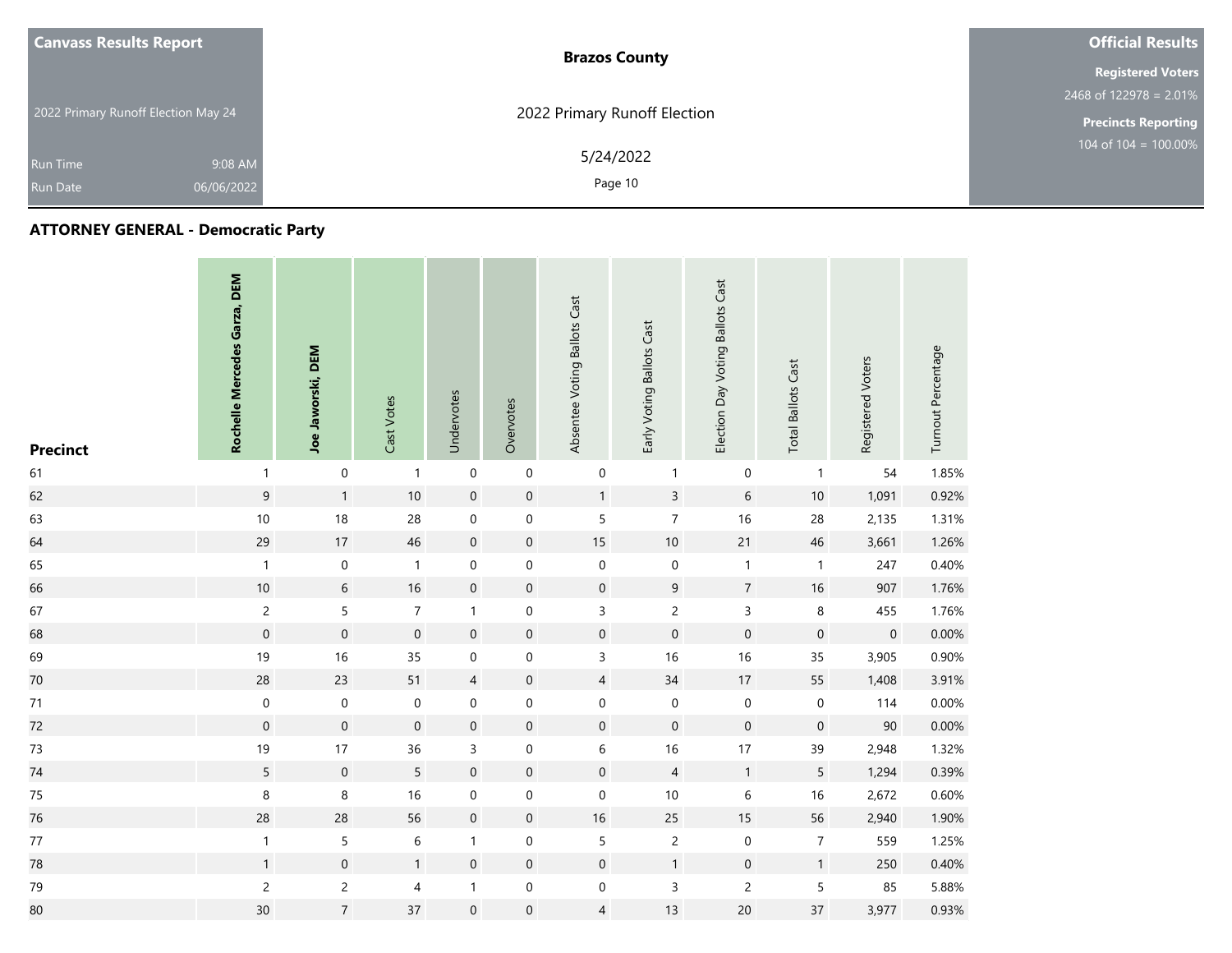| <b>Canvass Results Report</b>       | <b>Brazos County</b>         | <b>Official Results</b>    |
|-------------------------------------|------------------------------|----------------------------|
|                                     |                              | <b>Registered Voters</b>   |
|                                     |                              | 2468 of 122978 = 2.01%     |
| 2022 Primary Runoff Election May 24 | 2022 Primary Runoff Election | <b>Precincts Reporting</b> |
| 9:08 AM<br>Run Time                 | 5/24/2022                    | 104 of $104 = 100.00\%$    |
| 06/06/2022<br><b>Run Date</b>       | Page 11                      |                            |

| <b>Precinct</b> | Rochelle Mercedes Garza, DEM | Joe Jaworski, DEM   | Cast Votes          | Undervotes          | Overvotes           | Absentee Voting Ballots Cast | Early Voting Ballots Cast | Election Day Voting Ballots Cast | <b>Total Ballots Cast</b> | Registered Voters   | Turnout Percentage |
|-----------------|------------------------------|---------------------|---------------------|---------------------|---------------------|------------------------------|---------------------------|----------------------------------|---------------------------|---------------------|--------------------|
| ${\bf 81}$      | $\mathbf{1}$                 | $\mathbf{1}$        | $\overline{c}$      | $\mathsf{O}\xspace$ | $\pmb{0}$           | $\pmb{0}$                    | $\overline{c}$            | $\mathbf 0$                      | $\overline{c}$            | 66                  | 3.03%              |
| 82              | $\overline{4}$               | $\overline{3}$      | $\overline{7}$      | $\mathbf 0$         | $\mathsf{O}\xspace$ | $\overline{2}$               | $\overline{2}$            | $\overline{3}$                   | $\overline{7}$            | 351                 | 1.99%              |
| 84              | $\mathbf 0$                  | $\boldsymbol{0}$    | $\mathbf 0$         | $\mathbf 0$         | $\boldsymbol{0}$    | $\boldsymbol{0}$             | $\mathsf{O}\xspace$       | $\mathbf 0$                      | $\mathbf 0$               | $\overline{c}$      | 0.00%              |
| 85              | $\mathbf 0$                  | $\mathbf 0$         | $\mathbf 0$         | $\mathbf 0$         | $\mathsf{O}\xspace$ | $\mathsf{O}\xspace$          | $\mathbf 0$               | $\mathsf{O}\xspace$              | $\mathsf{O}\xspace$       | $\overline{3}$      | 0.00%              |
| 86              | $\mathbf 0$                  | 0                   | $\mathsf{O}\xspace$ | $\pmb{0}$           | $\mathbf 0$         | $\boldsymbol{0}$             | $\mathbf 0$               | $\mathsf{O}\xspace$              | $\boldsymbol{0}$          | $\mathsf{O}\xspace$ | 0.00%              |
| 87              | $\mathbf 0$                  | $\mathbf 0$         | $\mathbf 0$         | $\mathbf 0$         | $\pmb{0}$           | $\pmb{0}$                    | $\mathsf{O}\xspace$       | $\mathsf{O}\xspace$              | $\boldsymbol{0}$          | $\pmb{0}$           | 0.00%              |
| 88              | 29                           | 26                  | 55                  | $\mathbf{1}$        | $\boldsymbol{0}$    | 9                            | $18\,$                    | 29                               | 56                        | 3,302               | 1.70%              |
| 90              | $\boldsymbol{0}$             | $\mathbf{1}$        | $\mathbf{1}$        | $\mathbf 0$         | $\pmb{0}$           | $\pmb{0}$                    | $\mathbf 0$               | $\mathbf{1}$                     | $\mathbf{1}$              | $34\,$              | 2.94%              |
| 91              | $\mathbf 0$                  | $\boldsymbol{0}$    | $\mathbf 0$         | $\mathbf 0$         | $\boldsymbol{0}$    | $\boldsymbol{0}$             | $\mathsf{O}\xspace$       | $\mathbf 0$                      | $\boldsymbol{0}$          | 8                   | 0.00%              |
| 92              | $\mathbf 0$                  | $\mathbf 0$         | $\mathbf 0$         | $\boldsymbol{0}$    | $\pmb{0}$           | $\pmb{0}$                    | $\mathbf 0$               | $\mathsf{O}\xspace$              | $\mathsf{O}\xspace$       | $\mathbf 0$         | 0.00%              |
| 93              | $\boldsymbol{0}$             | $\mathbf 0$         | $\mathsf{O}\xspace$ | $\pmb{0}$           | $\boldsymbol{0}$    | $\boldsymbol{0}$             | $\mathsf{O}\xspace$       | $\mathsf{O}\xspace$              | $\boldsymbol{0}$          | $\mathbf 0$         | 0.00%              |
| 94              | $\mathsf{O}\xspace$          | $\boldsymbol{0}$    | $\mathbf 0$         | $\boldsymbol{0}$    | $\pmb{0}$           | $\mathsf{O}\xspace$          | $\mathsf{O}\xspace$       | $\pmb{0}$                        | $\mathsf{O}\xspace$       | $\mathbf 0$         | 0.00%              |
| 95              | 0                            | 0                   | $\mathsf{O}\xspace$ | $\mathbf 0$         | $\mathbf 0$         | $\mathbf 0$                  | $\mathbf 0$               | $\mathsf{O}\xspace$              | $\mathbf 0$               | 0                   | 0.00%              |
| 96              | $\mathbf 0$                  | $\mathbf 0$         | $\mathsf{O}\xspace$ | $\mathsf{O}\xspace$ | $\pmb{0}$           | $\mathsf{O}\xspace$          | $\mathbf 0$               | $\mathsf{O}\xspace$              | $\mathsf{O}\xspace$       | 1                   | 0.00%              |
| 97              | $\boldsymbol{0}$             | 0                   | $\mathbf 0$         | $\pmb{0}$           | $\boldsymbol{0}$    | $\boldsymbol{0}$             | $\mathbf 0$               | $\mathbf 0$                      | $\mathbf 0$               | 0                   | 0.00%              |
| 98              | $\boldsymbol{0}$             | $\boldsymbol{0}$    | $\mathbf 0$         | $\boldsymbol{0}$    | $\pmb{0}$           | $\pmb{0}$                    | $\mathbf 0$               | $\mathbf 0$                      | $\mathbf 0$               | $\overline{3}$      | 0.00%              |
| 99              | $\mathbf 0$                  | $\boldsymbol{0}$    | $\mathbf 0$         | $\mathbf 0$         | $\mathbf 0$         | $\boldsymbol{0}$             | $\mathbf 0$               | $\mathbf 0$                      | $\mathbf 0$               | $\mathbf{1}$        | 0.00%              |
| 100             | $\overline{9}$               | $9\,$               | 18                  | $\mathbf 0$         | $\pmb{0}$           | $\overline{4}$               | $\mathsf 9$               | $\overline{5}$                   | 18                        | 1,740               | 1.03%              |
| 101             | 3                            | $\mathbf{1}$        | $\overline{4}$      | $\mathbf 0$         | $\mathbf 0$         | $\mathbf{1}$                 | $\mathsf{3}$              | $\mathbf 0$                      | $\overline{4}$            | 49                  | 8.16%              |
| 102             | $\mathbf 0$                  | $\mathsf{O}\xspace$ | $\mathbf 0$         | $\mathbf 0$         | $\mathsf{O}\xspace$ | $\mathbf 0$                  | $\mathbf 0$               | $\mathbf 0$                      | $\boldsymbol{0}$          | $\boldsymbol{0}$    | 0.00%              |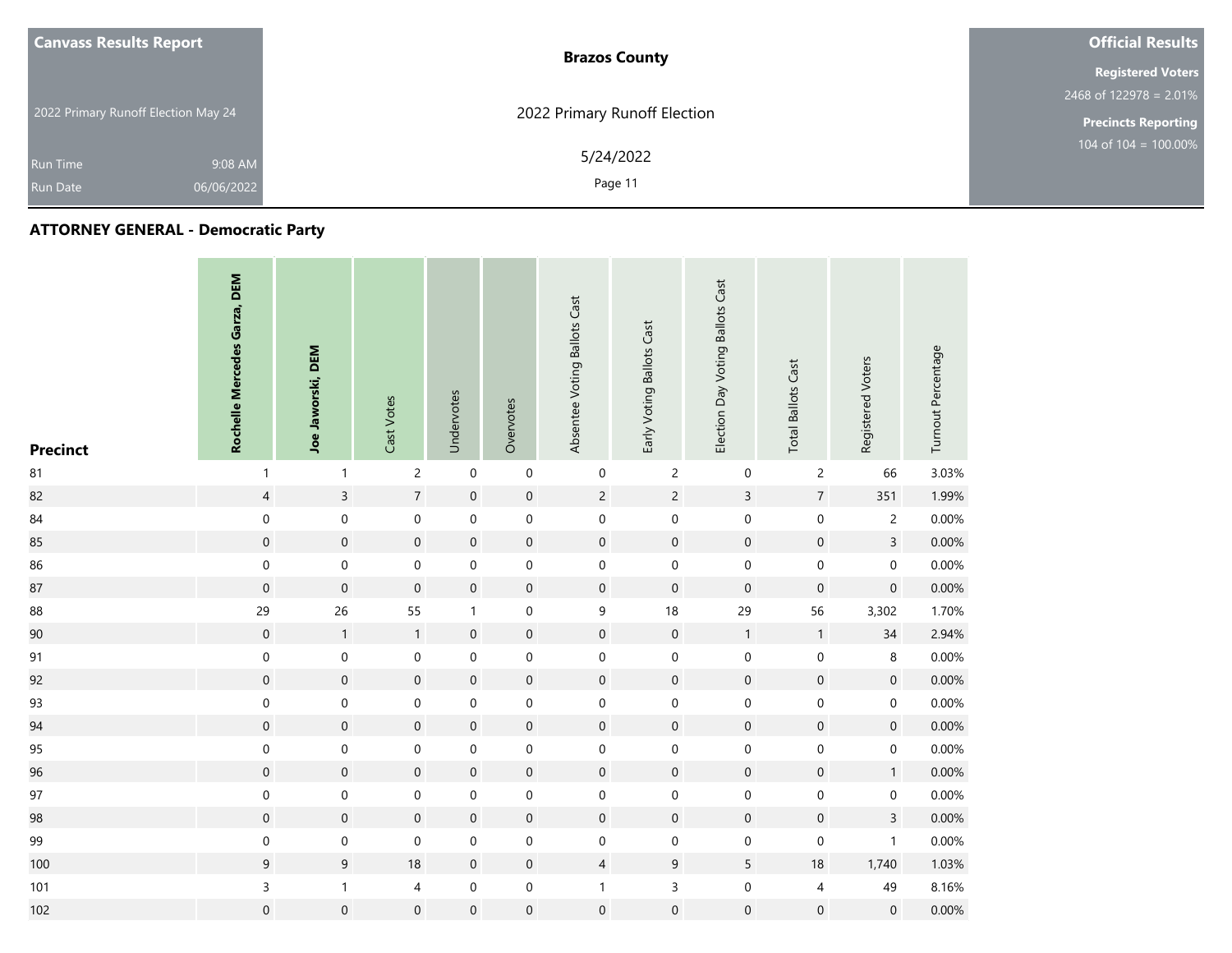|                 | <b>Canvass Results Report</b>       | <b>Brazos County</b>         | <b>Official Results</b>    |
|-----------------|-------------------------------------|------------------------------|----------------------------|
|                 |                                     |                              | <b>Registered Voters</b>   |
|                 |                                     |                              | $2468$ of 122978 = 2.01%   |
|                 | 2022 Primary Runoff Election May 24 | 2022 Primary Runoff Election | <b>Precincts Reporting</b> |
| Run Time        | 9:08 AM                             | 5/24/2022                    | $104$ of $104 = 100.00\%$  |
| <b>Run Date</b> | 06/06/2022                          | Page 12                      |                            |

| <b>Precinct</b> | DEM<br>Rochelle Mercedes Garza, | DEM<br>Jaworski,<br>Joe | Cast Votes  | Undervotes  | Overvotes    | <b>Voting Ballots Cast</b><br>Absentee | Early Voting Ballots Cast | Cast<br>Election Day Voting Ballots | <b>Total Ballots Cast</b> | Registered Voters | Turnout Percentage |
|-----------------|---------------------------------|-------------------------|-------------|-------------|--------------|----------------------------------------|---------------------------|-------------------------------------|---------------------------|-------------------|--------------------|
| 104             | $\Omega$                        | $\mathbf 0$             | $\mathbf 0$ | $\mathbf 0$ | $\mathbf 0$  | $\mathbf 0$                            | $\mathbf 0$               | $\mathbf 0$                         | $\mathbf 0$               | $\mathbf 0$       | 0.00%              |
| 105             | $\mathbf 0$                     | $\mathbf 0$             | $\mathbf 0$ | $\mathbf 0$ | $\mathbf 0$  | $\mathbf 0$                            | $\mathbf 0$               | $\mathbf 0$                         | $\mathbf 0$               | 72                | 0.00%              |
| 500             | $\Omega$                        | $\mathbf 0$             | $\mathbf 0$ | $\mathbf 0$ | $\mathbf 0$  | $\mathbf 0$                            | $\mathbf 0$               | $\mathbf 0$                         | $\mathbf 0$               | $\mathbf 0$       | 0.00%              |
| <b>Totals</b>   | 1,513                           | 868                     | 2,381       | 87          | $\mathbf{0}$ | 416                                    | 1,095                     | 957                                 | 2,468                     | 122,978           | 2.01%              |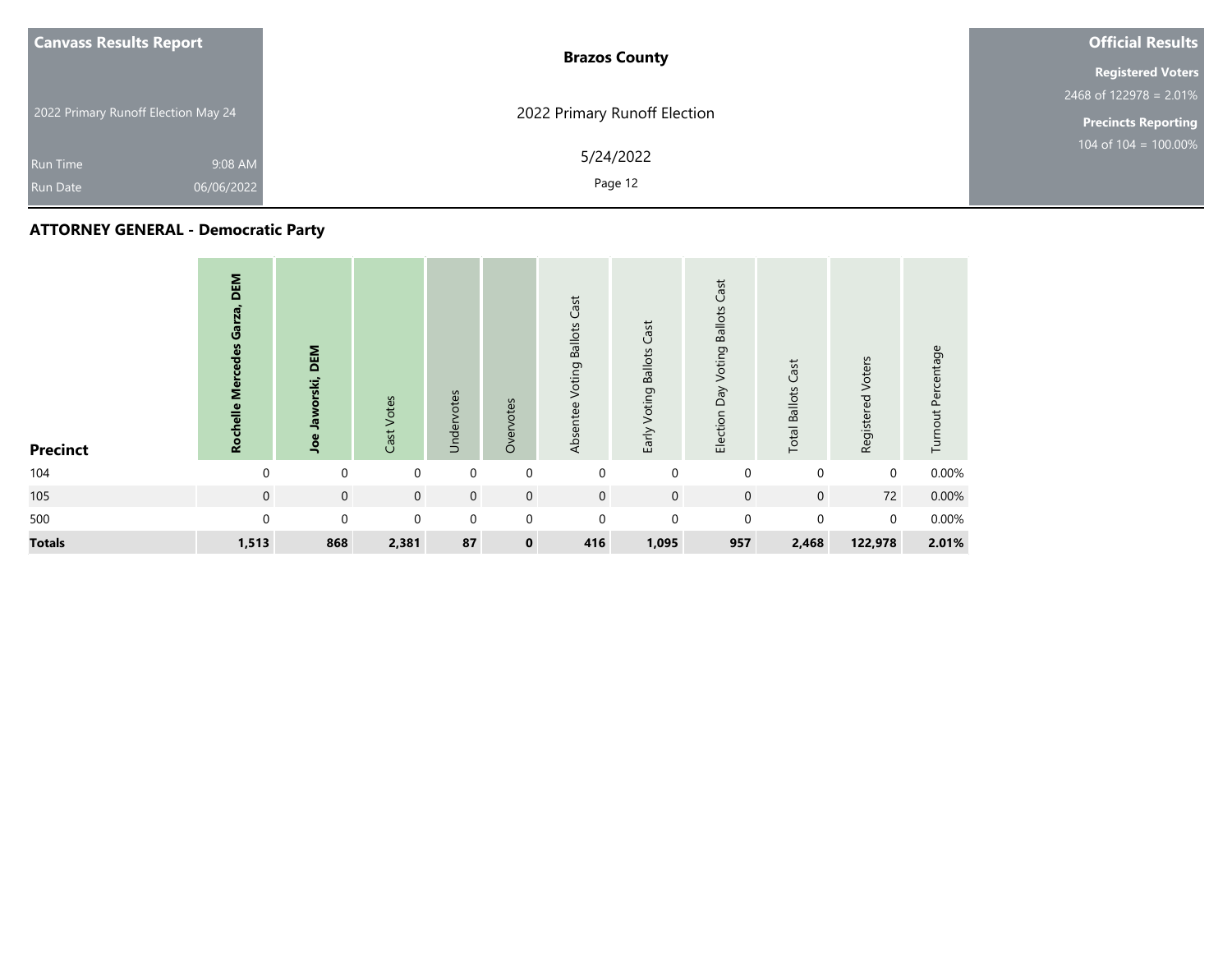| <b>Canvass Results Report</b>       | <b>Brazos County</b>         | <b>Official Results</b>    |
|-------------------------------------|------------------------------|----------------------------|
|                                     |                              | <b>Registered Voters</b>   |
|                                     |                              | $2468$ of 122978 = 2.01%   |
| 2022 Primary Runoff Election May 24 | 2022 Primary Runoff Election | <b>Precincts Reporting</b> |
| 9:08 AM<br><b>Run Time</b>          | 5/24/2022                    | 104 of $104 = 100.00\%$    |
| 06/06/2022<br><b>Run Date</b>       | Page 13                      |                            |

| <b>Precinct</b>          | Janet T. Dudding, DEM | Angel Luis Vega, DEM | Cast Votes     | Undervotes       | Overvotes           | Absentee Voting Ballots Cast | Early Voting Ballots Cast | Election Day Voting Ballots Cast | <b>Total Ballots Cast</b> | Registered Voters | Turnout Percentage |
|--------------------------|-----------------------|----------------------|----------------|------------------|---------------------|------------------------------|---------------------------|----------------------------------|---------------------------|-------------------|--------------------|
| $\mathbf{1}$             | 13                    | 4                    | 17             | $\boldsymbol{0}$ | $\mathbf 0$         | 5                            | $\sqrt{5}$                | $\overline{7}$                   | 17                        | 2,145             | 0.79%              |
| $\overline{c}$           | 31                    | $\overline{5}$       | 36             | $\mathbf 0$      | $\mathbf 0$         | $\sqrt{7}$                   | 16                        | 13                               | 36                        | 2,561             | 1.41%              |
| 3                        | 29                    | 15                   | 44             | $\overline{c}$   | $\pmb{0}$           | $\mathsf 9$                  | 28                        | 9                                | 46                        | 1,029             | 4.47%              |
| $\overline{\mathcal{L}}$ | 85                    | 68                   | 153            | 18               | $\boldsymbol{0}$    | 18                           | 112                       | 41                               | 171                       | 1,725             | 9.91%              |
| 5                        | 5                     | $\overline{4}$       | 9              | $\pmb{0}$        | $\mathbf 0$         | $\overline{c}$               | $\mathsf 3$               | $\overline{4}$                   | 9                         | 1,826             | 0.49%              |
| $\boldsymbol{6}$         | $11$                  | $\boldsymbol{0}$     | 11             | $\mathbf 0$      | $\mathbf 0$         | $\mathbf{1}$                 | $\mathbf{1}$              | $9\,$                            | $11$                      | 1,056             | 1.04%              |
| $\boldsymbol{7}$         | 13                    | 5                    | 18             | $\pmb{0}$        | $\mathbf 0$         | $\pmb{4}$                    | 10                        | 4                                | 18                        | 1,853             | 0.97%              |
| $\bf 8$                  | 25                    | $\overline{c}$       | 27             | $\mathbf 0$      | $\mathbf 0$         | $\overline{7}$               | $\overline{7}$            | 13                               | 27                        | 1,683             | 1.60%              |
| $\boldsymbol{9}$         | 18                    | 3                    | 21             | $\mathbf{1}$     | $\boldsymbol{0}$    | $\overline{4}$               | $\boldsymbol{7}$          | $11$                             | 22                        | 1,557             | 1.41%              |
| 10                       | 39                    | 8                    | $47\,$         | $\overline{c}$   | $\mathsf{O}\xspace$ | $\,$ 8 $\,$                  | 14                        | 27                               | 49                        | 4,121             | 1.19%              |
| 11                       | 21                    | 5                    | 26             | $\boldsymbol{0}$ | $\pmb{0}$           | $\overline{7}$               | $\overline{\mathcal{I}}$  | 12                               | 26                        | 2,409             | 1.08%              |
| 12                       | 69                    | 12                   | 81             | $\mathbf 0$      | $\mathbf 0$         | $20\,$                       | 27                        | 34                               | 81                        | 4,186             | 1.94%              |
| 13                       | $37\,$                | 9                    | 46             | $\mathbf{1}$     | $\mathbf 0$         | $10\,$                       | $20\,$                    | $17$                             | $47\,$                    | 1,966             | 2.39%              |
| 14                       | 57                    | 51                   | 108            | $5\overline{)}$  | $\mathbf 0$         | $\,$ 8 $\,$                  | 51                        | 54                               | 113                       | 3,054             | 3.70%              |
| 15                       | 52                    | $\,8\,$              | 60             | $\mathbf{1}$     | $\pmb{0}$           | $22\,$                       | $16$                      | 23                               | 61                        | 2,531             | 2.41%              |
| 16                       | 34                    | 27                   | 61             | $\overline{4}$   | $\boldsymbol{0}$    | $\overline{9}$               | 28                        | 28                               | 65                        | 1,418             | 4.58%              |
| 17                       | 103                   | 50                   | 153            | 12               | $\pmb{0}$           | $11$                         | 88                        | 66                               | 165                       | 3,246             | 5.08%              |
| 18                       | 36                    | 17                   | 53             | $\overline{c}$   | $\mathbf 0$         | $5\overline{)}$              | 42                        | $\,8\,$                          | 55                        | 556               | 9.89%              |
| 19                       | $11$                  | 8                    | 19             | $\boldsymbol{0}$ | $\pmb{0}$           | $\mathbf{1}$                 | 15                        | 3                                | 19                        | 409               | 4.65%              |
| 20                       | $\overline{c}$        | $\overline{c}$       | $\overline{4}$ | $\mathbf 0$      | $\boldsymbol{0}$    | $\mathbf 0$                  | $\mathbf{1}$              | $\overline{3}$                   | $\overline{4}$            | 3,112             | 0.13%              |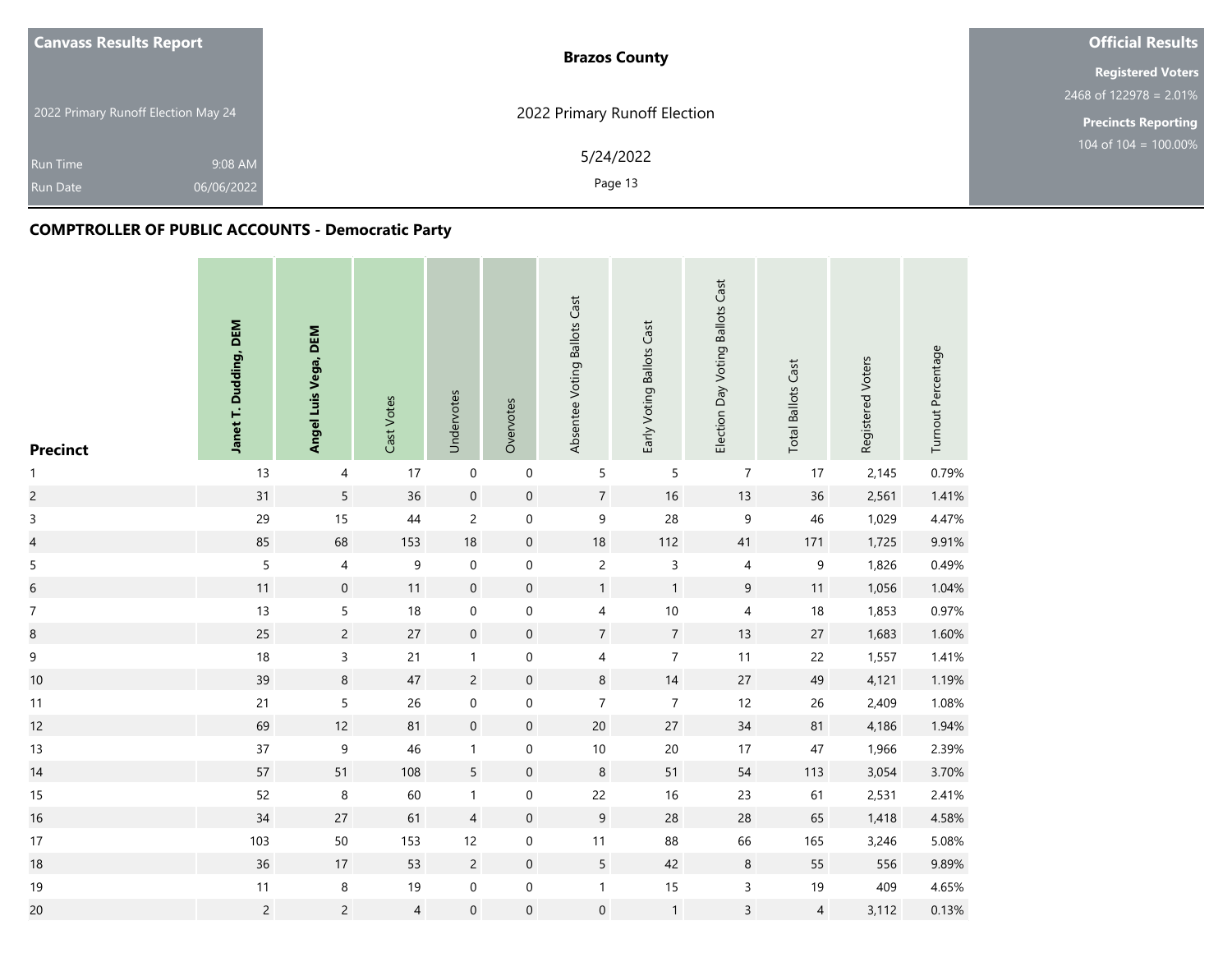| <b>Canvass Results Report</b>       | <b>Brazos County</b>         | <b>Official Results</b>    |
|-------------------------------------|------------------------------|----------------------------|
|                                     |                              | <b>Registered Voters</b>   |
|                                     |                              | $2468$ of 122978 = 2.01%   |
| 2022 Primary Runoff Election May 24 | 2022 Primary Runoff Election | <b>Precincts Reporting</b> |
| 9:08 AM<br><b>Run Time</b>          | 5/24/2022                    | 104 of $104 = 100.00\%$    |
| 06/06/2022<br><b>Run Date</b>       | Page 14                      |                            |

| <b>Precinct</b> | Janet T. Dudding, DEM | Angel Luis Vega, DEM | Cast Votes     | Undervotes          | Overvotes           | Absentee Voting Ballots Cast | Early Voting Ballots Cast | Election Day Voting Ballots Cast | <b>Total Ballots Cast</b> | Registered Voters | Turnout Percentage |
|-----------------|-----------------------|----------------------|----------------|---------------------|---------------------|------------------------------|---------------------------|----------------------------------|---------------------------|-------------------|--------------------|
| 21              | $\,$ 6 $\,$           | $\overline{c}$       | 8              | $\boldsymbol{0}$    | $\mathbf 0$         | $\boldsymbol{0}$             | $\sqrt{5}$                | 3                                | 8                         | 1,368             | 0.58%              |
| 22              | $\overline{7}$        | $\mathbf 0$          | $\overline{7}$ | $\mathbf 0$         | $\mathsf{O}\xspace$ | $\mathbf{1}$                 | $\boldsymbol{6}$          | $\mathbf 0$                      | $\overline{7}$            | 403               | 1.74%              |
| 23              | $\mathbf 0$           | $\mathbf 0$          | $\mathbf 0$    | $\boldsymbol{0}$    | $\mathbf 0$         | $\boldsymbol{0}$             | $\mathbf 0$               | $\boldsymbol{0}$                 | $\pmb{0}$                 | 85                | 0.00%              |
| 24              | 50                    | $\boldsymbol{8}$     | 58             | $\mathbf{1}$        | $\mathsf{O}\xspace$ | 20                           | 15                        | 24                               | 59                        | 2,039             | 2.89%              |
| 25              | 79                    | 30                   | 109            | 10                  | $\boldsymbol{0}$    | 16                           | $74\,$                    | 29                               | 119                       | 1,061             | 11.22%             |
| 26              | 42                    | 14                   | 56             | $\mathbf{1}$        | $\mathsf{O}\xspace$ | $\,8\,$                      | 22                        | 27                               | 57                        | 3,726             | 1.53%              |
| 27              | 25                    | $\overline{4}$       | 29             | $\pmb{0}$           | $\mathbf 0$         | $\,$ 6 $\,$                  | 11                        | 12                               | 29                        | 2,670             | 1.09%              |
| 28              | $\mathbf{1}$          | $\mathbf{1}$         | $\overline{c}$ | $\mathbf 0$         | $\boldsymbol{0}$    | $\mathsf{O}\xspace$          | $\mathbf{1}$              | $\overline{1}$                   | $\overline{c}$            | 596               | 0.34%              |
| 29              | 39                    | $\boldsymbol{9}$     | 48             | $\pmb{0}$           | $\pmb{0}$           | 5                            | 23                        | 20                               | 48                        | 855               | 5.61%              |
| 30              | 73                    | 60                   | 133            | 10                  | $\mathsf{O}\xspace$ | $15\,$                       | 86                        | 42                               | 143                       | 2,493             | 5.74%              |
| 31              | $41$                  | 9                    | 50             | $\pmb{0}$           | $\boldsymbol{0}$    | $\, 8$                       | $18$                      | 24                               | $50\,$                    | 3,243             | 1.54%              |
| 32              | 17                    | $\mathbf 0$          | 17             | $\mathsf{O}\xspace$ | $\mathsf{O}\xspace$ | $\mathbf 0$                  | $\overline{c}$            | 15                               | 17                        | 623               | 2.73%              |
| 33              | $17\,$                | $10\,$               | 27             | 3                   | $\boldsymbol{0}$    | 8                            | $11$                      | 11                               | $30\,$                    | 1,443             | 2.08%              |
| 34              | 16                    | $6\,$                | 22             | $\mathbf 0$         | $\mathsf{O}\xspace$ | $\overline{4}$               | $\sqrt{6}$                | 12                               | 22                        | 2,105             | 1.05%              |
| 35              | $16\,$                | 9                    | 25             | $\pmb{0}$           | $\mathbf 0$         | 4                            | $\,$ 6 $\,$               | 15                               | 25                        | 4,191             | 0.60%              |
| 36              | 57                    | $16\,$               | 73             | $\mathbf 0$         | $\mathsf{O}\xspace$ | 14                           | 24                        | 35                               | 73                        | 4,289             | 1.70%              |
| 37              | $\boldsymbol{0}$      | $\mathbf{1}$         | $\mathbf{1}$   | $\boldsymbol{0}$    | $\boldsymbol{0}$    | $\mathbf 0$                  | $\,0\,$                   | $\mathbf{1}$                     | $\mathbf{1}$              | 172               | 0.58%              |
| 38              | 19                    | 9                    | 28             | $\sqrt{6}$          | $\mathbf 0$         | $\overline{c}$               | 21                        | 11                               | 34                        | 477               | 7.13%              |
| 39              | 24                    | 6                    | $30\,$         | $\pmb{0}$           | $\boldsymbol{0}$    | 9                            | $\mathsf 9$               | 12                               | $30\,$                    | 1,692             | 1.77%              |
| 40              | 84                    | 6                    | 90             | $\mathbf 0$         | $\mathbf{0}$        | 28                           | 32                        | 30                               | 90                        | 3,948             | 2.28%              |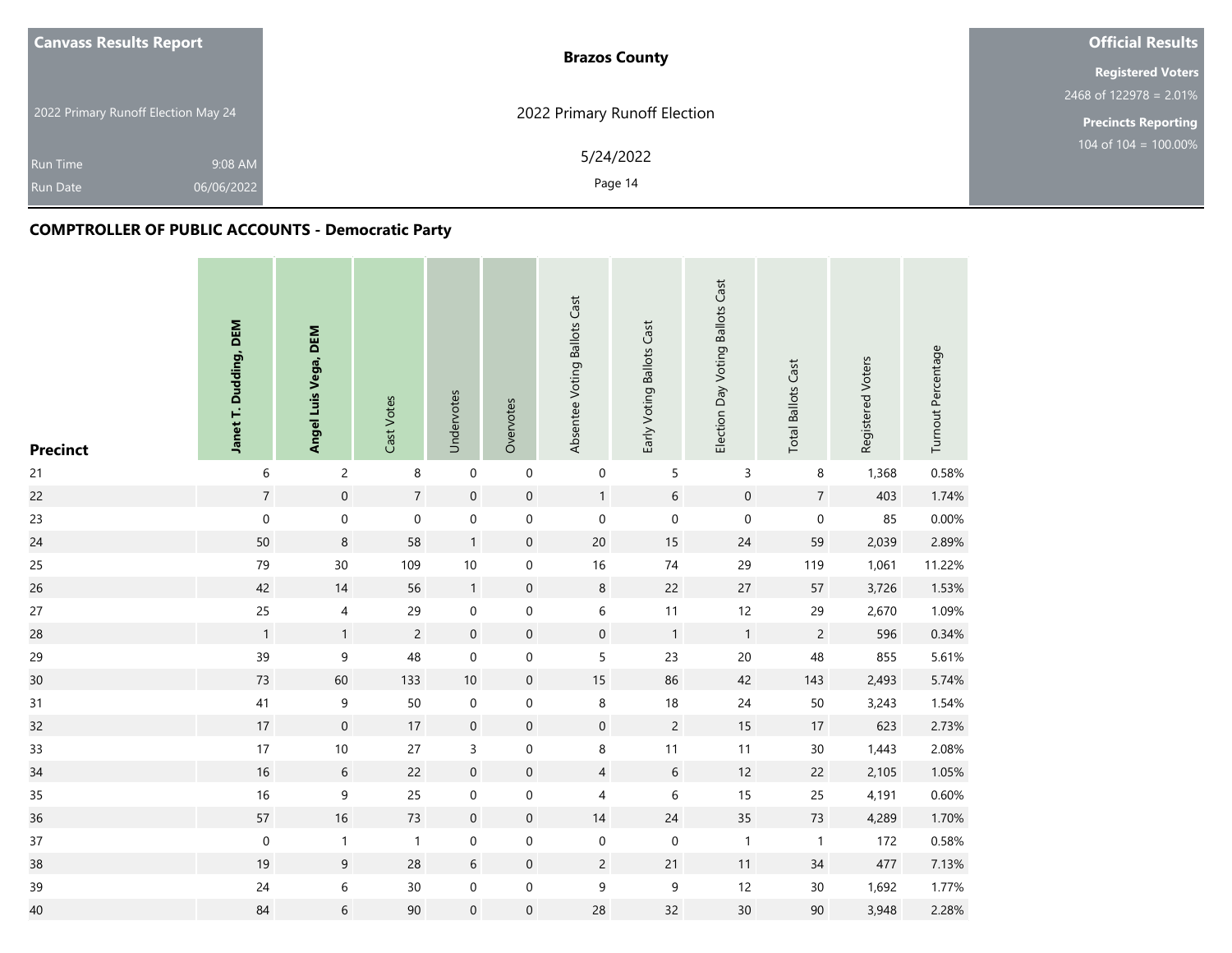| <b>Canvass Results Report</b>       | <b>Brazos County</b>         | <b>Official Results</b>    |
|-------------------------------------|------------------------------|----------------------------|
|                                     |                              | <b>Registered Voters</b>   |
|                                     |                              | $2468$ of 122978 = 2.01%   |
| 2022 Primary Runoff Election May 24 | 2022 Primary Runoff Election | <b>Precincts Reporting</b> |
| 9:08 AM<br><b>Run Time</b>          | 5/24/2022                    | 104 of $104 = 100.00\%$    |
| 06/06/2022<br><b>Run Date</b>       | Page 15                      |                            |

| <b>Precinct</b> | Janet T. Dudding, DEM | Angel Luis Vega, DEM | Cast Votes          | Undervotes          | Overvotes           | Absentee Voting Ballots Cast | Early Voting Ballots Cast | Election Day Voting Ballots Cast | <b>Total Ballots Cast</b> | Registered Voters   | Turnout Percentage |
|-----------------|-----------------------|----------------------|---------------------|---------------------|---------------------|------------------------------|---------------------------|----------------------------------|---------------------------|---------------------|--------------------|
| 41              | 20                    | $\mathbf{1}$         | 21                  | $\pmb{0}$           | $\boldsymbol{0}$    | 6                            | $\overline{2}$            | 13                               | 21                        | 1,508               | 1.39%              |
| 42              | $\mathsf{O}\xspace$   | $\mathbf 0$          | $\mathsf{O}\xspace$ | $\mathbf 0$         | $\mathbf 0$         | $\mathsf{O}\xspace$          | $\mathbf 0$               | $\mathsf{O}\xspace$              | $\mathsf{O}\xspace$       | $\mathsf{O}\xspace$ | 0.00%              |
| 43              | 5                     | $\mathbf{1}$         | 6                   | $\mathbf{1}$        | $\boldsymbol{0}$    | $\mathbf 0$                  | $\overline{\mathbf{4}}$   | 3                                | $\overline{7}$            | 232                 | 3.02%              |
| 44              | $\overline{3}$        | $\mathbf 0$          | $\overline{3}$      | $\mathbf 0$         | $\mathbf 0$         | $\mathsf{O}\xspace$          | $\overline{c}$            | $\mathbf{1}$                     | $\overline{3}$            | 133                 | 2.26%              |
| 45              | $\mathbf{1}$          | $\mathbf{1}$         | $\overline{c}$      | $\pmb{0}$           | $\mathbf 0$         | $\boldsymbol{0}$             | $\mathbf{1}$              | 1                                | $\overline{c}$            | 156                 | 1.28%              |
| 46              | $10\,$                | 4                    | 14                  | $\mathbf 0$         | $\mathbf 0$         | $\overline{c}$               | $\,$ 6 $\,$               | $6\,$                            | 14                        | 394                 | 3.55%              |
| $47\,$          | 9                     | 6                    | 15                  | $\boldsymbol{0}$    | $\mathbf 0$         | $\mathbf 1$                  | $\,8\,$                   | 6                                | 15                        | 494                 | 3.04%              |
| 48              | $\overline{c}$        | $\mathbf{1}$         | $\overline{3}$      | $\mathbf 0$         | $\mathsf{O}\xspace$ | $\mathsf{O}\xspace$          | $\mathbf 0$               | $\overline{3}$                   | $\mathsf{3}$              | 236                 | 1.27%              |
| 49              | $\mathbf{1}$          | $\boldsymbol{0}$     | $\mathbf{1}$        | $\boldsymbol{0}$    | $\mathbf 0$         | $\mathbf 0$                  | $\mathbf 0$               | $\mathbf{1}$                     | $\mathbf{1}$              | 295                 | 0.34%              |
| 50              | $\boldsymbol{0}$      | $\mathbf 0$          | $\mathsf{O}$        | $\mathsf{O}\xspace$ | $\mathsf{O}\xspace$ | $\mathbf 0$                  | $\mathsf{O}\xspace$       | $\mathbf 0$                      | $\mathsf{O}\xspace$       | $\overline{c}$      | 0.00%              |
| 51              | $\mathbf 0$           | $\mathbf 0$          | $\pmb{0}$           | $\pmb{0}$           | $\mathbf 0$         | $\mathbf 0$                  | $\mathbf 0$               | $\mathsf{O}\xspace$              | $\boldsymbol{0}$          | $\boldsymbol{0}$    | 0.00%              |
| 52              | $\mathsf{O}\xspace$   | $\mathsf{O}\xspace$  | $\pmb{0}$           | $\mathbf 0$         | $\mathbf 0$         | $\mathsf{O}\xspace$          | $\mathbf 0$               | $\mathsf{O}\xspace$              | $\mathsf{O}\xspace$       | 21                  | 0.00%              |
| 53              | 3                     | $\boldsymbol{0}$     | 3                   | $\mathbf 0$         | $\mathbf 0$         | $\mathbf 0$                  | $\mathbf{1}$              | $\overline{c}$                   | 3                         | 171                 | 1.75%              |
| 54              | 5                     | $\mathbf{1}$         | 6                   | $\mathbf 0$         | $\mathbf 0$         | $\mathsf{3}$                 | $\mathbf 0$               | $\overline{3}$                   | $6\phantom{a}$            | 672                 | 0.89%              |
| 55              | 29                    | 9                    | 38                  | $\mathbf 0$         | $\mathbf 0$         | $11$                         | $10\,$                    | 17                               | 38                        | 3,010               | 1.26%              |
| 56              | $\boldsymbol{0}$      | $\boldsymbol{0}$     | $\boldsymbol{0}$    | $\mathbf 0$         | $\boldsymbol{0}$    | $\mathsf{O}\xspace$          | $\mathbf 0$               | $\mathsf{O}\xspace$              | $\boldsymbol{0}$          | 40                  | 0.00%              |
| 57              | 4                     | 3                    | $\overline{7}$      | $\pmb{0}$           | $\boldsymbol{0}$    | 5                            | $\mathbf 0$               | $\overline{c}$                   | $\overline{7}$            | 283                 | 2.47%              |
| 58              | 6                     | $\overline{c}$       | 8                   | $\mathbf 0$         | $\mathbf 0$         | $\overline{4}$               | $\mathbf{1}$              | $\overline{3}$                   | 8                         | 854                 | 0.94%              |
| 59              | 0                     | $\boldsymbol{0}$     | $\boldsymbol{0}$    | $\pmb{0}$           | $\boldsymbol{0}$    | $\mathbf 0$                  | $\boldsymbol{0}$          | $\boldsymbol{0}$                 | 0                         | 32                  | 0.00%              |
| 60              | $\boldsymbol{0}$      | $\mathsf{O}\xspace$  | $\boldsymbol{0}$    | $\mathbf 0$         | $\mathsf{O}\xspace$ | $\mathbf 0$                  | $\mathbf 0$               | $\mathsf{O}\xspace$              | $\mathsf{O}\xspace$       | 99                  | 0.00%              |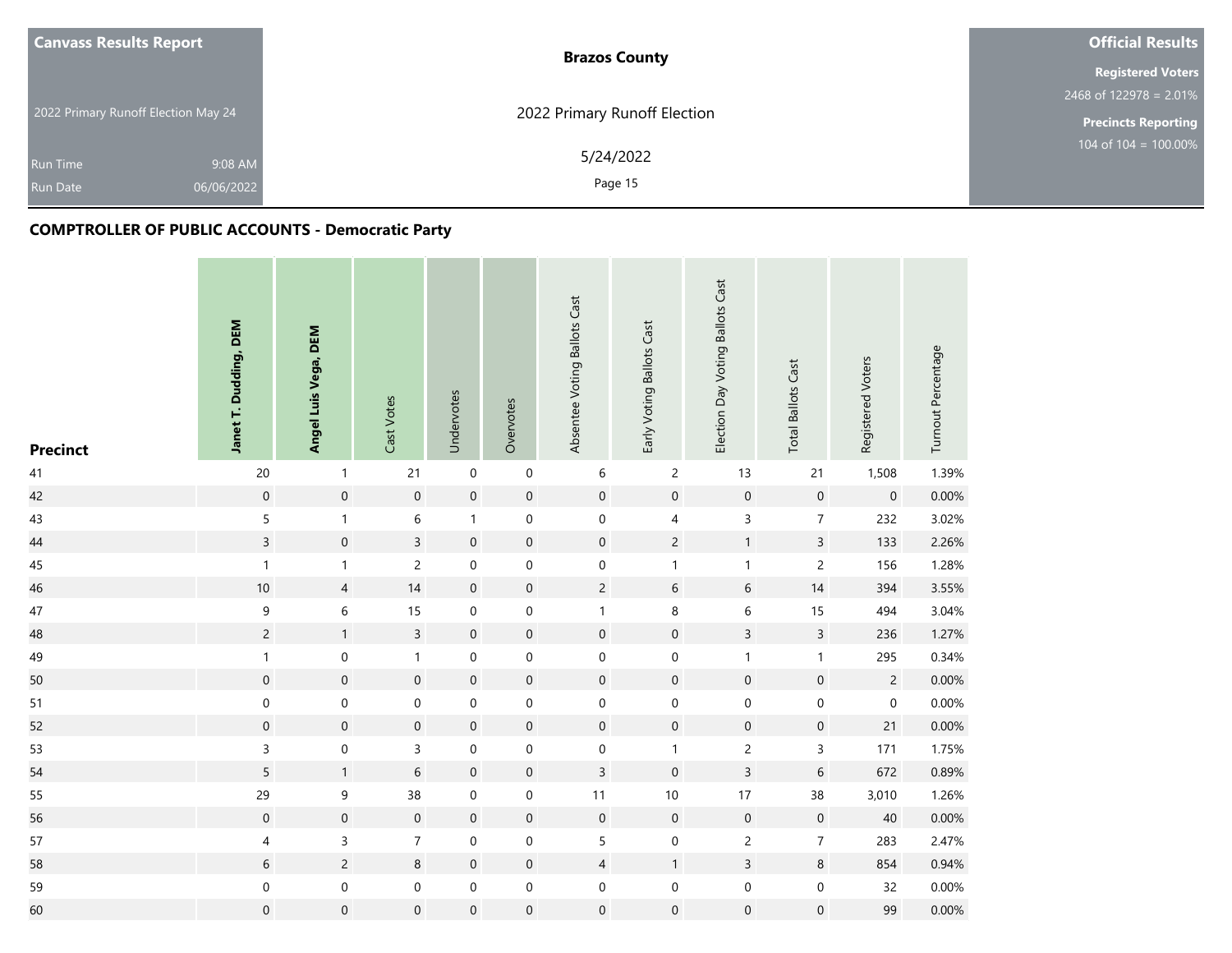| <b>Canvass Results Report</b>       | <b>Brazos County</b>         | <b>Official Results</b>    |
|-------------------------------------|------------------------------|----------------------------|
|                                     |                              | <b>Registered Voters</b>   |
|                                     |                              | $2468$ of 122978 = 2.01%   |
| 2022 Primary Runoff Election May 24 | 2022 Primary Runoff Election | <b>Precincts Reporting</b> |
| 9:08 AM<br><b>Run Time</b>          | 5/24/2022                    | 104 of $104 = 100.00\%$    |
| 06/06/2022<br><b>Run Date</b>       | Page 16                      |                            |

| <b>Precinct</b> | Janet T. Dudding, DEM | Angel Luis Vega, DEM | Cast Votes       | Undervotes       | Overvotes           | Absentee Voting Ballots Cast | Early Voting Ballots Cast | Election Day Voting Ballots Cast | <b>Total Ballots Cast</b> | Registered Voters | Turnout Percentage |
|-----------------|-----------------------|----------------------|------------------|------------------|---------------------|------------------------------|---------------------------|----------------------------------|---------------------------|-------------------|--------------------|
| 61              | $\mathbf{1}$          | $\pmb{0}$            | $\mathbf{1}$     | $\pmb{0}$        | $\mathbf 0$         | $\boldsymbol{0}$             | $\mathbf{1}$              | $\boldsymbol{0}$                 | $\mathbf{1}$              | 54                | 1.85%              |
| 62              | $\sqrt{6}$            | $\overline{4}$       | $10\,$           | $\mathbf 0$      | $\mathsf{O}\xspace$ | $\mathbf{1}$                 | $\overline{3}$            | $6\,$                            | $10\,$                    | 1,091             | 0.92%              |
| 63              | 23                    | 5                    | 28               | $\boldsymbol{0}$ | $\pmb{0}$           | $\overline{5}$               | $\boldsymbol{7}$          | 16                               | 28                        | 2,135             | 1.31%              |
| 64              | 46                    | $\mathbf 0$          | 46               | $\mathbf 0$      | $\pmb{0}$           | 15                           | 10                        | 21                               | 46                        | 3,661             | 1.26%              |
| 65              | $\pmb{0}$             | $\mathbf{1}$         | $\mathbf{1}$     | $\boldsymbol{0}$ | $\boldsymbol{0}$    | $\boldsymbol{0}$             | $\mathbf 0$               | $\mathbf{1}$                     | $\mathbf{1}$              | 247               | 0.40%              |
| 66              | 11                    | 5                    | 16               | $\mathbf 0$      | $\pmb{0}$           | $\boldsymbol{0}$             | $\mathsf 9$               | $\boldsymbol{7}$                 | $16\,$                    | 907               | 1.76%              |
| 67              | $\overline{7}$        | $\mathbf 0$          | $\overline{7}$   | $\mathbf{1}$     | $\mathbf 0$         | $\mathsf{3}$                 | $\overline{c}$            | $\mathsf{3}$                     | 8                         | 455               | 1.76%              |
| 68              | $\boldsymbol{0}$      | $\mathbf 0$          | $\mathbf 0$      | $\mathbf 0$      | $\mathbf 0$         | $\mathbf 0$                  | $\mathbf 0$               | $\mathbf 0$                      | $\boldsymbol{0}$          | $\mathbf 0$       | 0.00%              |
| 69              | $30\,$                | 5                    | 35               | $\mbox{O}$       | $\pmb{0}$           | $\mathsf{3}$                 | $16\,$                    | $16$                             | 35                        | 3,905             | 0.90%              |
| 70              | 43                    | 10                   | 53               | $\overline{c}$   | $\pmb{0}$           | $\overline{4}$               | 34                        | 17                               | 55                        | 1,408             | 3.91%              |
| $71$            | $\boldsymbol{0}$      | $\mathbf 0$          | 0                | $\mbox{O}$       | $\mathbf 0$         | $\boldsymbol{0}$             | $\boldsymbol{0}$          | $\mathbf 0$                      | 0                         | 114               | 0.00%              |
| 72              | $\boldsymbol{0}$      | $\mathsf{O}\xspace$  | $\boldsymbol{0}$ | $\mathbf 0$      | $\pmb{0}$           | $\mathsf{O}\xspace$          | $\mathbf 0$               | $\mathsf{O}\xspace$              | $\mathsf{O}\xspace$       | $90\,$            | 0.00%              |
| 73              | 32                    | 6                    | 38               | $\mathbf{1}$     | $\mathbf 0$         | 6                            | $16\,$                    | 17                               | 39                        | 2,948             | 1.32%              |
| $74\,$          | $\overline{4}$        | $\mathbf{1}$         | 5                | $\mathbf 0$      | $\pmb{0}$           | $\mathsf{O}\xspace$          | $\overline{4}$            | $\mathbf{1}$                     | 5                         | 1,294             | 0.39%              |
| 75              | 13                    | $\overline{c}$       | 15               | $\mathbf{1}$     | 0                   | $\boldsymbol{0}$             | $10$                      | $\,6\,$                          | 16                        | 2,672             | 0.60%              |
| 76              | 52                    | $\overline{4}$       | 56               | $\mathbf 0$      | $\pmb{0}$           | $16\,$                       | 25                        | 15                               | 56                        | 2,940             | 1.90%              |
| $77\,$          | 5                     | $\mathbf{1}$         | 6                | $\mathbf{1}$     | $\pmb{0}$           | $\overline{5}$               | $\overline{c}$            | $\pmb{0}$                        | $\overline{7}$            | 559               | 1.25%              |
| 78              | $\boldsymbol{0}$      | $\mathbf{1}$         | $\mathbf{1}$     | $\mathbf 0$      | $\pmb{0}$           | $\mathsf{O}\xspace$          | $\mathbf{1}$              | $\mathsf{O}\xspace$              | $\mathbf{1}$              | 250               | 0.40%              |
| 79              | $\mathsf{3}$          | $\mathbf{1}$         | 4                | $\mathbf{1}$     | $\boldsymbol{0}$    | $\boldsymbol{0}$             | 3                         | $\overline{c}$                   | 5                         | 85                | 5.88%              |
| 80              | 32                    | 5                    | 37               | $\boldsymbol{0}$ | $\mathsf{O}\xspace$ | $\overline{4}$               | 13                        | 20                               | 37                        | 3,977             | 0.93%              |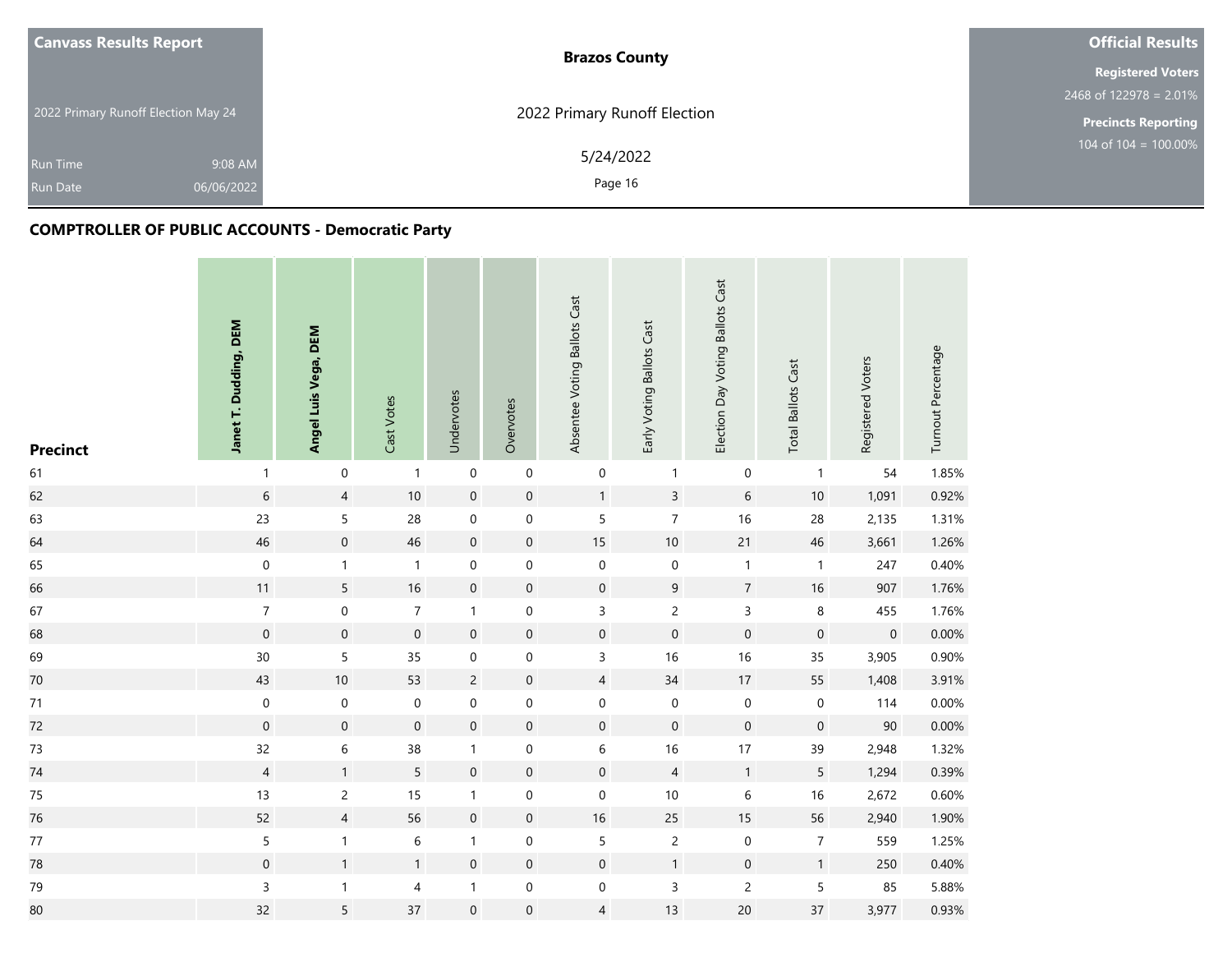| <b>Canvass Results Report</b>       | <b>Brazos County</b>         | <b>Official Results</b>    |
|-------------------------------------|------------------------------|----------------------------|
|                                     |                              | <b>Registered Voters</b>   |
|                                     |                              | 2468 of $122978 = 2.01\%$  |
| 2022 Primary Runoff Election May 24 | 2022 Primary Runoff Election | <b>Precincts Reporting</b> |
| 9:08 AM<br><b>Run Time</b>          | 5/24/2022                    | $104$ of $104 = 100.00\%$  |
| 06/06/2022<br><b>Run Date</b>       | Page 17                      |                            |

| <b>Precinct</b> | Janet T. Dudding, DEM | Angel Luis Vega, DEM | Cast Votes          | Undervotes       | Overvotes           | Absentee Voting Ballots Cast | Early Voting Ballots Cast | Election Day Voting Ballots Cast | <b>Total Ballots Cast</b> | Registered Voters   | Turnout Percentage |
|-----------------|-----------------------|----------------------|---------------------|------------------|---------------------|------------------------------|---------------------------|----------------------------------|---------------------------|---------------------|--------------------|
| ${\bf 81}$      | $\mathbf{1}$          | $\mathbf{1}$         | $\overline{c}$      | $\mathbf 0$      | $\mathsf{O}\xspace$ | $\boldsymbol{0}$             | $\sqrt{2}$                | $\boldsymbol{0}$                 | $\overline{c}$            | 66                  | 3.03%              |
| 82              | 5                     | $\overline{c}$       | $\overline{7}$      | $\mathbf 0$      | $\mathsf{O}\xspace$ | $\overline{2}$               | $\overline{c}$            | $\overline{3}$                   | $\overline{7}$            | 351                 | 1.99%              |
| $84\,$          | $\boldsymbol{0}$      | $\mathbf 0$          | $\boldsymbol{0}$    | $\boldsymbol{0}$ | $\mathbf 0$         | $\boldsymbol{0}$             | $\boldsymbol{0}$          | $\boldsymbol{0}$                 | $\mathbf 0$               | $\overline{c}$      | 0.00%              |
| 85              | $\mathbf 0$           | $\mathsf{O}\xspace$  | $\mathsf{O}\xspace$ | $\mathbf 0$      | $\pmb{0}$           | $\mathsf{O}\xspace$          | $\mathbf 0$               | $\boldsymbol{0}$                 | $\boldsymbol{0}$          | $\overline{3}$      | 0.00%              |
| 86              | $\mathbf 0$           | $\boldsymbol{0}$     | $\boldsymbol{0}$    | $\mathbf 0$      | $\boldsymbol{0}$    | $\boldsymbol{0}$             | $\mathbf 0$               | $\boldsymbol{0}$                 | $\mathbf 0$               | $\boldsymbol{0}$    | 0.00%              |
| 87              | $\boldsymbol{0}$      | $\boldsymbol{0}$     | $\mathsf{O}\xspace$ | $\mathbf 0$      | $\pmb{0}$           | $\mathsf{O}\xspace$          | $\mathbf 0$               | $\boldsymbol{0}$                 | $\boldsymbol{0}$          | $\mathsf{O}\xspace$ | 0.00%              |
| 88              | 44                    | 11                   | 55                  | $\mathbf{1}$     | $\mathbf 0$         | $\mathsf 9$                  | 18                        | 29                               | 56                        | 3,302               | 1.70%              |
| 90              | $\boldsymbol{0}$      | $\mathbf{1}$         | $\mathbf{1}$        | $\,0\,$          | $\pmb{0}$           | $\mathsf{O}\xspace$          | $\mathbf 0$               | $\mathbf{1}$                     | $\mathbf{1}$              | 34                  | 2.94%              |
| 91              | $\boldsymbol{0}$      | $\boldsymbol{0}$     | $\boldsymbol{0}$    | $\boldsymbol{0}$ | $\boldsymbol{0}$    | $\boldsymbol{0}$             | $\pmb{0}$                 | $\boldsymbol{0}$                 | $\mathbf 0$               | 8                   | 0.00%              |
| 92              | $\mathbf 0$           | $\mathbf 0$          | $\mathbf 0$         | $\mathbf 0$      | $\mathsf{O}\xspace$ | $\mathbf 0$                  | $\mathbf 0$               | $\boldsymbol{0}$                 | $\mathbf 0$               | $\mathbf 0$         | 0.00%              |
| 93              | $\mathbf 0$           | $\mathsf{O}\xspace$  | $\boldsymbol{0}$    | $\mbox{O}$       | $\mathbf 0$         | $\boldsymbol{0}$             | $\mathbf 0$               | $\boldsymbol{0}$                 | $\mathbf 0$               | 0                   | 0.00%              |
| 94              | $\mathbf 0$           | $\mathsf{O}\xspace$  | $\mathbf 0$         | $\mathbf 0$      | $\mathsf{O}\xspace$ | $\mathsf{O}\xspace$          | $\mathbf 0$               | $\boldsymbol{0}$                 | $\mathbf 0$               | $\mathbf 0$         | 0.00%              |
| 95              | 0                     | $\pmb{0}$            | 0                   | $\boldsymbol{0}$ | $\mathbf 0$         | $\boldsymbol{0}$             | $\,0\,$                   | $\boldsymbol{0}$                 | $\pmb{0}$                 | 0                   | 0.00%              |
| 96              | $\mathbf 0$           | $\mathbf 0$          | $\overline{0}$      | $\mathbf 0$      | $\mathbf 0$         | $\pmb{0}$                    | $\mathbf 0$               | $\mathbf 0$                      | $\mathbf 0$               | $\mathbf{1}$        | 0.00%              |
| 97              | $\boldsymbol{0}$      | $\boldsymbol{0}$     | $\boldsymbol{0}$    | $\boldsymbol{0}$ | $\boldsymbol{0}$    | $\boldsymbol{0}$             | $\mathbf 0$               | $\boldsymbol{0}$                 | $\boldsymbol{0}$          | 0                   | 0.00%              |
| 98              | $\boldsymbol{0}$      | $\boldsymbol{0}$     | $\mathsf{O}\xspace$ | $\mathbf 0$      | $\mathbf 0$         | $\mathsf{O}\xspace$          | $\mathbf 0$               | $\boldsymbol{0}$                 | $\boldsymbol{0}$          | $\overline{3}$      | 0.00%              |
| 99              | $\mathbf 0$           | $\mathbf 0$          | $\boldsymbol{0}$    | $\boldsymbol{0}$ | $\mathbf 0$         | $\boldsymbol{0}$             | $\boldsymbol{0}$          | 0                                | $\mathbf 0$               | $\mathbf{1}$        | 0.00%              |
| 100             | 12                    | $6\,$                | $18\,$              | $\mathbf 0$      | $\mathsf{O}\xspace$ | $\overline{4}$               | $9\,$                     | 5                                | $18\,$                    | 1,740               | 1.03%              |
| 101             | 3                     | $\mathbf{1}$         | 4                   | $\boldsymbol{0}$ | $\boldsymbol{0}$    | $\mathbf 1$                  | $\mathsf{3}$              | $\boldsymbol{0}$                 | 4                         | 49                  | 8.16%              |
| 102             | $\mathsf{O}\xspace$   | $\mathsf{O}\xspace$  | $\boldsymbol{0}$    | $\boldsymbol{0}$ | $\mathsf{O}\xspace$ | $\boldsymbol{0}$             | $\mbox{O}$                | $\boldsymbol{0}$                 | $\mathbf 0$               | $\mathsf{O}\xspace$ | 0.00%              |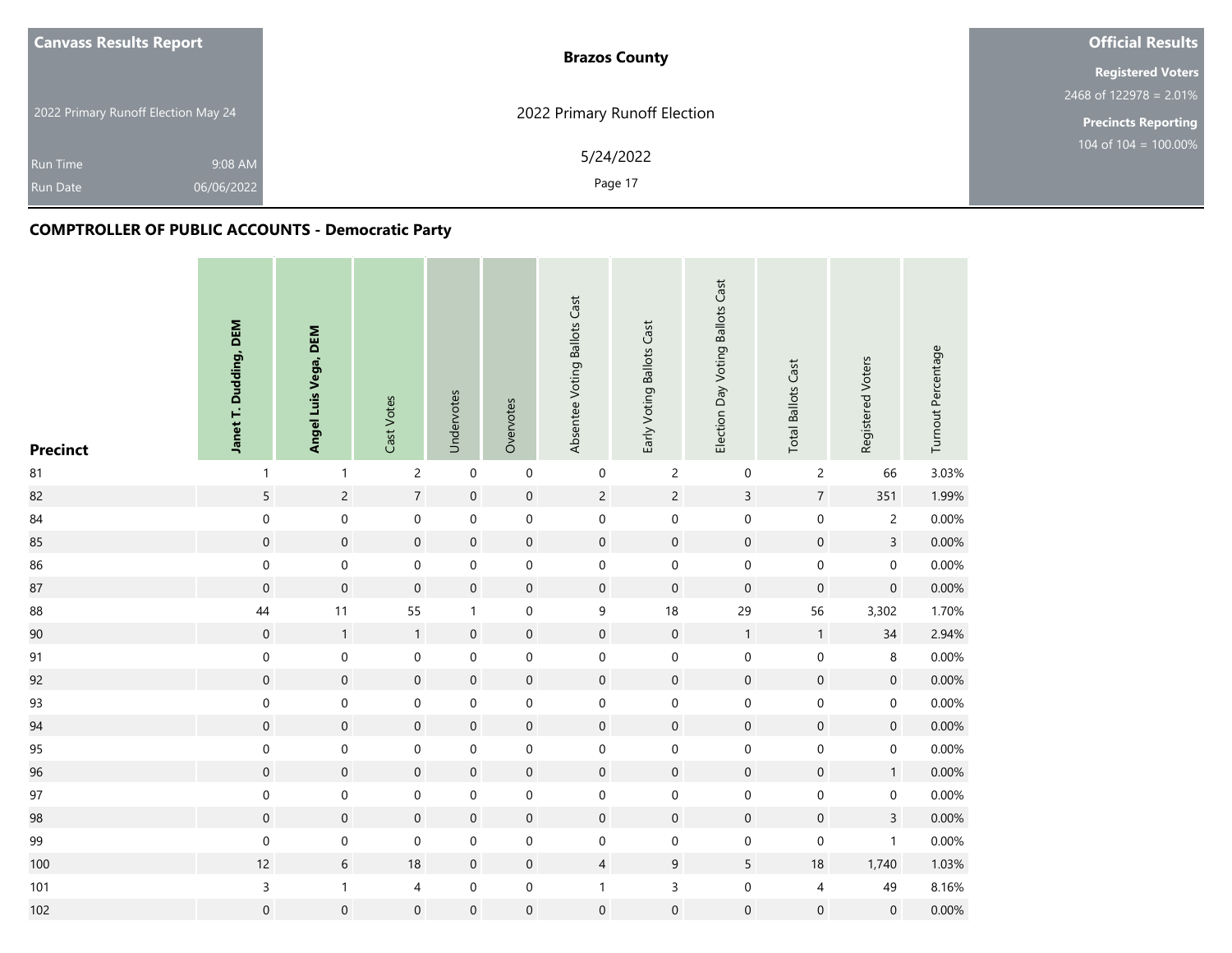| <b>Canvass Results Report</b>       | <b>Brazos County</b>         | <b>Official Results</b>    |
|-------------------------------------|------------------------------|----------------------------|
|                                     |                              | <b>Registered Voters</b>   |
|                                     |                              | 2468 of $122978 = 2.01\%$  |
| 2022 Primary Runoff Election May 24 | 2022 Primary Runoff Election | <b>Precincts Reporting</b> |
| 9:08 AM<br><b>Run Time</b>          | 5/24/2022                    | $104$ of $104 = 100.00\%$  |
| 06/06/2022<br><b>Run Date</b>       | Page 18                      |                            |

| <b>Precinct</b> | DEM<br>Dudding,<br>Janet T. | DEM<br>Angel Luis Vega, | Cast Votes  | Undervotes  | Overvotes    | Cast<br><b>Voting Ballots</b><br>Absentee | Early Voting Ballots Cast | Cast<br><b>Voting Ballots</b><br>Election Day | <b>Total Ballots Cast</b> | Registered Voters | Turnout Percentage |
|-----------------|-----------------------------|-------------------------|-------------|-------------|--------------|-------------------------------------------|---------------------------|-----------------------------------------------|---------------------------|-------------------|--------------------|
| 104             | $\Omega$                    | $\mathbf 0$             | 0           | 0           | 0            | $\mathbf{0}$                              | $\mathbf 0$               | $\mathbf 0$                                   | $\mathbf 0$               | $\mathbf 0$       | 0.00%              |
| 105             | $\mathbf 0$                 | $\mathbf 0$             | $\mathbf 0$ | $\mathbf 0$ | $\mathbf 0$  | $\mathbf{0}$                              | $\mathbf 0$               | $\mathbf 0$                                   | $\mathbf 0$               | 72                | 0.00%              |
| 500             | $\Omega$                    | $\mathbf 0$             | $\mathbf 0$ | $\mathbf 0$ | $\mathbf 0$  | $\mathbf 0$                               | $\mathbf 0$               | $\Omega$                                      | $\Omega$                  | $\mathbf 0$       | 0.00%              |
| <b>Totals</b>   | 1,775                       | 605                     | 2,380       | 88          | $\mathbf{0}$ | 416                                       | 1,095                     | 957                                           | 2,468                     | 122,978           | 2.01%              |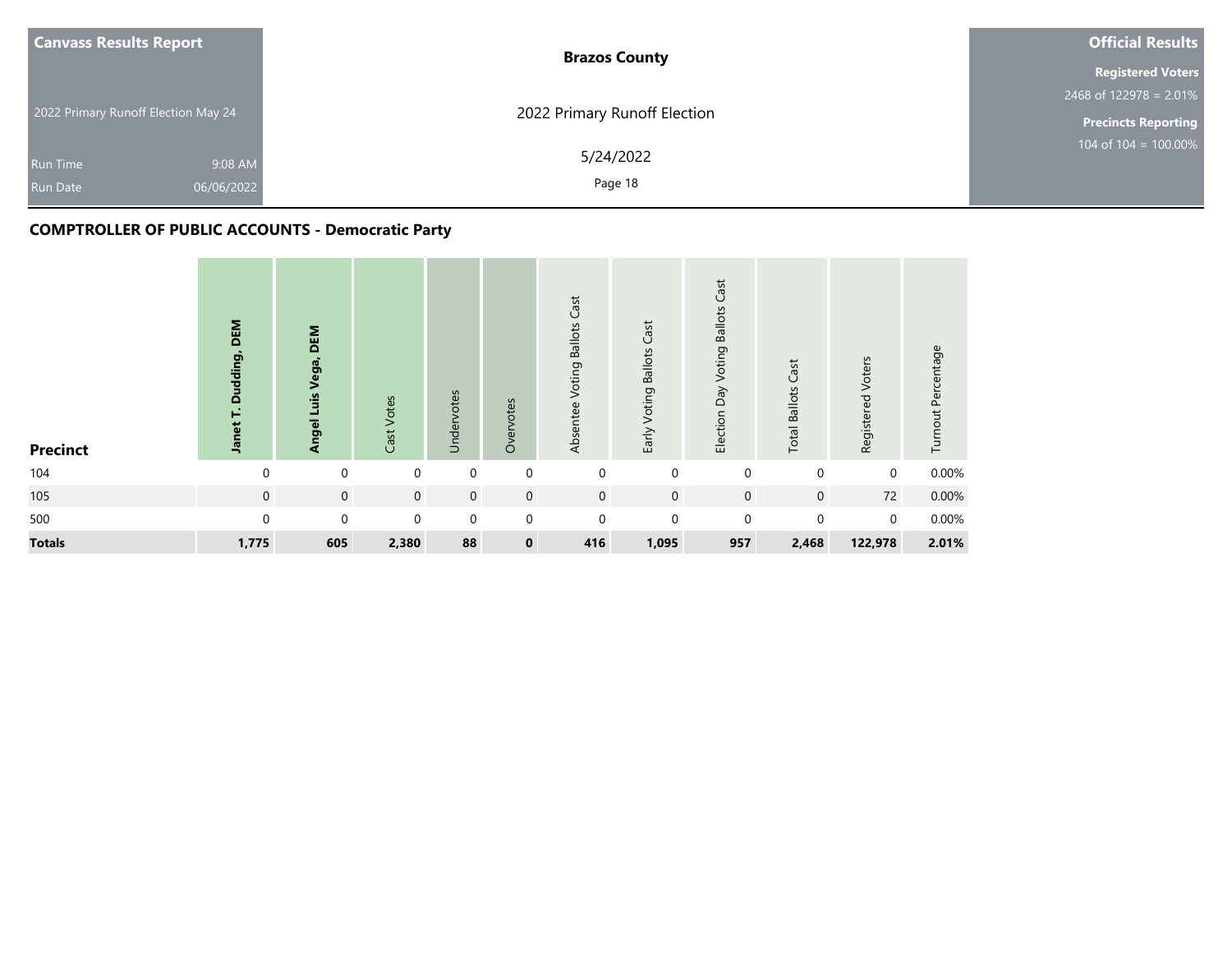| <b>Canvass Results Report</b>       | <b>Brazos County</b>         | <b>Official Results</b>    |
|-------------------------------------|------------------------------|----------------------------|
|                                     |                              | <b>Registered Voters</b>   |
|                                     |                              | $2468$ of 122978 = 2.01%   |
| 2022 Primary Runoff Election May 24 | 2022 Primary Runoff Election | <b>Precincts Reporting</b> |
| 9:08 AM<br><b>Run Time</b>          | 5/24/2022                    | 104 of $104 = 100.00\%$    |
| 06/06/2022<br><b>Run Date</b>       | Page 19                      |                            |

| <b>Precinct</b>          | Sandragrace Martinez, DEM | Jay Kleberg, DEM | Cast Votes       | Undervotes       | Overvotes        | Absentee Voting Ballots Cast | Early Voting Ballots Cast | Election Day Voting Ballots Cast | <b>Total Ballots Cast</b> | Registered Voters | Turnout Percentage |
|--------------------------|---------------------------|------------------|------------------|------------------|------------------|------------------------------|---------------------------|----------------------------------|---------------------------|-------------------|--------------------|
| $\mathbf{1}$             | $\overline{7}$            | 10               | 17               | $\mathbf 0$      | $\mathbf 0$      | 5                            | $\sqrt{5}$                | $\overline{7}$                   | 17                        | 2,145             | 0.79%              |
| $\overline{c}$           | $14$                      | 22               | 36               | $\mathbf 0$      | $\pmb{0}$        | $\overline{7}$               | $16$                      | 13                               | 36                        | 2,561             | 1.41%              |
| $\mathsf{3}$             | 33                        | 10               | 43               | $\overline{3}$   | $\boldsymbol{0}$ | 9                            | 28                        | $\mathsf 9$                      | 46                        | 1,029             | 4.47%              |
| $\overline{\mathcal{L}}$ | $90\,$                    | 61               | 151              | 20               | $\boldsymbol{0}$ | $18\,$                       | 112                       | 41                               | 171                       | 1,725             | 9.91%              |
| $\sqrt{5}$               | 8                         | $\mathbf{1}$     | $\boldsymbol{9}$ | $\pmb{0}$        | $\boldsymbol{0}$ | $\overline{c}$               | $\mathsf 3$               | 4                                | 9                         | 1,826             | 0.49%              |
| $\overline{6}$           | 6                         | 5                | 11               | $\mathbf 0$      | $\boldsymbol{0}$ | $\mathbf{1}$                 | $\mathbf{1}$              | $\boldsymbol{9}$                 | 11                        | 1,056             | 1.04%              |
| $\boldsymbol{7}$         | 9                         | $\mathsf 9$      | 18               | $\boldsymbol{0}$ | $\boldsymbol{0}$ | $\overline{\mathbf{4}}$      | $10$                      | $\sqrt{4}$                       | 18                        | 1,853             | 0.97%              |
| $\bf8$                   | $\boldsymbol{9}$          | 17               | 26               | $\mathbf{1}$     | $\boldsymbol{0}$ | $\sqrt{7}$                   | $\overline{7}$            | 13                               | 27                        | 1,683             | 1.60%              |
| $\mathsf 9$              | $10$                      | 12               | 22               | $\boldsymbol{0}$ | $\pmb{0}$        | 4                            | $\boldsymbol{7}$          | 11                               | 22                        | 1,557             | 1.41%              |
| $10$                     | 21                        | $27\,$           | 48               | $\mathbf{1}$     | $\pmb{0}$        | $\bf 8$                      | $14$                      | $27\,$                           | 49                        | 4,121             | 1.19%              |
| 11                       | 11                        | 15               | 26               | $\boldsymbol{0}$ | 0                | $\overline{7}$               | $\overline{7}$            | 12                               | 26                        | 2,409             | 1.08%              |
| 12                       | $30\,$                    | $50\,$           | 80               | $\mathbf{1}$     | $\pmb{0}$        | $20\,$                       | $27\,$                    | $34$                             | 81                        | 4,186             | 1.94%              |
| 13                       | 25                        | 21               | 46               | $\mathbf{1}$     | 0                | $10\,$                       | $20\,$                    | 17                               | 47                        | 1,966             | 2.39%              |
| 14                       | $74\,$                    | 32               | 106              | $\overline{7}$   | $\pmb{0}$        | $\,8\,$                      | 51                        | 54                               | 113                       | 3,054             | 3.70%              |
| 15                       | 26                        | 35               | 61               | $\boldsymbol{0}$ | 0                | 22                           | 16                        | 23                               | 61                        | 2,531             | 2.41%              |
| 16                       | 45                        | 14               | 59               | $\,$ 6 $\,$      | $\boldsymbol{0}$ | $\overline{9}$               | 28                        | 28                               | 65                        | 1,418             | 4.58%              |
| 17                       | 97                        | 53               | 150              | 15               | 0                | $11$                         | 88                        | 66                               | 165                       | 3,246             | 5.08%              |
| 18                       | $30\,$                    | 22               | 52               | $\overline{3}$   | $\boldsymbol{0}$ | $5\phantom{.0}$              | 42                        | $\bf 8$                          | 55                        | 556               | 9.89%              |
| 19                       | $15$                      | 3                | 18               | $\mathbf{1}$     | $\pmb{0}$        | $\mathbf{1}$                 | 15                        | $\mathsf{3}$                     | 19                        | 409               | 4.65%              |
| 20                       | $\overline{c}$            | $\overline{c}$   | 4                | $\mathbf 0$      | $\boldsymbol{0}$ | $\boldsymbol{0}$             | $\mathbf{1}$              | $\overline{3}$                   | $\overline{4}$            | 3,112             | 0.13%              |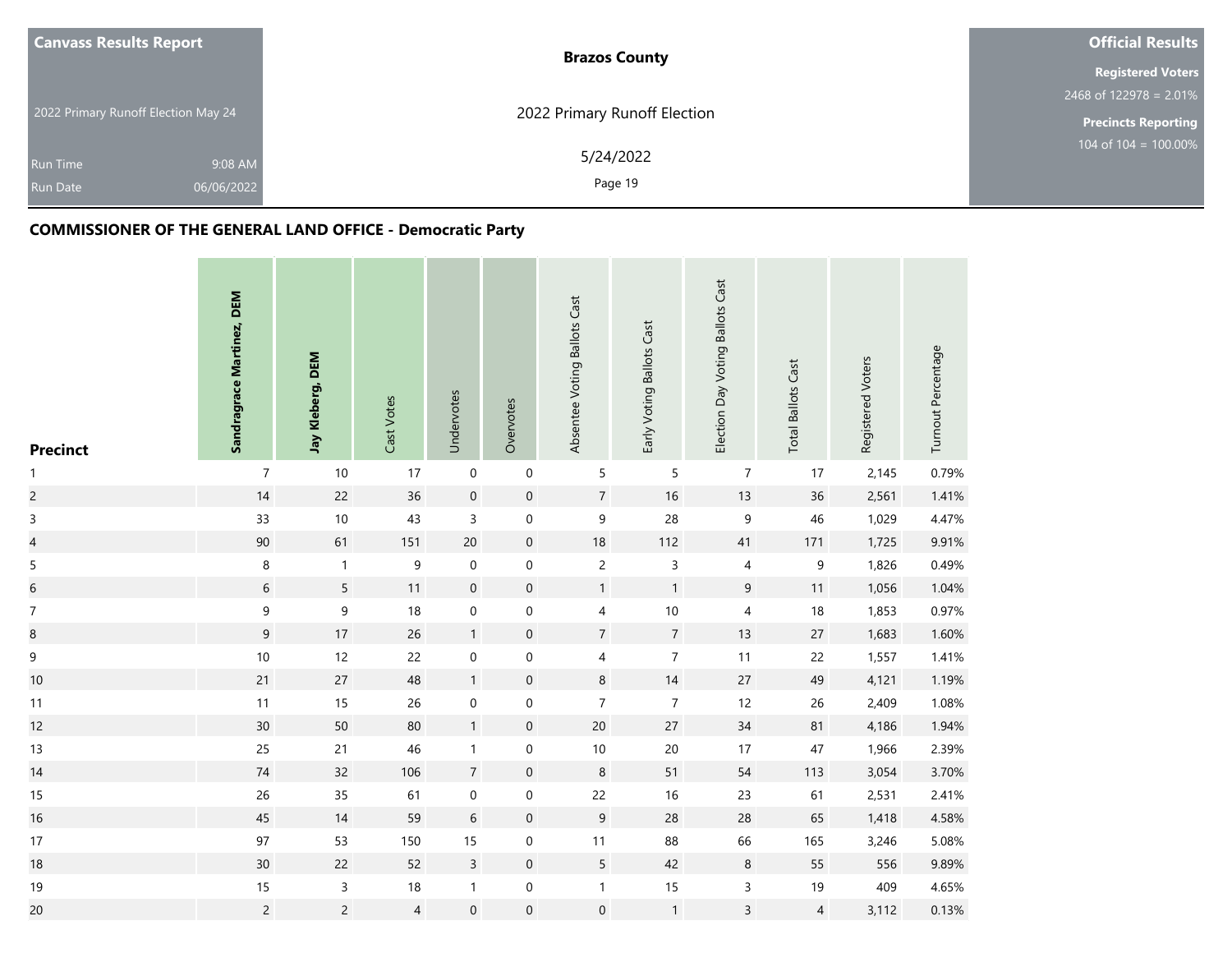| <b>Canvass Results Report</b>       | <b>Brazos County</b>         | <b>Official Results</b>    |
|-------------------------------------|------------------------------|----------------------------|
|                                     |                              | <b>Registered Voters</b>   |
|                                     |                              | $2468$ of 122978 = 2.01%   |
| 2022 Primary Runoff Election May 24 | 2022 Primary Runoff Election | <b>Precincts Reporting</b> |
| 9:08 AM<br><b>Run Time</b>          | 5/24/2022                    | 104 of $104 = 100.00\%$    |
| 06/06/2022<br><b>Run Date</b>       | Page 20                      |                            |

| <b>Precinct</b> | Sandragrace Martinez, DEM | Jay Kleberg, DEM | Cast Votes       | Undervotes          | Overvotes        | Absentee Voting Ballots Cast | Early Voting Ballots Cast | Election Day Voting Ballots Cast | <b>Total Ballots Cast</b> | Registered Voters | Turnout Percentage |
|-----------------|---------------------------|------------------|------------------|---------------------|------------------|------------------------------|---------------------------|----------------------------------|---------------------------|-------------------|--------------------|
| 21              | $\overline{c}$            | $\,$ 6 $\,$      | 8                | $\boldsymbol{0}$    | $\mathbf 0$      | $\mathbf 0$                  | $\mathsf S$               | $\mathsf 3$                      | 8                         | 1,368             | 0.58%              |
| 22              | $\overline{3}$            | $\overline{4}$   | $\sqrt{7}$       | $\boldsymbol{0}$    | $\pmb{0}$        | $\mathbf{1}$                 | $\,$ 6 $\,$               | $\mathbf 0$                      | $\overline{7}$            | 403               | 1.74%              |
| 23              | $\mathbf 0$               | $\pmb{0}$        | $\boldsymbol{0}$ | $\boldsymbol{0}$    | $\boldsymbol{0}$ | $\boldsymbol{0}$             | $\mathsf{O}\xspace$       | $\mathsf{O}\xspace$              | $\boldsymbol{0}$          | 85                | 0.00%              |
| 24              | $20\,$                    | 37               | 57               | $\overline{c}$      | $\boldsymbol{0}$ | $20\,$                       | 15                        | 24                               | 59                        | 2,039             | 2.89%              |
| 25              | 69                        | 40               | 109              | $10$                | $\boldsymbol{0}$ | 16                           | 74                        | 29                               | 119                       | 1,061             | 11.22%             |
| 26              | 28                        | 29               | 57               | $\mathbf 0$         | $\boldsymbol{0}$ | $\,8\,$                      | 22                        | $27\,$                           | 57                        | 3,726             | 1.53%              |
| 27              | 12                        | 17               | 29               | $\boldsymbol{0}$    | $\boldsymbol{0}$ | $\,$ 6 $\,$                  | 11                        | 12                               | 29                        | 2,670             | 1.09%              |
| 28              | $\mathbf{1}$              | $\mathbf{1}$     | $\overline{c}$   | $\boldsymbol{0}$    | $\boldsymbol{0}$ | $\boldsymbol{0}$             | $\mathbf{1}$              | $\overline{1}$                   | $\overline{c}$            | 596               | 0.34%              |
| 29              | 18                        | 28               | 46               | $\overline{c}$      | 0                | 5                            | 23                        | 20                               | 48                        | 855               | 5.61%              |
| 30              | 86                        | 48               | 134              | $\mathsf 9$         | $\pmb{0}$        | $15\,$                       | 86                        | 42                               | 143                       | 2,493             | 5.74%              |
| 31              | 22                        | 28               | 50               | $\mathbf 0$         | 0                | 8                            | 18                        | 24                               | 50                        | 3,243             | 1.54%              |
| 32              | 5                         | 12               | 17               | $\mathsf{O}\xspace$ | $\pmb{0}$        | $\boldsymbol{0}$             | $\overline{c}$            | 15                               | 17                        | 623               | 2.73%              |
| 33              | 13                        | 14               | 27               | 3                   | $\mathbf 0$      | 8                            | 11                        | 11                               | 30                        | 1,443             | 2.08%              |
| 34              | $10$                      | 12               | 22               | $\mathbf 0$         | $\boldsymbol{0}$ | $\overline{4}$               | $\sqrt{6}$                | 12                               | 22                        | 2,105             | 1.05%              |
| 35              | 14                        | $10$             | 24               | $\mathbf{1}$        | 0                | 4                            | 6                         | 15                               | 25                        | 4,191             | 0.60%              |
| 36              | 31                        | 42               | 73               | $\boldsymbol{0}$    | $\boldsymbol{0}$ | 14                           | 24                        | 35                               | 73                        | 4,289             | 1.70%              |
| 37              | $\mathbf{1}$              | $\mathbf 0$      | $\mathbf{1}$     | $\mathbf 0$         | 0                | $\boldsymbol{0}$             | $\mathbf 0$               | $\mathbf{1}$                     | $\mathbf{1}$              | 172               | 0.58%              |
| 38              | 16                        | 12               | 28               | $\sqrt{6}$          | $\boldsymbol{0}$ | $\overline{c}$               | 21                        | 11                               | 34                        | 477               | 7.13%              |
| 39              | 11                        | 19               | 30               | $\boldsymbol{0}$    | $\boldsymbol{0}$ | 9                            | $\mathsf 9$               | 12                               | 30                        | 1,692             | 1.77%              |
| 40              | 26                        | 62               | 88               | $\mathsf{2}\,$      | $\boldsymbol{0}$ | 28                           | 32                        | 30                               | 90                        | 3,948             | 2.28%              |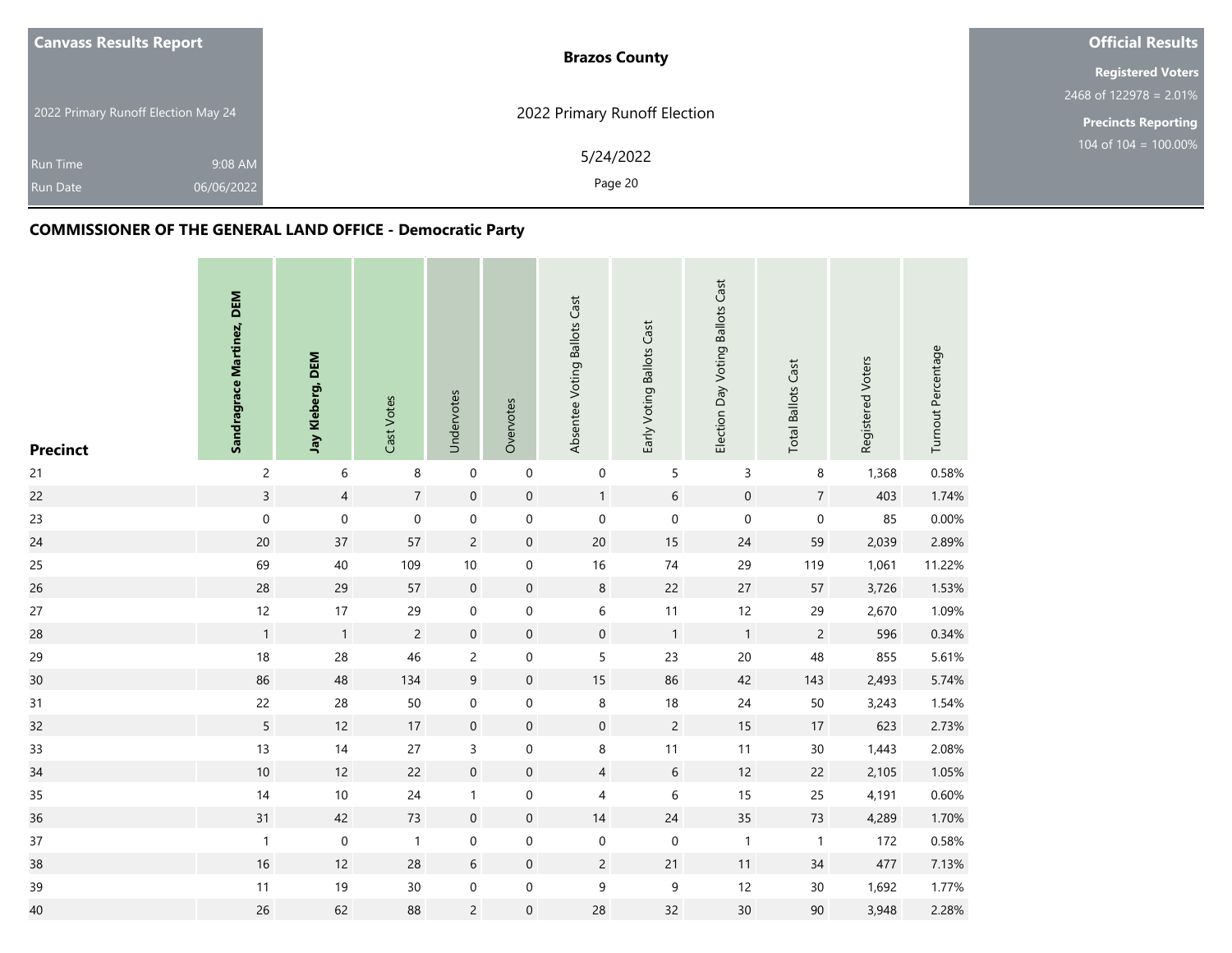| <b>Canvass Results Report</b>       | <b>Brazos County</b>         | <b>Official Results</b>    |
|-------------------------------------|------------------------------|----------------------------|
|                                     |                              | <b>Registered Voters</b>   |
|                                     |                              | $2468$ of 122978 = 2.01%   |
| 2022 Primary Runoff Election May 24 | 2022 Primary Runoff Election | <b>Precincts Reporting</b> |
| 9:08 AM<br><b>Run Time</b>          | 5/24/2022                    | 104 of $104 = 100.00\%$    |
| 06/06/2022<br><b>Run Date</b>       | Page 21                      |                            |

| <b>Precinct</b> | Sandragrace Martinez, DEM | Jay Kleberg, DEM    | Cast Votes          | Undervotes       | Overvotes           | Absentee Voting Ballots Cast | Early Voting Ballots Cast | Election Day Voting Ballots Cast | <b>Total Ballots Cast</b> | Registered Voters | Turnout Percentage |
|-----------------|---------------------------|---------------------|---------------------|------------------|---------------------|------------------------------|---------------------------|----------------------------------|---------------------------|-------------------|--------------------|
| 41              | $\pmb{4}$                 | 14                  | 18                  | $\mathsf 3$      | $\mathbf 0$         | $\,$ 6 $\,$                  | $\overline{c}$            | 13                               | 21                        | 1,508             | 1.39%              |
| 42              | $\boldsymbol{0}$          | $\mathsf{O}\xspace$ | $\mathbf 0$         | $\mathbf 0$      | $\pmb{0}$           | $\mathbf 0$                  | $\mathbf 0$               | $\mathsf{O}\xspace$              | $\boldsymbol{0}$          | $\mathbf 0$       | 0.00%              |
| 43              | $\overline{\mathcal{A}}$  | $\overline{c}$      | 6                   | $\mathbf{1}$     | $\mathbf 0$         | $\mathbf 0$                  | $\sqrt{4}$                | $\mathsf{3}$                     | $\overline{7}$            | 232               | 3.02%              |
| 44              | $\overline{3}$            | $\mathbf 0$         | $\overline{3}$      | $\mathbf 0$      | $\mathbf 0$         | $\boldsymbol{0}$             | $\overline{c}$            | $\mathbf{1}$                     | $\overline{3}$            | 133               | 2.26%              |
| 45              | $\mathbf{1}$              | $\mathbf{1}$        | $\overline{c}$      | $\boldsymbol{0}$ | $\mathbf 0$         | $\mathbf 0$                  | $\mathbf{1}$              | $\mathbf{1}$                     | $\overline{c}$            | 156               | 1.28%              |
| 46              | 12                        | $\overline{c}$      | 14                  | $\mathbf 0$      | $\boldsymbol{0}$    | $\overline{c}$               | $\sqrt{6}$                | $6\,$                            | $14$                      | 394               | 3.55%              |
| 47              | 12                        | $\overline{3}$      | 15                  | $\boldsymbol{0}$ | $\mathbf 0$         | $\mathbf{1}$                 | $\,8\,$                   | $\,$ 6 $\,$                      | 15                        | 494               | 3.04%              |
| 48              | $\mathbf{1}$              | $\mathbf{1}$        | $\overline{c}$      | $\mathbf{1}$     | $\boldsymbol{0}$    | $\mathbf 0$                  | $\mathbf 0$               | $\overline{3}$                   | $\overline{3}$            | 236               | 1.27%              |
| 49              | $\boldsymbol{0}$          | $\mathbf{1}$        | $\mathbf{1}$        | $\boldsymbol{0}$ | $\boldsymbol{0}$    | $\mathbf 0$                  | $\pmb{0}$                 | $\mathbf{1}$                     | $\mathbf{1}$              | 295               | 0.34%              |
| 50              | $\mathbf 0$               | $\mathsf{O}\xspace$ | $\mathsf{O}\xspace$ | $\mathbf 0$      | $\mathsf{O}\xspace$ | $\mathbf 0$                  | $\mathbf 0$               | $\pmb{0}$                        | $\pmb{0}$                 | $\overline{2}$    | 0.00%              |
| 51              | $\boldsymbol{0}$          | $\mathbf 0$         | $\boldsymbol{0}$    | $\boldsymbol{0}$ | $\mathbf 0$         | $\mathbf 0$                  | $\mathbf 0$               | $\mathsf{O}\xspace$              | $\boldsymbol{0}$          | $\mathbf 0$       | 0.00%              |
| 52              | $\mathsf{O}\xspace$       | $\mathsf{O}\xspace$ | $\overline{0}$      | $\mathbf 0$      | $\mathbf 0$         | $\mathbf 0$                  | $\mathbf 0$               | $\pmb{0}$                        | $\mathbf 0$               | 21                | 0.00%              |
| 53              | $\mathbf 0$               | 3                   | 3                   | $\boldsymbol{0}$ | $\boldsymbol{0}$    | $\boldsymbol{0}$             | $\mathbf{1}$              | $\overline{c}$                   | 3                         | 171               | 1.75%              |
| 54              | $\mathbf{1}$              | $\overline{4}$      | 5                   | $\mathbf{1}$     | $\boldsymbol{0}$    | $\overline{3}$               | $\mathbf 0$               | $\overline{3}$                   | 6                         | 672               | 0.89%              |
| 55              | 12                        | 26                  | 38                  | $\boldsymbol{0}$ | $\mathbf 0$         | $11$                         | $10$                      | 17                               | 38                        | 3,010             | 1.26%              |
| 56              | $\boldsymbol{0}$          | $\mathbf 0$         | $\mathbf 0$         | $\boldsymbol{0}$ | $\boldsymbol{0}$    | $\mathbf 0$                  | $\mathbf 0$               | $\mathsf{O}\xspace$              | $\boldsymbol{0}$          | 40                | 0.00%              |
| 57              | 3                         | $\overline{4}$      | $\overline{7}$      | $\mathbf 0$      | $\mathbf 0$         | 5                            | $\mathbf 0$               | $\overline{2}$                   | $\overline{7}$            | 283               | 2.47%              |
| 58              | 6                         | $\overline{c}$      | 8                   | $\boldsymbol{0}$ | $\pmb{0}$           | $\overline{4}$               | $\mathbf{1}$              | $\mathbf{3}$                     | 8                         | 854               | 0.94%              |
| 59              | 0                         | $\mathbf 0$         | 0                   | $\boldsymbol{0}$ | $\boldsymbol{0}$    | $\boldsymbol{0}$             | $\mathbf 0$               | $\boldsymbol{0}$                 | 0                         | 32                | 0.00%              |
| 60              | $\overline{0}$            | $\mathsf{O}\xspace$ | $\mathbf 0$         | $\mathbf 0$      | $\mathbf 0$         | $\mathbf 0$                  | $\mathbf 0$               | $\mathbf 0$                      | 0                         | 99                | 0.00%              |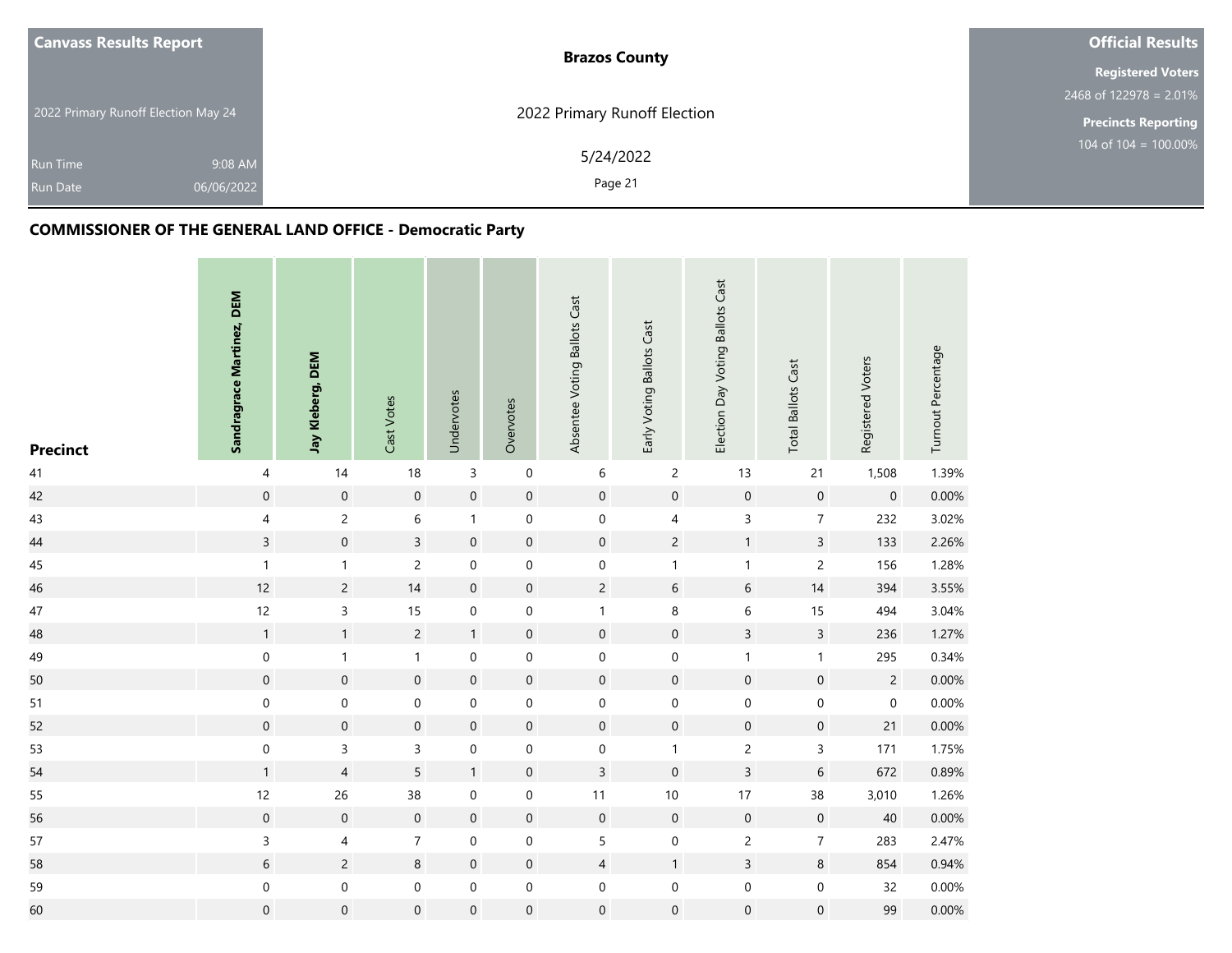| <b>Canvass Results Report</b>       | <b>Brazos County</b>         | <b>Official Results</b>    |
|-------------------------------------|------------------------------|----------------------------|
|                                     |                              | <b>Registered Voters</b>   |
|                                     |                              | $2468$ of 122978 = 2.01%   |
| 2022 Primary Runoff Election May 24 | 2022 Primary Runoff Election | <b>Precincts Reporting</b> |
| 9:08 AM<br><b>Run Time</b>          | 5/24/2022                    | 104 of $104 = 100.00\%$    |
| 06/06/2022<br><b>Run Date</b>       | Page 22                      |                            |

| <b>Precinct</b> | Sandragrace Martinez, DEM | Jay Kleberg, DEM | Cast Votes          | Undervotes          | Overvotes           | Absentee Voting Ballots Cast | Early Voting Ballots Cast | Election Day Voting Ballots Cast | <b>Total Ballots Cast</b> | Registered Voters | Turnout Percentage |
|-----------------|---------------------------|------------------|---------------------|---------------------|---------------------|------------------------------|---------------------------|----------------------------------|---------------------------|-------------------|--------------------|
| 61              | $\pmb{0}$                 | $\mathbf{1}$     | $\mathbf{1}$        | $\pmb{0}$           | $\mathbf 0$         | $\boldsymbol{0}$             | $\mathbf{1}$              | $\boldsymbol{0}$                 | $\mathbf{1}$              | 54                | 1.85%              |
| 62              | $\mathsf 9$               | $\mathbf{1}$     | 10                  | $\mathbf 0$         | $\mathsf{O}\xspace$ | $\mathbf{1}$                 | $\overline{3}$            | $6\,$                            | $10\,$                    | 1,091             | 0.92%              |
| 63              | $\,$ 6 $\,$               | 21               | 27                  | $\mathbf{1}$        | $\mathbf 0$         | 5                            | $\overline{7}$            | 16                               | 28                        | 2,135             | 1.31%              |
| 64              | 11                        | 33               | 44                  | $\sqrt{2}$          | $\boldsymbol{0}$    | 15                           | $10$                      | 21                               | 46                        | 3,661             | 1.26%              |
| 65              | 1                         | $\mathbf 0$      | $\mathbf{1}$        | $\mathbf 0$         | $\mathbf 0$         | $\mathbf 0$                  | $\mbox{O}$                | $\mathbf{1}$                     | $\mathbf{1}$              | 247               | 0.40%              |
| 66              | $\overline{4}$            | 12               | 16                  | $\mathbf 0$         | $\mathsf{O}\xspace$ | $\mathbf 0$                  | $\boldsymbol{9}$          | $\boldsymbol{7}$                 | $16\,$                    | 907               | 1.76%              |
| 67              | 3                         | 5                | 8                   | $\pmb{0}$           | $\mathbf 0$         | $\mathsf{3}$                 | $\overline{c}$            | 3                                | 8                         | 455               | 1.76%              |
| 68              | $\boldsymbol{0}$          | $\mathbf 0$      | $\boldsymbol{0}$    | $\mathbf 0$         | $\boldsymbol{0}$    | $\mathbf 0$                  | $\mathbf 0$               | $\mathbf 0$                      | $\mathbf 0$               | $\mathbf 0$       | 0.00%              |
| 69              | 12                        | 23               | 35                  | $\mathbf 0$         | $\boldsymbol{0}$    | 3                            | 16                        | 16                               | 35                        | 3,905             | 0.90%              |
| $70\,$          | 21                        | 31               | 52                  | $\overline{3}$      | $\mathsf{O}\xspace$ | $\overline{4}$               | $34$                      | 17                               | 55                        | 1,408             | 3.91%              |
| $71$            | $\mathbf 0$               | $\boldsymbol{0}$ | $\pmb{0}$           | $\mathbf 0$         | $\boldsymbol{0}$    | $\boldsymbol{0}$             | $\pmb{0}$                 | $\mathbf 0$                      | $\mathbf 0$               | 114               | 0.00%              |
| 72              | $\boldsymbol{0}$          | $\mathbf 0$      | $\mathsf{O}\xspace$ | $\mathsf{O}\xspace$ | $\mathsf{O}\xspace$ | $\mathsf{O}\xspace$          | $\mathbf 0$               | $\mathsf{O}\xspace$              | $\mathbf 0$               | $90\,$            | 0.00%              |
| 73              | 12                        | 24               | 36                  | 3                   | $\boldsymbol{0}$    | 6                            | 16                        | 17                               | 39                        | 2,948             | 1.32%              |
| $74\,$          | $\mathbf{1}$              | $\overline{4}$   | 5                   | $\mathbf 0$         | $\mathsf{O}\xspace$ | $\mathsf{O}\xspace$          | $\overline{4}$            | $\mathbf{1}$                     | 5                         | 1,294             | 0.39%              |
| 75              | $\,$ 6 $\,$               | $10\,$           | 16                  | $\mathbf 0$         | $\boldsymbol{0}$    | $\mathbf 0$                  | $10$                      | $\,6\,$                          | 16                        | 2,672             | 0.60%              |
| 76              | 22                        | 31               | 53                  | $\overline{3}$      | $\boldsymbol{0}$    | $16$                         | 25                        | 15                               | 56                        | 2,940             | 1.90%              |
| $77\,$          | $\mathbf{1}$              | 5                | 6                   | $\mathbf{1}$        | $\boldsymbol{0}$    | 5                            | $\overline{c}$            | $\mathsf{O}\xspace$              | $\overline{7}$            | 559               | 1.25%              |
| 78              | $\mathbf{1}$              | $\boldsymbol{0}$ | 1                   | $\mathbf 0$         | $\mathsf{O}\xspace$ | $\mathsf{O}\xspace$          | $\mathbf{1}$              | $\mathbf 0$                      | $\mathbf{1}$              | 250               | 0.40%              |
| 79              | $\mathbf{1}$              | 3                | 4                   | $\mathbf{1}$        | $\boldsymbol{0}$    | $\mathbf 0$                  | $\mathsf 3$               | $\overline{2}$                   | 5                         | 85                | 5.88%              |
| 80              | 16                        | 21               | 37                  | $\mathbf 0$         | $\mathsf{O}\xspace$ | $\overline{4}$               | 13                        | 20                               | 37                        | 3,977             | 0.93%              |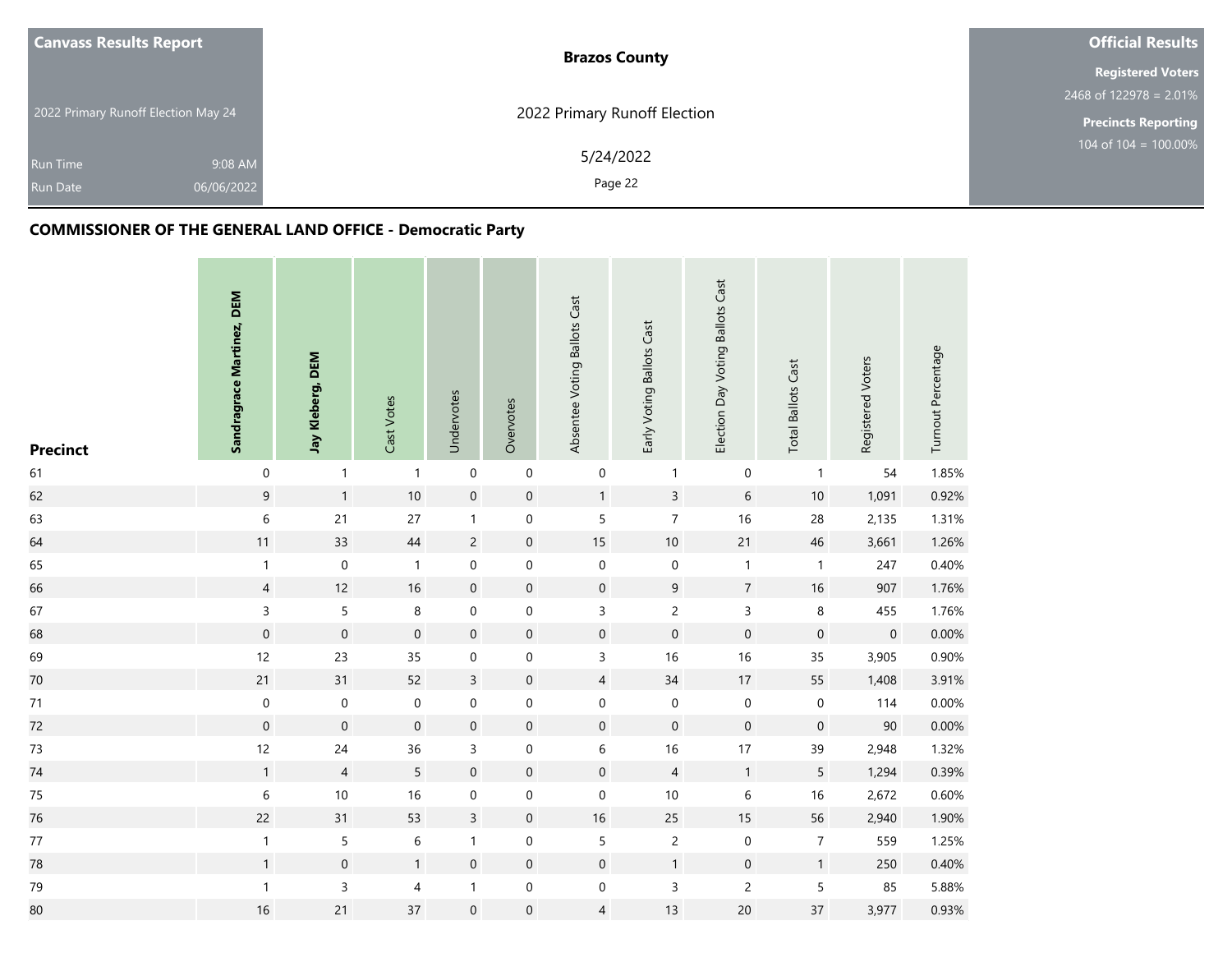| <b>Canvass Results Report</b>       | <b>Brazos County</b>         | <b>Official Results</b>    |
|-------------------------------------|------------------------------|----------------------------|
|                                     |                              | <b>Registered Voters</b>   |
|                                     |                              | $2468$ of 122978 = 2.01%   |
| 2022 Primary Runoff Election May 24 | 2022 Primary Runoff Election | <b>Precincts Reporting</b> |
| 9:08 AM<br><b>Run Time</b>          | 5/24/2022                    | 104 of $104 = 100.00\%$    |
| 06/06/2022<br><b>Run Date</b>       | Page 23                      |                            |

| <b>Precinct</b> | Sandragrace Martinez, DEM | Jay Kleberg, DEM    | Cast Votes       | Undervotes          | Overvotes           | Absentee Voting Ballots Cast | Early Voting Ballots Cast | Election Day Voting Ballots Cast | <b>Total Ballots Cast</b> | Registered Voters   | Turnout Percentage |
|-----------------|---------------------------|---------------------|------------------|---------------------|---------------------|------------------------------|---------------------------|----------------------------------|---------------------------|---------------------|--------------------|
| 81              | $\overline{c}$            | $\boldsymbol{0}$    | $\overline{c}$   | $\mathbf 0$         | $\mathbf 0$         | $\boldsymbol{0}$             | $\overline{c}$            | $\mathsf{O}\xspace$              | $\overline{c}$            | 66                  | 3.03%              |
| 82              | 1                         | $6\phantom{a}$      | $\overline{7}$   | $\mathsf{O}\xspace$ | $\mathsf{O}\xspace$ | $\overline{2}$               | $\overline{c}$            | $\overline{3}$                   | $\overline{7}$            | 351                 | 1.99%              |
| 84              | $\boldsymbol{0}$          | $\boldsymbol{0}$    | $\pmb{0}$        | $\pmb{0}$           | $\mathbf 0$         | $\mathbf 0$                  | $\pmb{0}$                 | $\mathsf{O}\xspace$              | $\mathsf{O}\xspace$       | $\overline{c}$      | 0.00%              |
| 85              | $\mathsf{O}\xspace$       | $\boldsymbol{0}$    | $\boldsymbol{0}$ | $\mathbf 0$         | $\mathsf{O}\xspace$ | $\mathbf 0$                  | $\mathbf 0$               | $\pmb{0}$                        | $\boldsymbol{0}$          | $\overline{3}$      | 0.00%              |
| 86              | $\mathbf 0$               | $\boldsymbol{0}$    | $\mathbf 0$      | $\mathbf 0$         | $\mathbf 0$         | $\boldsymbol{0}$             | $\mathbf 0$               | $\mathbf 0$                      | $\mathbf 0$               | $\mathbf 0$         | 0.00%              |
| 87              | $\boldsymbol{0}$          | $\mathbf 0$         | $\boldsymbol{0}$ | $\mathbf 0$         | $\mathbf 0$         | $\mathbf 0$                  | $\mathbf 0$               | $\mathsf{O}\xspace$              | $\boldsymbol{0}$          | $\boldsymbol{0}$    | 0.00%              |
| 88              | 23                        | 32                  | 55               | $\mathbf{1}$        | $\mathbf 0$         | $\boldsymbol{9}$             | 18                        | 29                               | 56                        | 3,302               | 1.70%              |
| 90              | $\boldsymbol{0}$          | $\mathbf{1}$        | $\mathbf{1}$     | $\mathbf 0$         | $\mathbf 0$         | $\mathbf 0$                  | $\mathbf 0$               | $\mathbf{1}$                     | $\mathbf{1}$              | 34                  | 2.94%              |
| 91              | $\mathsf{O}\xspace$       | $\boldsymbol{0}$    | $\mathbf 0$      | $\boldsymbol{0}$    | $\boldsymbol{0}$    | $\mathbf 0$                  | $\mathbf 0$               | $\mathbf 0$                      | $\mathbf 0$               | 8                   | 0.00%              |
| 92              | $\mathsf{O}\xspace$       | $\boldsymbol{0}$    | $\mathbf 0$      | $\mathbf 0$         | $\mathbf 0$         | $\mathsf{O}\xspace$          | $\mathbf 0$               | $\mathsf{O}\xspace$              | $\boldsymbol{0}$          | $\mathbf 0$         | 0.00%              |
| 93              | $\boldsymbol{0}$          | $\boldsymbol{0}$    | $\boldsymbol{0}$ | $\mathbf 0$         | $\boldsymbol{0}$    | $\mathbf 0$                  | $\mathbf 0$               | $\mathsf{O}\xspace$              | $\mathbf 0$               | 0                   | 0.00%              |
| 94              | $\mathbf 0$               | $\mathbf 0$         | $\mathbf 0$      | $\mathsf{O}\xspace$ | $\mathsf{O}\xspace$ | $\overline{0}$               | $\mathbf 0$               | $\pmb{0}$                        | $\mathbf 0$               | $\mathbf 0$         | 0.00%              |
| 95              | $\mathbf 0$               | $\boldsymbol{0}$    | $\mathbf 0$      | $\mathbf 0$         | $\boldsymbol{0}$    | $\mathbf 0$                  | $\mathbf 0$               | $\mathbf 0$                      | $\pmb{0}$                 | $\mathbf 0$         | 0.00%              |
| 96              | $\mathsf{O}\xspace$       | $\mathbf 0$         | $\mathbf 0$      | $\mathbf 0$         | $\mathsf{O}\xspace$ | $\mathbf 0$                  | $\mathbf 0$               | $\mathsf{O}\xspace$              | $\boldsymbol{0}$          | $\mathbf{1}$        | 0.00%              |
| 97              | $\mathsf{O}\xspace$       | $\mathsf{O}\xspace$ | $\boldsymbol{0}$ | $\mathbf 0$         | $\boldsymbol{0}$    | $\boldsymbol{0}$             | $\mathbf 0$               | $\mathbf 0$                      | $\mathsf{O}\xspace$       | $\mathsf{O}\xspace$ | 0.00%              |
| 98              | $\boldsymbol{0}$          | $\boldsymbol{0}$    | $\boldsymbol{0}$ | $\mathbf 0$         | $\mathbf 0$         | $\mathbf 0$                  | $\mathbf 0$               | $\pmb{0}$                        | $\boldsymbol{0}$          | $\mathbf{3}$        | 0.00%              |
| 99              | $\boldsymbol{0}$          | $\boldsymbol{0}$    | $\boldsymbol{0}$ | $\pmb{0}$           | $\mathbf 0$         | $\mathbf 0$                  | $\mathbf 0$               | $\mathbf 0$                      | $\mathbf 0$               | $\mathbf{1}$        | 0.00%              |
| 100             | 8                         | 9                   | 17               | $\mathbf{1}$        | $\mathbf 0$         | $\overline{4}$               | $\boldsymbol{9}$          | 5                                | 18                        | 1,740               | 1.03%              |
| 101             | $\overline{c}$            | $\overline{c}$      | 4                | $\pmb{0}$           | $\boldsymbol{0}$    | $\mathbf{1}$                 | $\mathsf{3}$              | $\mathsf{O}\xspace$              | 4                         | 49                  | 8.16%              |
| 102             | $\mathbf 0$               | $\mathsf{O}\xspace$ | $\boldsymbol{0}$ | $\mathsf{O}\xspace$ | $\mathsf{O}\xspace$ | $\boldsymbol{0}$             | $\mathsf{O}\xspace$       | $\mathbf 0$                      | $\mathbf 0$               | $\mathsf{O}\xspace$ | 0.00%              |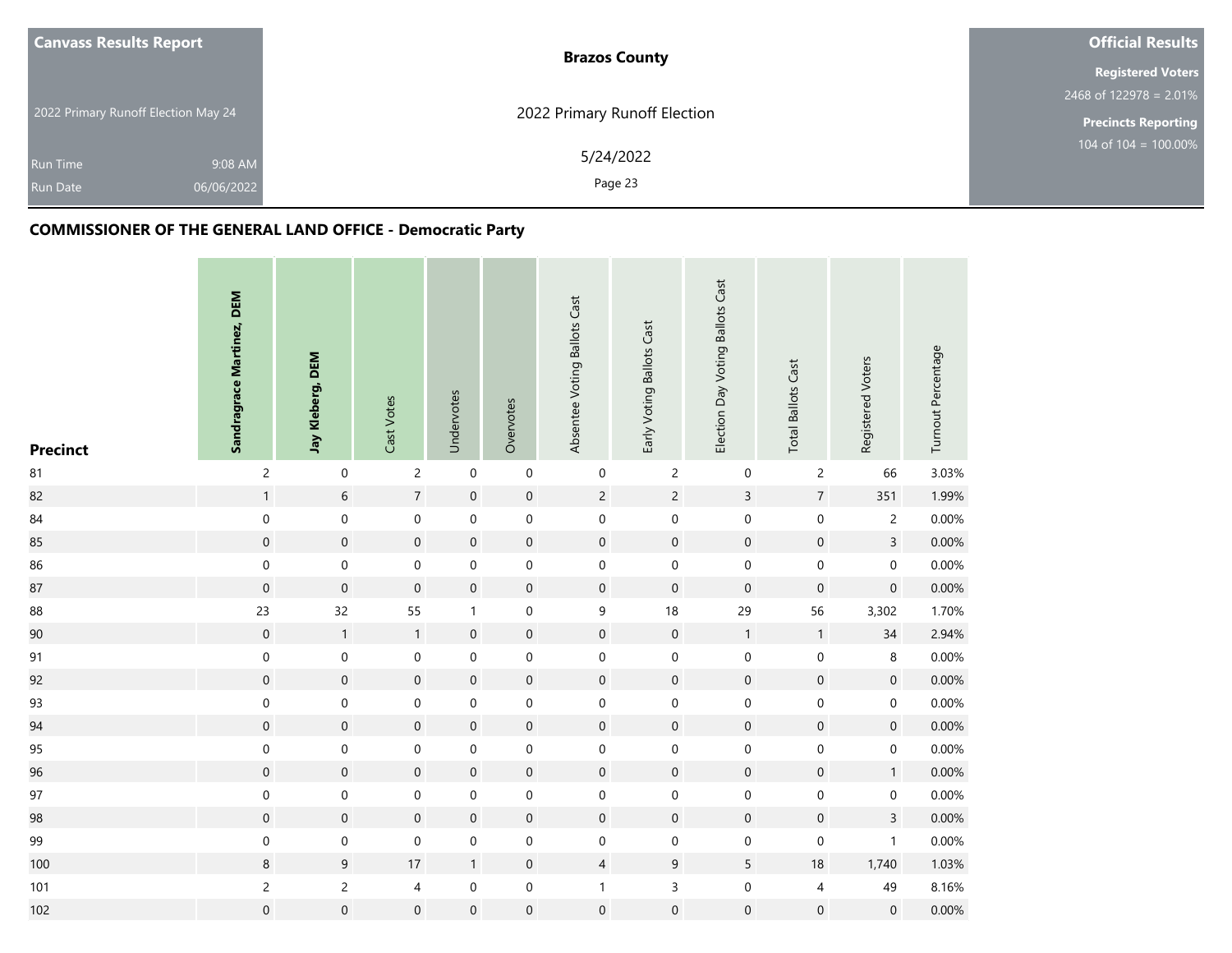| <b>Canvass Results Report</b>                               | <b>Brazos County</b>         | <b>Official Results</b>    |
|-------------------------------------------------------------|------------------------------|----------------------------|
|                                                             |                              | <b>Registered Voters</b>   |
|                                                             |                              | $2468$ of 122978 = 2.01%   |
| 2022 Primary Runoff Election May 24                         | 2022 Primary Runoff Election | <b>Precincts Reporting</b> |
| 9:08 AM<br><b>Run Time</b><br>06/06/2022<br><b>Run Date</b> | 5/24/2022<br>Page 24         | 104 of $104 = 100.00\%$    |

| <b>Precinct</b> | DEM<br>Sandragrace Martinez, | DEM<br>Jay Kleberg, | Cast Votes  | Undervotes  | Overvotes    | Cast<br>Voting Ballots<br>Absentee | Early Voting Ballots Cast | Cast<br><b>Ballots</b><br>Voting<br>Election Day | Cast<br><b>Total Ballots</b> | Registered Voters | Turnout Percentage |
|-----------------|------------------------------|---------------------|-------------|-------------|--------------|------------------------------------|---------------------------|--------------------------------------------------|------------------------------|-------------------|--------------------|
| 104             | $\Omega$                     | $\mathbf 0$         | 0           | $\mathbf 0$ | $\mathbf 0$  | $\mathbf{0}$                       | $\mathbf 0$               | $\mathbf 0$                                      | $\mathbf 0$                  | $\mathbf 0$       | 0.00%              |
| 105             | $\mathbf 0$                  | $\mathbf 0$         | $\mathbf 0$ | $\mathbf 0$ | $\mathbf{0}$ | $\overline{0}$                     | $\mathbf 0$               | $\mathbf 0$                                      | $\mathbf 0$                  | 72                | 0.00%              |
| 500             | $\Omega$                     | $\mathbf 0$         | 0           | $\mathbf 0$ | $\mathbf 0$  | $\Omega$                           | $\mathbf 0$               | $\Omega$                                         | $\mathbf 0$                  | $\mathbf 0$       | 0.00%              |
| <b>Totals</b>   | 1,172                        | 1,180               | 2,352       | 116         | $\mathbf 0$  | 416                                | 1,095                     | 957                                              | 2,468                        | 122,978           | 2.01%              |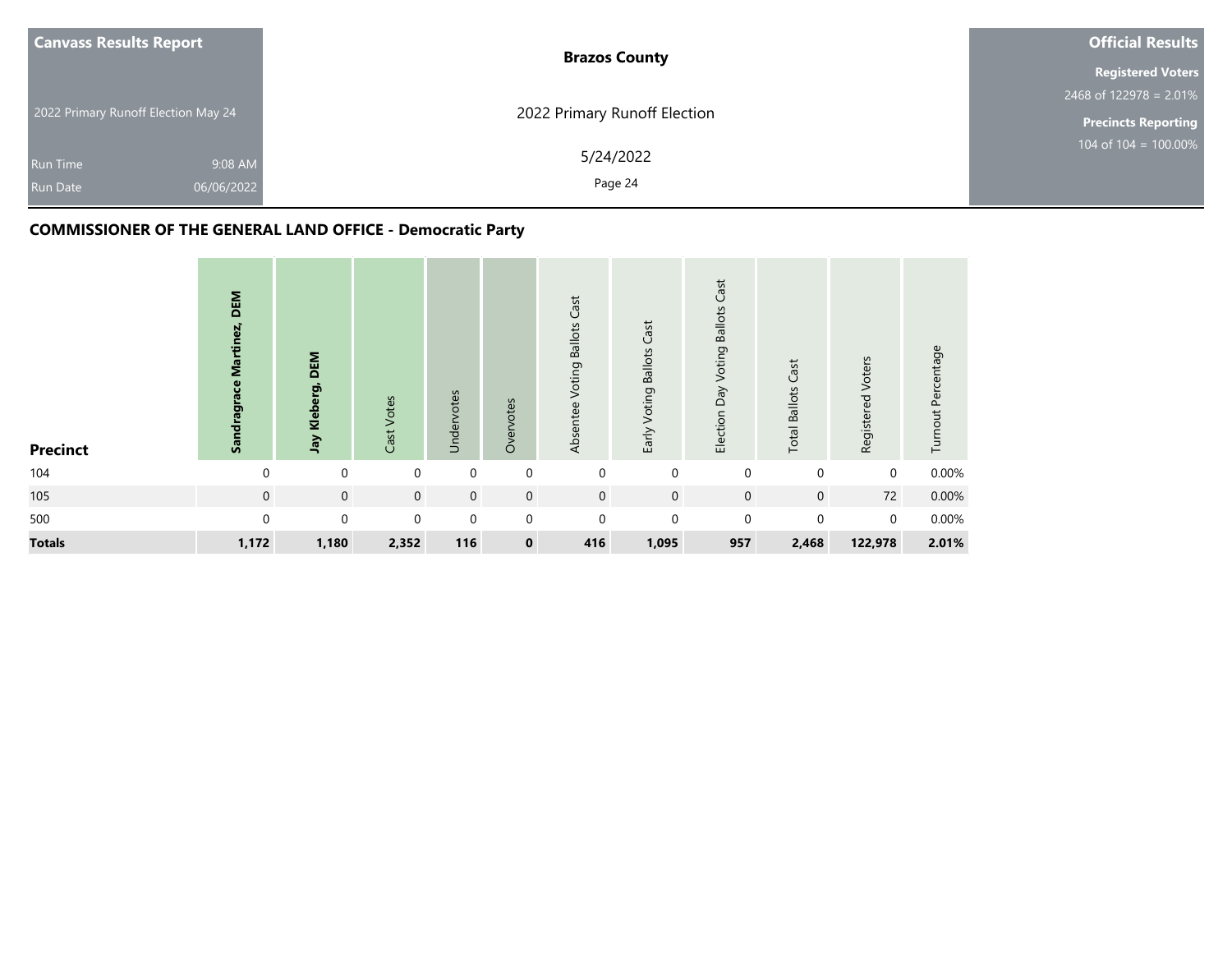| <b>Canvass Results Report</b>       | <b>Brazos County</b>         | <b>Official Results</b>    |
|-------------------------------------|------------------------------|----------------------------|
|                                     |                              | <b>Registered Voters</b>   |
|                                     |                              | 2468 of $122978 = 2.01\%$  |
| 2022 Primary Runoff Election May 24 | 2022 Primary Runoff Election | <b>Precincts Reporting</b> |
| 9:08 AM<br><b>Run Time</b>          | 5/24/2022                    | $104$ of $104 = 100.00\%$  |
| 06/06/2022<br><b>Run Date</b>       | Page 25                      |                            |

# **COUNTY COMMISSIONER, PRECINCT 4 - Democratic Party**

| <b>Precinct</b> | Prentiss E Madison Sr, DEM | Wanda J Watson, DEM | Cast Votes     | Undervotes       | Overvotes        | Absentee Voting Ballots Cast | Early Voting Ballots Cast | Election Day Voting Ballots Cast | <b>Total Ballots Cast</b> | Registered Voters | Turnout Percentage |
|-----------------|----------------------------|---------------------|----------------|------------------|------------------|------------------------------|---------------------------|----------------------------------|---------------------------|-------------------|--------------------|
| $\mathsf{3}$    | 29                         | 16                  | 45             | $\mathbf{1}$     | $\mathbf 0$      | $\mathsf 9$                  | 28                        | 9                                | 46                        | 1,029             | 4.47%              |
| $\overline{a}$  | 115                        | 53                  | 168            | $\overline{3}$   | $\mathbf 0$      | $18\,$                       | 112                       | 41                               | 171                       | 1,725             | 9.91%              |
| 14              | 55                         | 55                  | 110            | $\mathsf 3$      | $\mathbf 0$      | $\,8\,$                      | 51                        | 54                               | 113                       | 3,054             | 3.70%              |
| 16              | 23                         | 40                  | 63             | $\overline{c}$   | $\pmb{0}$        | $\overline{9}$               | 28                        | 28                               | 65                        | 1,418             | 4.58%              |
| 17              | 53                         | 108                 | 161            | 4                | 0                | $11$                         | 88                        | 66                               | 165                       | 3,246             | 5.08%              |
| 18              | 26                         | 28                  | 54             | $\mathbf{1}$     | $\pmb{0}$        | $5\phantom{.0}$              | 42                        | $\,8\,$                          | 55                        | 556               | 9.89%              |
| 19              | 13                         | $\,6\,$             | 19             | $\pmb{0}$        | $\mathbf 0$      | $\mathbf{1}$                 | 15                        | $\mathsf{3}$                     | 19                        | 409               | 4.65%              |
| 23              | $\boldsymbol{0}$           | $\mathsf{O}\xspace$ | $\mathbf 0$    | $\mathbf 0$      | $\mathbf 0$      | $\mathbf 0$                  | $\mathbf 0$               | $\mathbf 0$                      | $\mathbf 0$               | 85                | 0.00%              |
| 25              | 72                         | 45                  | 117            | $\overline{c}$   | $\boldsymbol{0}$ | 16                           | $74\,$                    | 29                               | 119                       | 1,061             | 11.22%             |
| 29              | $20\,$                     | 28                  | 48             | $\boldsymbol{0}$ | $\mathbf 0$      | 5                            | 23                        | $20\,$                           | 48                        | 855               | 5.61%              |
| 30              | 66                         | 76                  | 142            | $\mathbf{1}$     | 0                | 15                           | 86                        | 42                               | 143                       | 2,493             | 5.74%              |
| 33              | $\overline{9}$             | 21                  | 30             | $\mathbf 0$      | $\mathbf 0$      | $\bf 8$                      | 11                        | 11                               | 30                        | 1,443             | 2.08%              |
| 38              | $20\,$                     | 13                  | 33             | $\mathbf{1}$     | $\pmb{0}$        | $\overline{c}$               | 21                        | 11                               | $34\,$                    | 477               | 7.13%              |
| 43              | 5                          | $\mathbf{1}$        | $6\phantom{a}$ | $\mathbf{1}$     | $\pmb{0}$        | $\mathsf{O}\xspace$          | $\overline{4}$            | $\overline{3}$                   | $\overline{7}$            | 232               | 3.02%              |
| 46              | $\overline{7}$             | $\overline{7}$      | 14             | $\boldsymbol{0}$ | $\boldsymbol{0}$ | $\overline{c}$               | $\,$ 6 $\,$               | $\,$ 6 $\,$                      | 14                        | 394               | 3.55%              |
| 47              | 9                          | 6                   | 15             | $\mathbf 0$      | $\mathbf 0$      | $\mathbf{1}$                 | $\,8\,$                   | 6                                | 15                        | 494               | 3.04%              |
| 49              | $\mathbf 0$                | $\mathbf{1}$        | $\mathbf{1}$   | $\pmb{0}$        | $\mathbf 0$      | $\mathbf 0$                  | $\boldsymbol{0}$          | $\mathbf{1}$                     | $\mathbf{1}$              | 295               | 0.34%              |
| 57              | $\mathbf{1}$               | 6                   | $\overline{7}$ | $\mathbf 0$      | $\pmb{0}$        | 5                            | $\mathbf 0$               | $\overline{c}$                   | $\overline{7}$            | 283               | 2.47%              |
| 67              | $\mathbf{1}$               | $\overline{7}$      | 8              | $\boldsymbol{0}$ | $\pmb{0}$        | $\mathsf{3}$                 | $\overline{c}$            | 3                                | 8                         | 455               | 1.76%              |
| $70\,$          | 21                         | 34                  | 55             | $\mathbf 0$      | $\boldsymbol{0}$ | 4                            | 34                        | 17                               | 55                        | 1,408             | 3.91%              |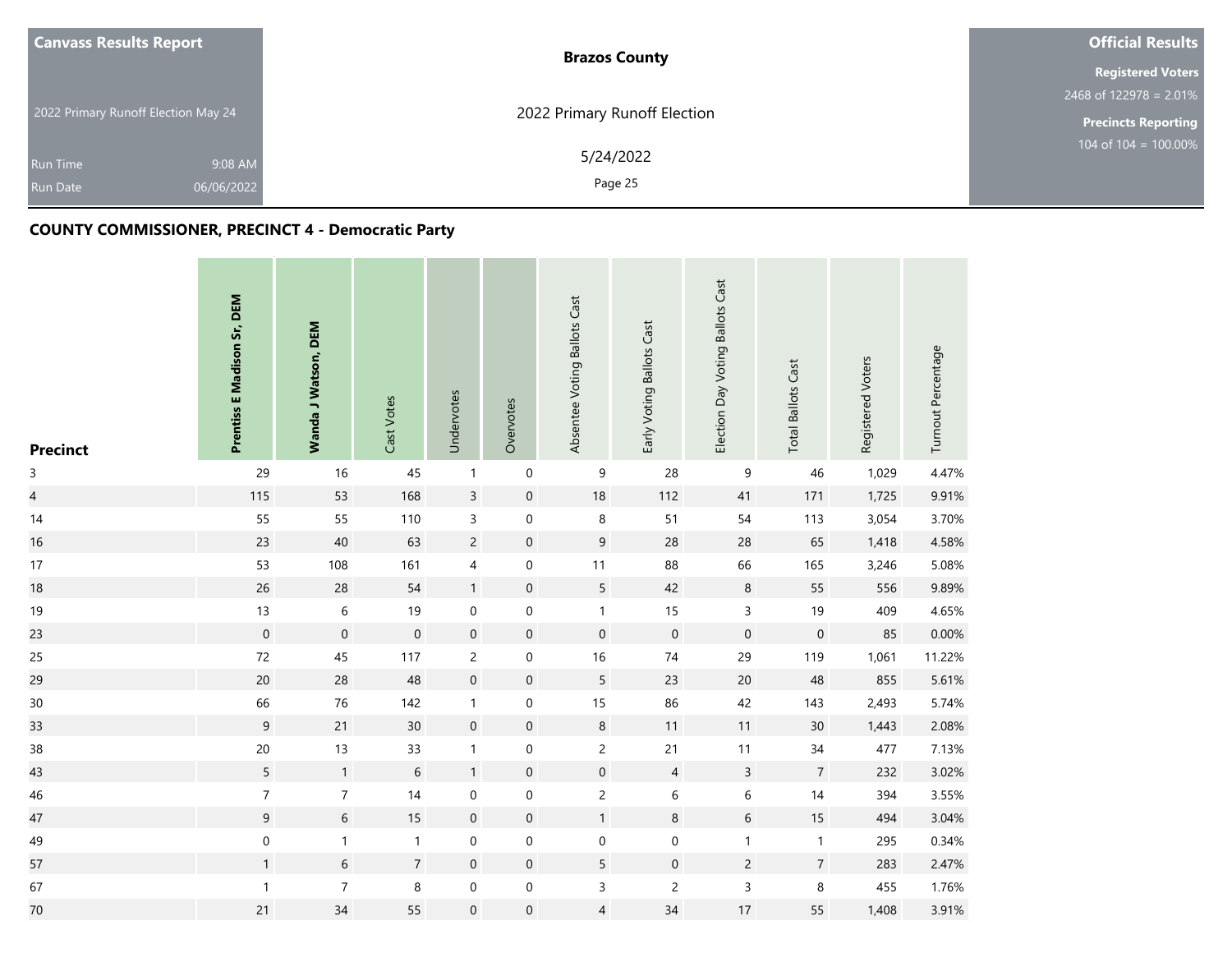| <b>Canvass Results Report</b>       |            | <b>Brazos County</b>         | <b>Official Results</b>    |
|-------------------------------------|------------|------------------------------|----------------------------|
|                                     |            |                              | <b>Registered Voters</b>   |
|                                     |            |                              | $2468$ of 122978 = 2.01%   |
| 2022 Primary Runoff Election May 24 |            | 2022 Primary Runoff Election | <b>Precincts Reporting</b> |
| <b>Run Time</b>                     | 9:08 AM    | 5/24/2022<br>Page 26         | 104 of $104 = 100.00\%$    |
| <b>Run Date</b>                     | 06/06/2022 |                              |                            |

# **COUNTY COMMISSIONER, PRECINCT 4 - Democratic Party**

| <b>Precinct</b> | Prentiss E Madison Sr, DEM | <b>Wanda J Watson, DEM</b> | Cast Votes          | Undervotes          | Overvotes           | Absentee Voting Ballots Cast | Early Voting Ballots Cast | Election Day Voting Ballots Cast | <b>Total Ballots Cast</b> | Registered Voters   | Turnout Percentage |
|-----------------|----------------------------|----------------------------|---------------------|---------------------|---------------------|------------------------------|---------------------------|----------------------------------|---------------------------|---------------------|--------------------|
| 72              | $\mathbf 0$                | $\pmb{0}$                  | $\boldsymbol{0}$    | $\pmb{0}$           | $\mathsf{O}\xspace$ | $\boldsymbol{0}$             | $\mathsf{O}\xspace$       | $\pmb{0}$                        | $\mathbf 0$               | $90\,$              | 0.00%              |
| 74              | $\overline{c}$             | $\overline{3}$             | 5                   | $\mathsf{O}\xspace$ | $\boldsymbol{0}$    | $\boldsymbol{0}$             | $\overline{4}$            | $\mathbf{1}$                     | 5                         | 1,294               | 0.39%              |
| $77\,$          | 3                          | $\overline{\mathbf{4}}$    | $\overline{7}$      | $\pmb{0}$           | $\mathbf 0$         | 5                            | $\overline{c}$            | $\mathbf 0$                      | $\overline{7}$            | 559                 | 1.25%              |
| 79              | 5                          | $\mathsf{O}\xspace$        | 5                   | $\mathbf 0$         | $\pmb{0}$           | $\mathsf{O}\xspace$          | $\overline{3}$            | $\overline{2}$                   | 5                         | 85                  | 5.88%              |
| 81              | $\boldsymbol{0}$           | $\overline{c}$             | $\overline{c}$      | $\boldsymbol{0}$    | $\boldsymbol{0}$    | $\mathbf 0$                  | $\overline{c}$            | $\mathbf 0$                      | $\overline{c}$            | 66                  | 3.03%              |
| 90              | $\boldsymbol{0}$           | $\mathbf{1}$               | $\mathbf{1}$        | $\mathbf 0$         | $\boldsymbol{0}$    | $\mathbf 0$                  | $\mathbf 0$               | $\mathbf{1}$                     | $\mathbf{1}$              | $34$                | 2.94%              |
| 91              | $\mathbf 0$                | $\boldsymbol{0}$           | $\mathsf{O}\xspace$ | $\pmb{0}$           | $\boldsymbol{0}$    | $\mathbf 0$                  | $\mathbf 0$               | $\mathbf 0$                      | $\boldsymbol{0}$          | 8                   | 0.00%              |
| 92              | $\mathsf{O}\xspace$        | $\mathsf{O}\xspace$        | $\mathbf 0$         | $\mathbf 0$         | $\mathsf{O}\xspace$ | $\mathsf{O}\xspace$          | $\pmb{0}$                 | $\mathbf 0$                      | $\mathsf{O}$              | $\mathbf 0$         | 0.00%              |
| 93              | $\mathbf 0$                | $\boldsymbol{0}$           | 0                   | $\mathbf 0$         | $\boldsymbol{0}$    | $\mathbf 0$                  | $\mathbf 0$               | $\mathbf 0$                      | $\pmb{0}$                 | 0                   | 0.00%              |
| 94              | $\mathsf{O}\xspace$        | $\mathsf{O}\xspace$        | $\mathbf 0$         | $\boldsymbol{0}$    | $\boldsymbol{0}$    | $\mathsf{O}\xspace$          | $\mathbf 0$               | $\mathsf{O}\xspace$              | $\mathbf 0$               | $\mathbf 0$         | 0.00%              |
| 95              | $\boldsymbol{0}$           | $\boldsymbol{0}$           | $\mathbf 0$         | $\pmb{0}$           | $\boldsymbol{0}$    | $\mathbf 0$                  | $\mathbf 0$               | $\pmb{0}$                        | 0                         | $\mathsf{O}\xspace$ | 0.00%              |
| 96              | $\mathsf{O}\xspace$        | $\mathsf{O}\xspace$        | $\mathbf 0$         | $\mathbf 0$         | $\pmb{0}$           | $\mathsf{O}\xspace$          | $\mathbf 0$               | $\mathsf{O}\xspace$              | $\pmb{0}$                 | $\mathbf{1}$        | 0.00%              |
| 97              | $\boldsymbol{0}$           | $\boldsymbol{0}$           | 0                   | $\mathbf 0$         | $\boldsymbol{0}$    | $\mathbf 0$                  | $\mathbf 0$               | $\pmb{0}$                        | 0                         | 0                   | 0.00%              |
| 98              | $\boldsymbol{0}$           | $\mathsf{O}\xspace$        | $\mathbf 0$         | $\mathbf 0$         | $\boldsymbol{0}$    | $\mathbf 0$                  | $\mathbf 0$               | $\mathbf 0$                      | $\mathbf 0$               | $\mathbf{3}$        | 0.00%              |
| 99              | $\mathbf 0$                | $\mathbf 0$                | $\mathbf 0$         | $\boldsymbol{0}$    | $\boldsymbol{0}$    | $\mathbf 0$                  | $\mathbf 0$               | 0                                | 0                         | $\mathbf{1}$        | 0.00%              |
| 101             | $\overline{3}$             | $\mathbf{1}$               | $\overline{4}$      | $\mathbf 0$         | $\boldsymbol{0}$    | $\mathbf{1}$                 | $\overline{3}$            | $\mathbf 0$                      | $\overline{4}$            | 49                  | 8.16%              |
| 102             | $\mathsf 0$                | $\pmb{0}$                  | 0                   | $\boldsymbol{0}$    | 0                   | $\pmb{0}$                    | $\mathbf 0$               | $\mathbf 0$                      | 0                         | $\mathbf 0$         | 0.00%              |
| <b>Totals</b>   | 558                        | 562                        | 1,120               | 19                  | $\pmb{0}$           | 128                          | 647                       | 364                              | 1,139                     | 23,602              | 4.83%              |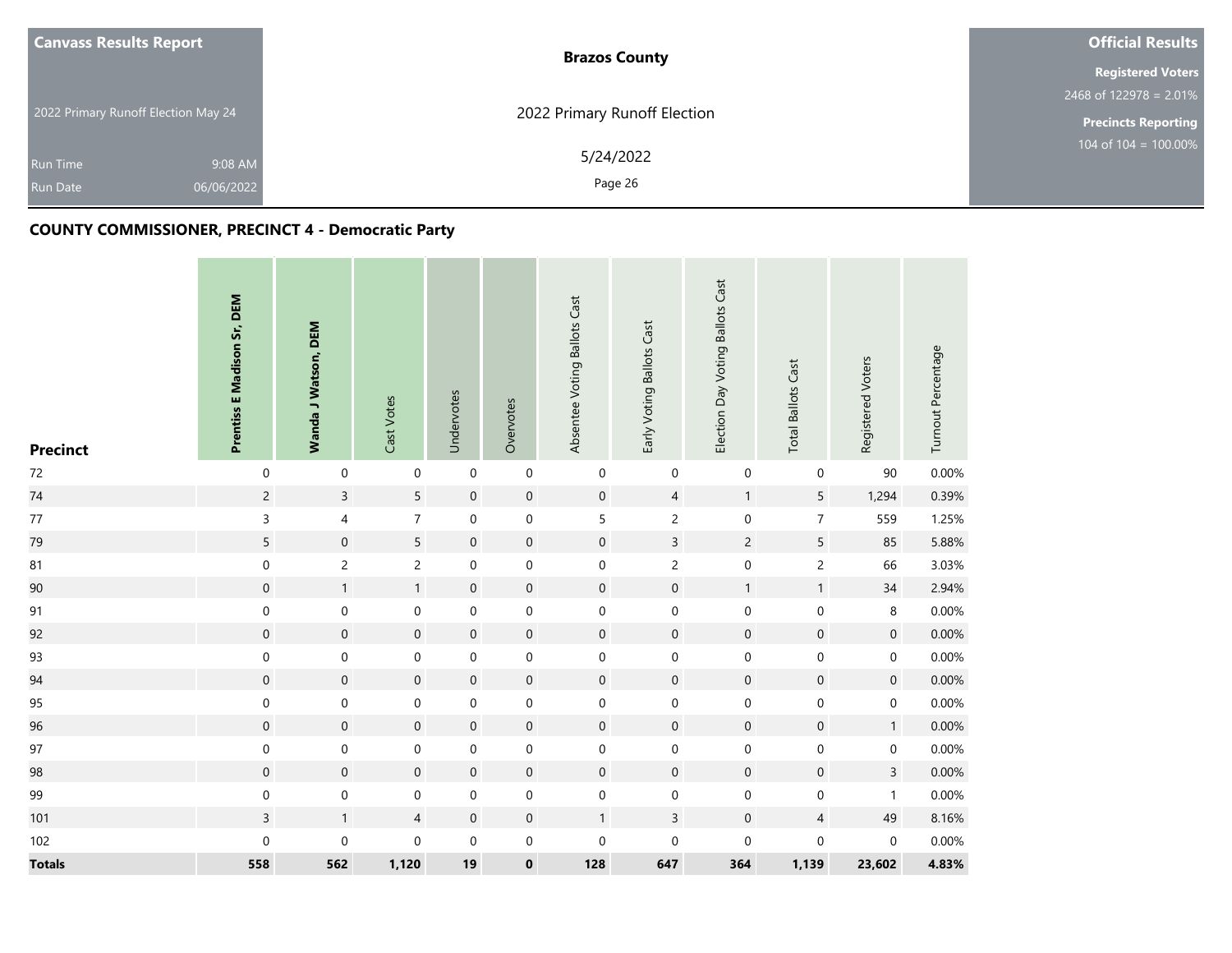| <b>Canvass Results Report</b>       |            | <b>Brazos County</b>         | <b>Official Results</b>    |
|-------------------------------------|------------|------------------------------|----------------------------|
|                                     |            |                              | <b>Registered Voters</b>   |
|                                     |            |                              | 2468 of 122978 = $2.01\%$  |
| 2022 Primary Runoff Election May 24 |            | 2022 Primary Runoff Election | <b>Precincts Reporting</b> |
| <b>Run Time</b>                     | 9:08 AM    | 5/24/2022                    | $104$ of $104 = 100.00\%$  |
| <b>Run Date</b>                     | 06/06/2022 | Page 27                      |                            |

# **JUSTICE OF THE PEACE, PRECINCT 4 - Democratic Party**

| <b>Precinct</b>          | Darrell Booker, DEM | Celina Vasquez, DEM | Cast Votes       | Undervotes          | Overvotes           | Absentee Voting Ballots Cast | Early Voting Ballots Cast | Election Day Voting Ballots Cast | <b>Total Ballots Cast</b> | Registered Voters | Turnout Percentage |
|--------------------------|---------------------|---------------------|------------------|---------------------|---------------------|------------------------------|---------------------------|----------------------------------|---------------------------|-------------------|--------------------|
| $\mathsf{3}$             | 29                  | 17                  | 46               | $\boldsymbol{0}$    | $\mathbf 0$         | $\boldsymbol{9}$             | 28                        | 9                                | 46                        | 1,029             | 4.47%              |
| $\overline{\mathcal{L}}$ | 122                 | $47\,$              | 169              | $\overline{c}$      | $\mathbf 0$         | $18\,$                       | 112                       | 41                               | 171                       | 1,725             | 9.91%              |
| 14                       | 41                  | 70                  | 111              | $\overline{c}$      | $\mathbf 0$         | $\,8\,$                      | 51                        | 54                               | 113                       | 3,054             | 3.70%              |
| 16                       | 17                  | 48                  | 65               | $\mathbf 0$         | $\mathbf 0$         | $9\,$                        | 28                        | 28                               | 65                        | 1,418             | 4.58%              |
| 17                       | 54                  | 110                 | 164              | $\mathbf{1}$        | $\mathbf 0$         | $11$                         | 88                        | 66                               | 165                       | 3,246             | 5.08%              |
| 18                       | 25                  | $30\,$              | 55               | $\mathbf 0$         | $\mathbf 0$         | $\sqrt{5}$                   | 42                        | $\,8\,$                          | 55                        | 556               | 9.89%              |
| 19                       | 16                  | $\overline{3}$      | 19               | $\mathbf 0$         | $\boldsymbol{0}$    | $\mathbf{1}$                 | 15                        | 3                                | 19                        | 409               | 4.65%              |
| 23                       | $\boldsymbol{0}$    | $\mathbf 0$         | $\boldsymbol{0}$ | $\mathbf 0$         | $\mathsf{O}\xspace$ | $\boldsymbol{0}$             | $\mathbf 0$               | $\boldsymbol{0}$                 | $\mathbf 0$               | 85                | 0.00%              |
| 25                       | 72                  | 46                  | 118              | $\mathbf{1}$        | 0                   | 16                           | $74$                      | 29                               | 119                       | 1,061             | 11.22%             |
| 29                       | 22                  | 25                  | $47\,$           | $\mathbf{1}$        | $\mathbf 0$         | $5\phantom{.0}$              | 23                        | 20                               | 48                        | 855               | 5.61%              |
| 30                       | 68                  | $74$                | 142              | $\mathbf{1}$        | $\mathbf 0$         | 15                           | 86                        | 42                               | 143                       | 2,493             | 5.74%              |
| 33                       | 23                  | $\overline{7}$      | 30               | $\mathsf{O}\xspace$ | $\mathsf{O}\xspace$ | $\bf 8$                      | $11$                      | 11                               | $30$                      | 1,443             | 2.08%              |
| 38                       | 29                  | 5                   | 34               | $\mathbf 0$         | $\mathbf 0$         | $\overline{c}$               | 21                        | 11                               | 34                        | 477               | 7.13%              |
| 43                       | $\sqrt{6}$          | $\mathbf{1}$        | $\overline{7}$   | $\mathbf 0$         | $\mathsf{O}\xspace$ | $\mathsf{O}\xspace$          | $\overline{4}$            | $\mathsf{3}$                     | $\overline{7}$            | 232               | 3.02%              |
| 46                       | $10\,$              | 4                   | 14               | $\pmb{0}$           | $\mathbf 0$         | $\overline{c}$               | 6                         | 6                                | 14                        | 394               | 3.55%              |
| 47                       | $\overline{9}$      | 6                   | 15               | $\boldsymbol{0}$    | $\mathsf{O}\xspace$ | $\mathbf{1}$                 | $\,8\,$                   | $6\,$                            | 15                        | 494               | 3.04%              |
| 49                       | $\mathbf 0$         | $\mathbf{1}$        | $\mathbf{1}$     | $\boldsymbol{0}$    | $\boldsymbol{0}$    | $\boldsymbol{0}$             | $\boldsymbol{0}$          | $\mathbf{1}$                     | $\mathbf{1}$              | 295               | 0.34%              |
| 57                       | $\overline{c}$      | $5\overline{)}$     | $\overline{7}$   | $\mathbf 0$         | $\mathsf{O}\xspace$ | $5\phantom{.0}$              | $\mathbf 0$               | $\overline{c}$                   | $\overline{7}$            | 283               | 2.47%              |
| 67                       | $\mathbf{1}$        | $\boldsymbol{7}$    | 8                | $\pmb{0}$           | $\boldsymbol{0}$    | $\mathsf{3}$                 | $\overline{c}$            | 3                                | $\,8\,$                   | 455               | 1.76%              |
| $70\,$                   | 24                  | 30 <sup>°</sup>     | 54               | $\mathbf{1}$        | $\boldsymbol{0}$    | 4                            | 34                        | 17                               | 55                        | 1,408             | 3.91%              |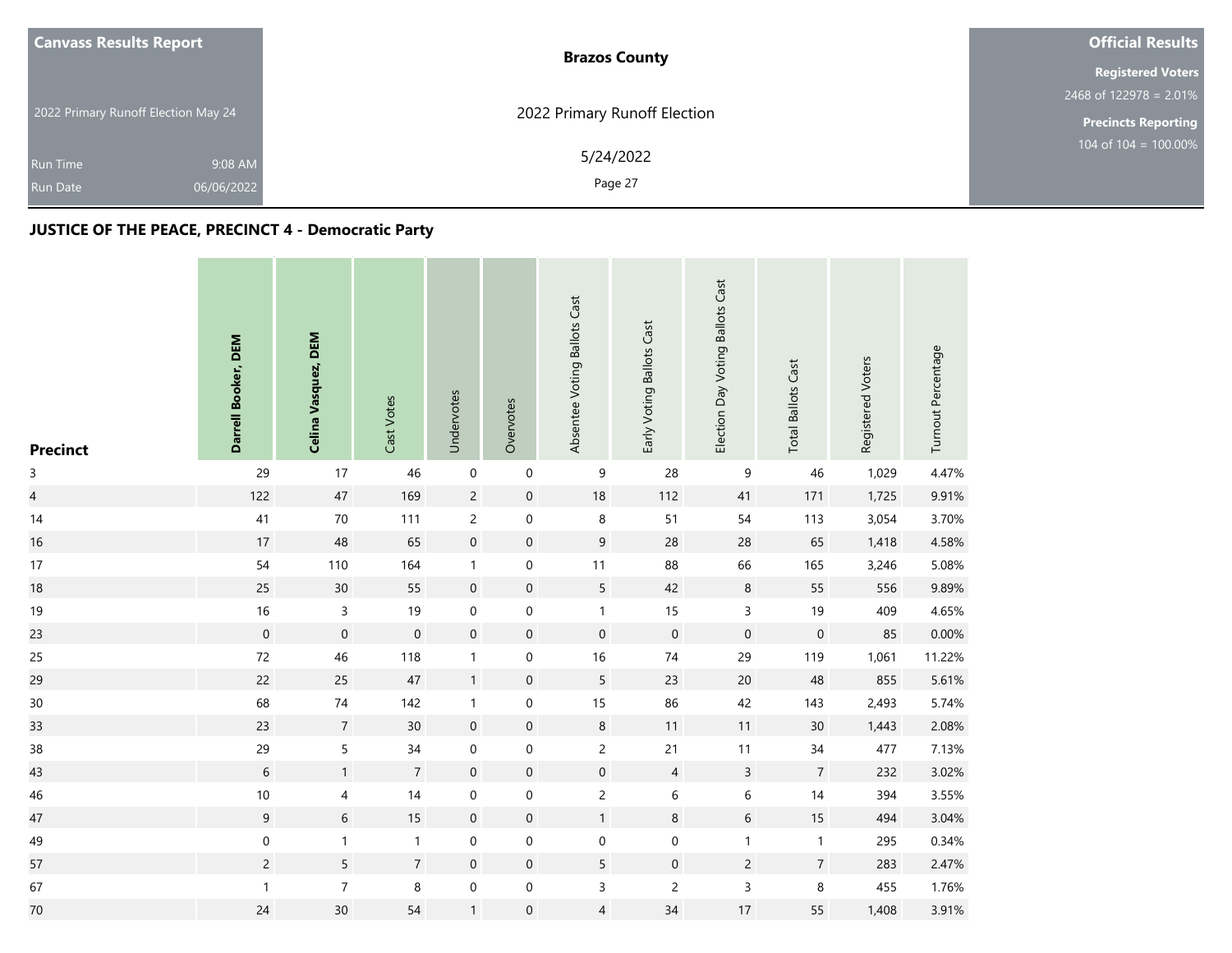| <b>Canvass Results Report</b>       |            | <b>Brazos County</b>         | <b>Official Results</b>    |
|-------------------------------------|------------|------------------------------|----------------------------|
|                                     |            |                              | <b>Registered Voters</b>   |
|                                     |            |                              | $2468$ of 122978 = 2.01%   |
| 2022 Primary Runoff Election May 24 |            | 2022 Primary Runoff Election | <b>Precincts Reporting</b> |
| <b>Run Time</b>                     | 9:08 AM    | 5/24/2022                    | 104 of $104 = 100.00\%$    |
| <b>Run Date</b>                     | 06/06/2022 | Page 28                      |                            |

# **JUSTICE OF THE PEACE, PRECINCT 4 - Democratic Party**

| <b>Precinct</b> | Darrell Booker, DEM | Celina Vasquez, DEM | Cast Votes          | Undervotes          | Overvotes           | Absentee Voting Ballots Cast | Early Voting Ballots Cast | Election Day Voting Ballots Cast | <b>Total Ballots Cast</b> | Registered Voters | Turnout Percentage |
|-----------------|---------------------|---------------------|---------------------|---------------------|---------------------|------------------------------|---------------------------|----------------------------------|---------------------------|-------------------|--------------------|
| $72\,$          | $\mathbf 0$         | $\pmb{0}$           | $\mathsf{O}\xspace$ | $\pmb{0}$           | $\mathbf 0$         | $\pmb{0}$                    | $\pmb{0}$                 | 0                                | $\pmb{0}$                 | $90\,$            | 0.00%              |
| 74              | $\mathsf{O}\xspace$ | 5                   | $5\overline{)}$     | $\mathbf 0$         | $\pmb{0}$           | $\mathbf 0$                  | $\overline{4}$            | $\mathbf{1}$                     | 5                         | 1,294             | 0.39%              |
| $77\,$          | $\overline{7}$      | $\pmb{0}$           | $\overline{7}$      | $\pmb{0}$           | $\mathsf{O}\xspace$ | $\sqrt{5}$                   | $\mathsf{2}\,$            | 0                                | $\overline{7}$            | 559               | 1.25%              |
| 79              | $\overline{c}$      | $\overline{3}$      | 5                   | $\mathbf 0$         | $\boldsymbol{0}$    | $\mathbf 0$                  | $\overline{3}$            | $\overline{c}$                   | 5                         | 85                | 5.88%              |
| 81              | $\mathbf 0$         | $\overline{c}$      | $\overline{c}$      | $\mathbf 0$         | $\mathbf 0$         | $\mathbf 0$                  | $\overline{c}$            | $\boldsymbol{0}$                 | $\overline{c}$            | 66                | 3.03%              |
| 90              | $\mathbf{1}$        | $\mathbf 0$         | 1                   | $\mathbf 0$         | $\boldsymbol{0}$    | $\mathbf 0$                  | $\mathbf 0$               | $\mathbf{1}$                     | $\mathbf{1}$              | 34                | 2.94%              |
| 91              | $\mathbf 0$         | $\mathbf 0$         | 0                   | $\mathbf 0$         | $\mathbf 0$         | $\mathbf 0$                  | $\boldsymbol{0}$          | $\mathsf{O}\xspace$              | $\mathbf 0$               | 8                 | 0.00%              |
| 92              | $\mathsf{O}\xspace$ | $\boldsymbol{0}$    | $\mathsf{O}\xspace$ | $\mathbf 0$         | $\pmb{0}$           | $\mathsf{O}\xspace$          | $\mathbf 0$               | $\mathsf{O}\xspace$              | $\mathsf{O}\xspace$       | $\pmb{0}$         | 0.00%              |
| 93              | $\boldsymbol{0}$    | $\mathsf{O}\xspace$ | 0                   | $\mathbf 0$         | $\pmb{0}$           | $\pmb{0}$                    | $\pmb{0}$                 | 0                                | 0                         | $\mathbf 0$       | 0.00%              |
| 94              | $\mathsf{O}\xspace$ | $\boldsymbol{0}$    | $\mathbf{0}$        | $\boldsymbol{0}$    | $\boldsymbol{0}$    | $\boldsymbol{0}$             | $\mathbf 0$               | $\mathbf 0$                      | $\mathsf{O}$              | $\mathbf 0$       | 0.00%              |
| 95              | $\mathbf 0$         | $\mathbf 0$         | $\mathbf 0$         | $\pmb{0}$           | $\mathbf 0$         | $\mathbf 0$                  | $\mathbf 0$               | $\mathsf{O}\xspace$              | $\mathbf 0$               | 0                 | 0.00%              |
| 96              | $\mathbf 0$         | $\mathbf 0$         | $\mathbf 0$         | $\mathbf 0$         | $\mathsf{O}\xspace$ | $\mathbf 0$                  | $\mathbf 0$               | $\mathsf{O}\xspace$              | $\mathsf{O}$              | 1                 | 0.00%              |
| 97              | $\boldsymbol{0}$    | $\mathbf 0$         | 0                   | $\pmb{0}$           | $\mathbf 0$         | $\mathbf 0$                  | $\mathbf 0$               | $\mathsf{O}\xspace$              | $\boldsymbol{0}$          | 0                 | 0.00%              |
| 98              | $\mathbf 0$         | $\mathbf 0$         | $\mathbf 0$         | $\mathbf 0$         | $\boldsymbol{0}$    | $\boldsymbol{0}$             | $\mathsf{O}\xspace$       | $\mathbf 0$                      | $\mathbf 0$               | $\mathbf{3}$      | 0.00%              |
| 99              | $\boldsymbol{0}$    | $\boldsymbol{0}$    | 0                   | $\boldsymbol{0}$    | $\mathbf 0$         | $\mathbf 0$                  | $\boldsymbol{0}$          | $\mathbf 0$                      | 0                         | $\mathbf{1}$      | 0.00%              |
| 101             | $\overline{4}$      | $\mathbf 0$         | $\overline{4}$      | $\mathsf{O}\xspace$ | $\boldsymbol{0}$    | $\mathbf{1}$                 | $\overline{3}$            | $\mathbf 0$                      | $\overline{4}$            | 49                | 8.16%              |
| 102             | $\mathbf 0$         | $\pmb{0}$           | 0                   | $\mathbf 0$         | $\pmb{0}$           | $\pmb{0}$                    | $\mathbf 0$               | $\mathbf 0$                      | 0                         | $\mathbf 0$       | 0.00%              |
| <b>Totals</b>   | 584                 | 546                 | 1,130               | $\boldsymbol{9}$    | $\pmb{0}$           | 128                          | 647                       | 364                              | 1,139                     | 23,602            | 4.83%              |